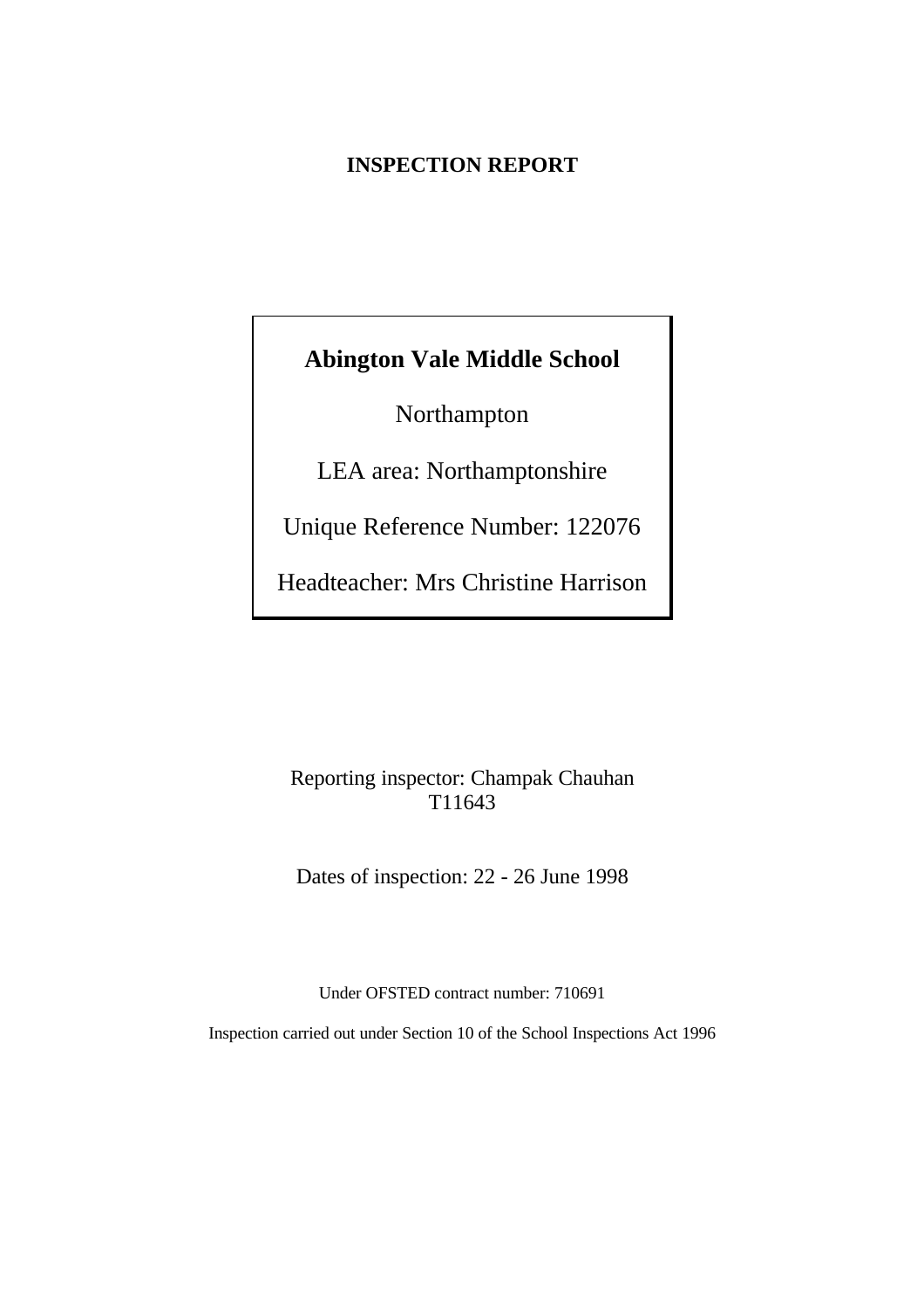© Crown copyright 1997. This report may be reproduced in whole or in part for non-commercial educational purposes, provided that all extracts quoted are reproduced verbatim without adaptation and on condition that the source and date thereof are stated. Further copies of this report are obtainable from the school.

Under the School Inspections Act 1996 the school must provide a copy of this report and/or its summary free of charge to certain categories of people. A charge not exceeding the full cost of reproduction may be made for any other copies supplied.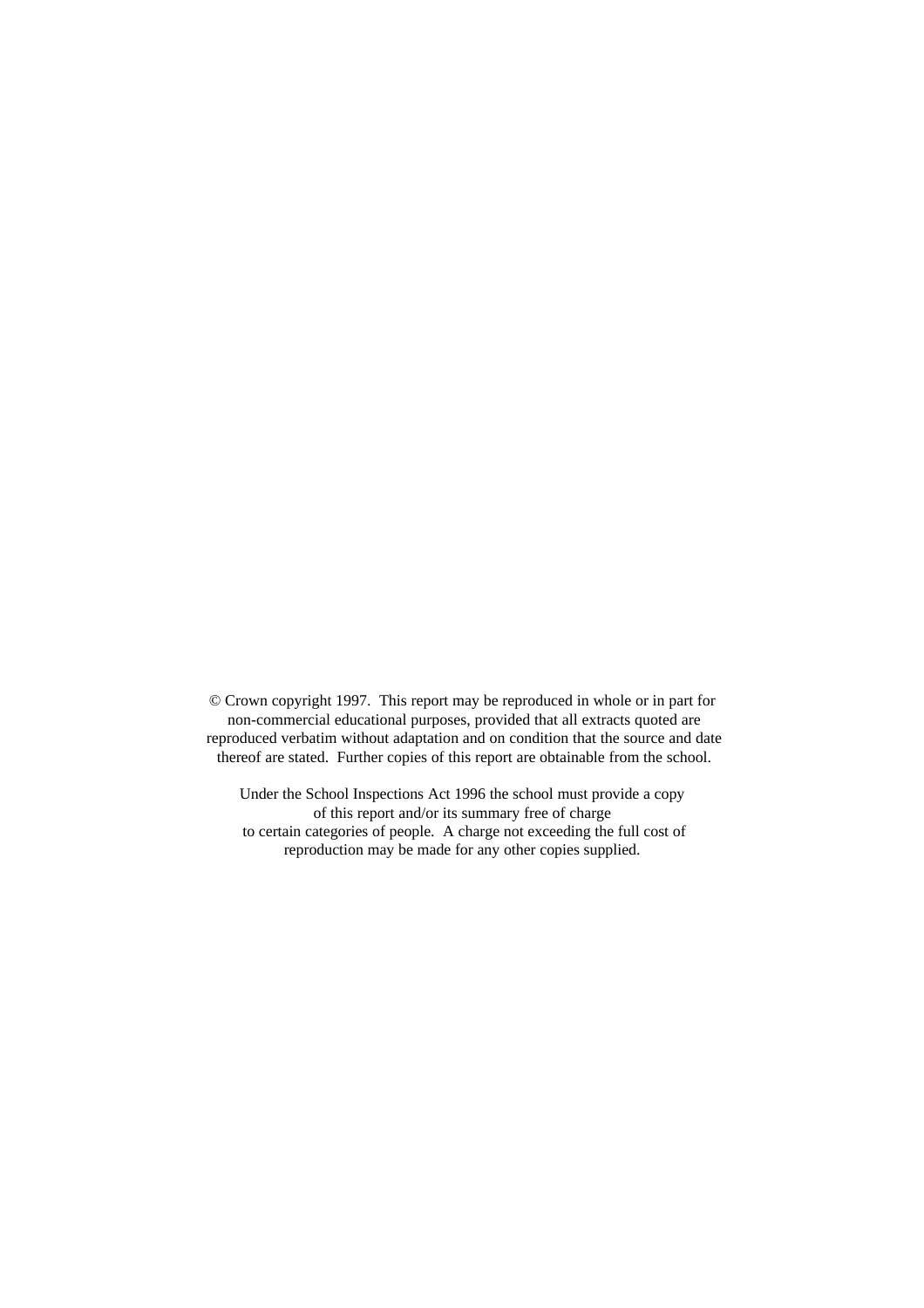# **Information about the school**

| Type of school                  | Middle deemed Secondary                                        |
|---------------------------------|----------------------------------------------------------------|
| Type of control                 | County                                                         |
| Age range of pupils             | 9 to 13                                                        |
| Gender of pupils                | Mixed                                                          |
| School address                  | <b>Bridgewater Drive</b><br>Northampton<br>NN <sub>3</sub> 3AF |
| Telephone number                | 01604 637056                                                   |
| Fax number                      | 01604 450169                                                   |
| Appropriate authority           | Governing Body                                                 |
| Name of chair of governors      | Dr Tom White                                                   |
| Date of the previous inspection | 27 June - 1 July 1994                                          |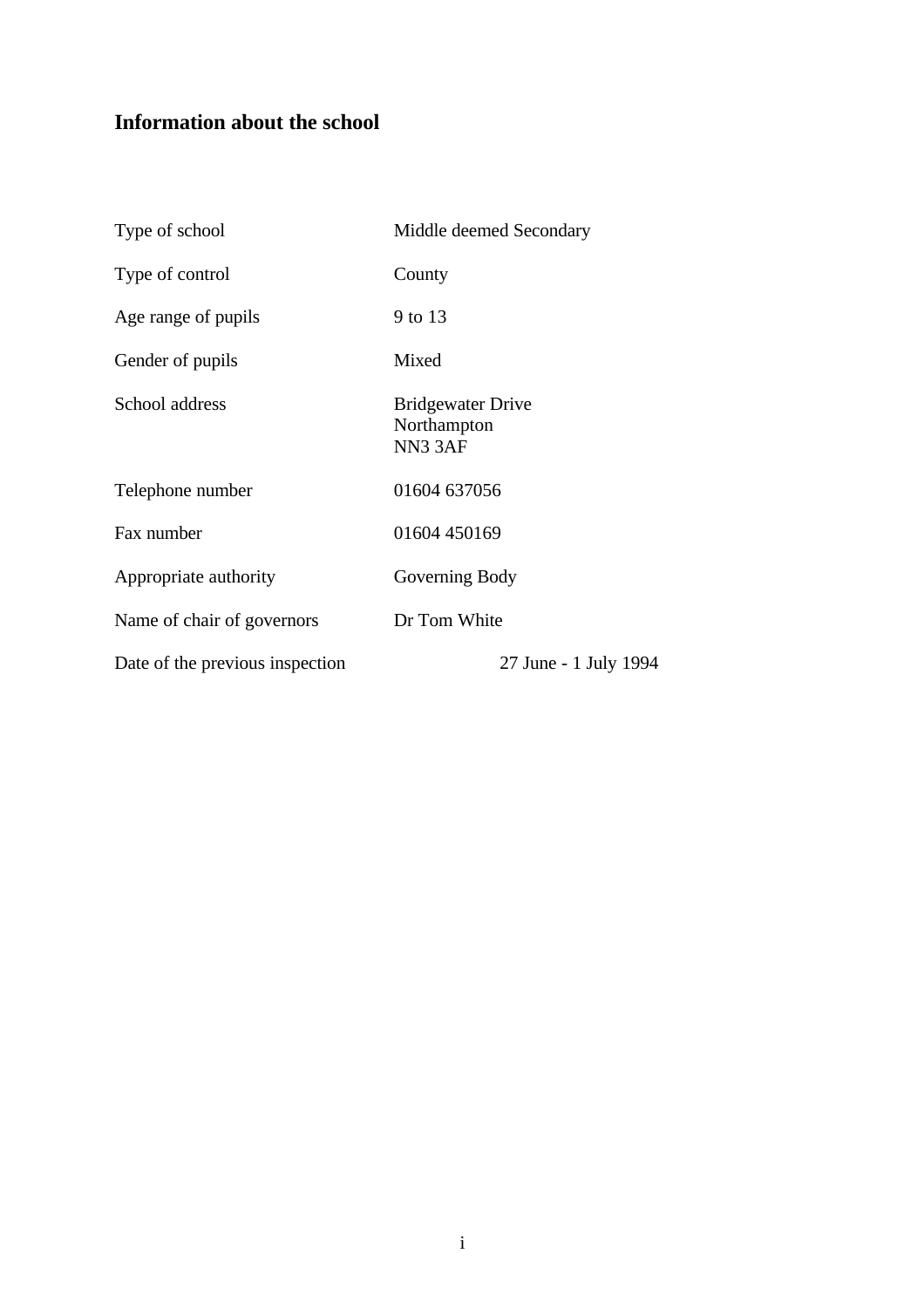# **Information about the inspection team**

| Team members          | Aspect responsibilities          | Subject responsibilities         |
|-----------------------|----------------------------------|----------------------------------|
| $C$ Chauhan ( $Rgl$ ) | <b>Attainment &amp; Progress</b> |                                  |
|                       | Teaching                         |                                  |
|                       | Pupils' Spiritual, Moral,        |                                  |
|                       | Social and Cultural              |                                  |
|                       | Development                      |                                  |
|                       | Leadership & Management          |                                  |
| $E$ Barnes (Lay)      | Attitudes, Behaviour &           | <b>Equal Opportunities</b>       |
|                       | <b>Personal Development</b>      |                                  |
|                       | Attendance                       |                                  |
|                       | Support, Guidance & Pupils'      |                                  |
|                       | Welfare                          |                                  |
|                       | Partnership with Parents &       |                                  |
|                       | the Community                    |                                  |
| D Bray                |                                  | Music                            |
| D Cain                |                                  | <b>Mathematics</b>               |
| J Coley               |                                  | Science                          |
| <b>A</b> Davies       |                                  | <b>Physical Education</b>        |
| A Drane               |                                  | English                          |
| M A Jones             | The Efficiency of the School     | <b>History</b>                   |
| M G Lewis             |                                  | Modern Foreign Languages         |
| P A Mason             | Curriculum & Assessment          | Design and Technology            |
|                       | Staffing, Accommodation &        | <b>Information Technology</b>    |
|                       | <b>Learning Resources</b>        |                                  |
| G Pitt                |                                  | <b>Special Educational Needs</b> |
|                       |                                  | Geography                        |
|                       |                                  | Religious Education              |
| S M Simper            |                                  | Art                              |

The inspection contractor was:

*Northamptonshire Inspection and Advisory Service Inspection Division Cliftonville Middle School Cliftonville Road Northampton NN1 5BW 01604 259876*

Any concerns or complaints about the inspection or the report should be raised with the inspection contractor. Complaints which are not satisfactorily resolved by the contractor should be raised in writing with OFSTED by writing to:

The Registrar The Office for Standards in Education Alexandra House 33 Kingsway London WC2B 6SE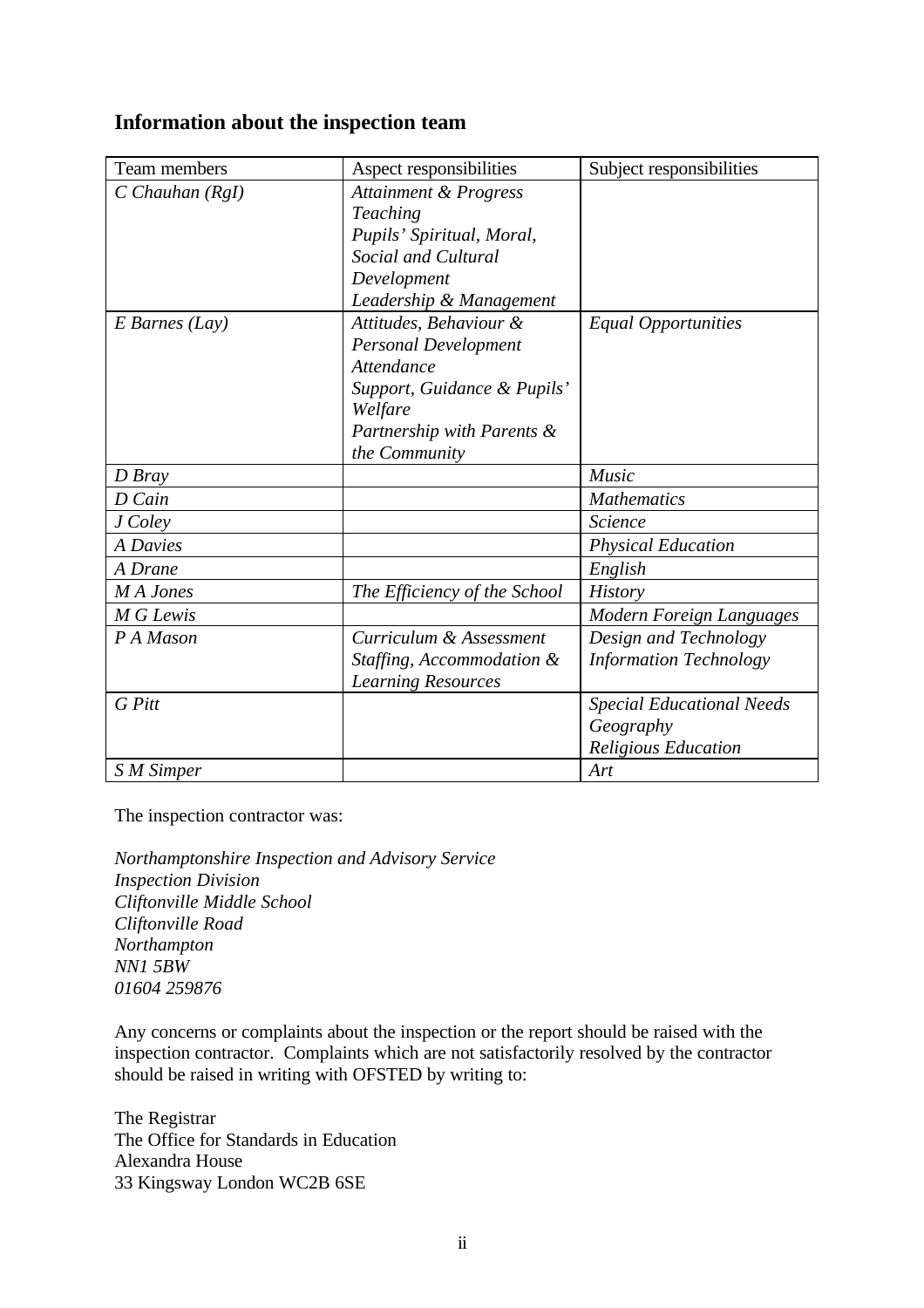# **REPORT CONTENTS**

|                                                                                                                                                                                               | Paragraph                  |
|-----------------------------------------------------------------------------------------------------------------------------------------------------------------------------------------------|----------------------------|
| <b>Main findings</b>                                                                                                                                                                          | 1                          |
| Key issues for action                                                                                                                                                                         | 28                         |
| <b>Introduction</b>                                                                                                                                                                           |                            |
| Characteristics of the school<br>Key indicators                                                                                                                                               | 29<br>32                   |
| <b>PART A: ASPECTS OF THE SCHOOL</b>                                                                                                                                                          |                            |
| Educational standards achieved by pupils at the school                                                                                                                                        |                            |
| Attainment and progress<br>Attitudes, behaviour and personal development<br>Attendance                                                                                                        | 33<br>41<br>45             |
| <b>Quality of education provided</b>                                                                                                                                                          |                            |
| Teaching<br>The curriculum and assessment<br>Pupils' spiritual, moral, social and cultural development<br>Support, guidance and pupils' welfare<br>Partnership with parents and the community | 47<br>57<br>67<br>72<br>79 |
| The management and efficiency of the school                                                                                                                                                   |                            |
| Leadership and management<br>Staffing, accommodation and learning resources<br>The efficiency of the school<br>100                                                                            | 85<br>94                   |
| <b>PART B: CURRICULUM AREAS AND SUBJECTS</b>                                                                                                                                                  |                            |
| <b>English, mathematics and science</b>                                                                                                                                                       | 105                        |
| Other subjects or courses                                                                                                                                                                     | 129                        |
| <b>PART C: INSPECTION DATA</b>                                                                                                                                                                |                            |
| <b>Summary of inspection evidence</b>                                                                                                                                                         | 179                        |
| Data and indicators                                                                                                                                                                           | 181                        |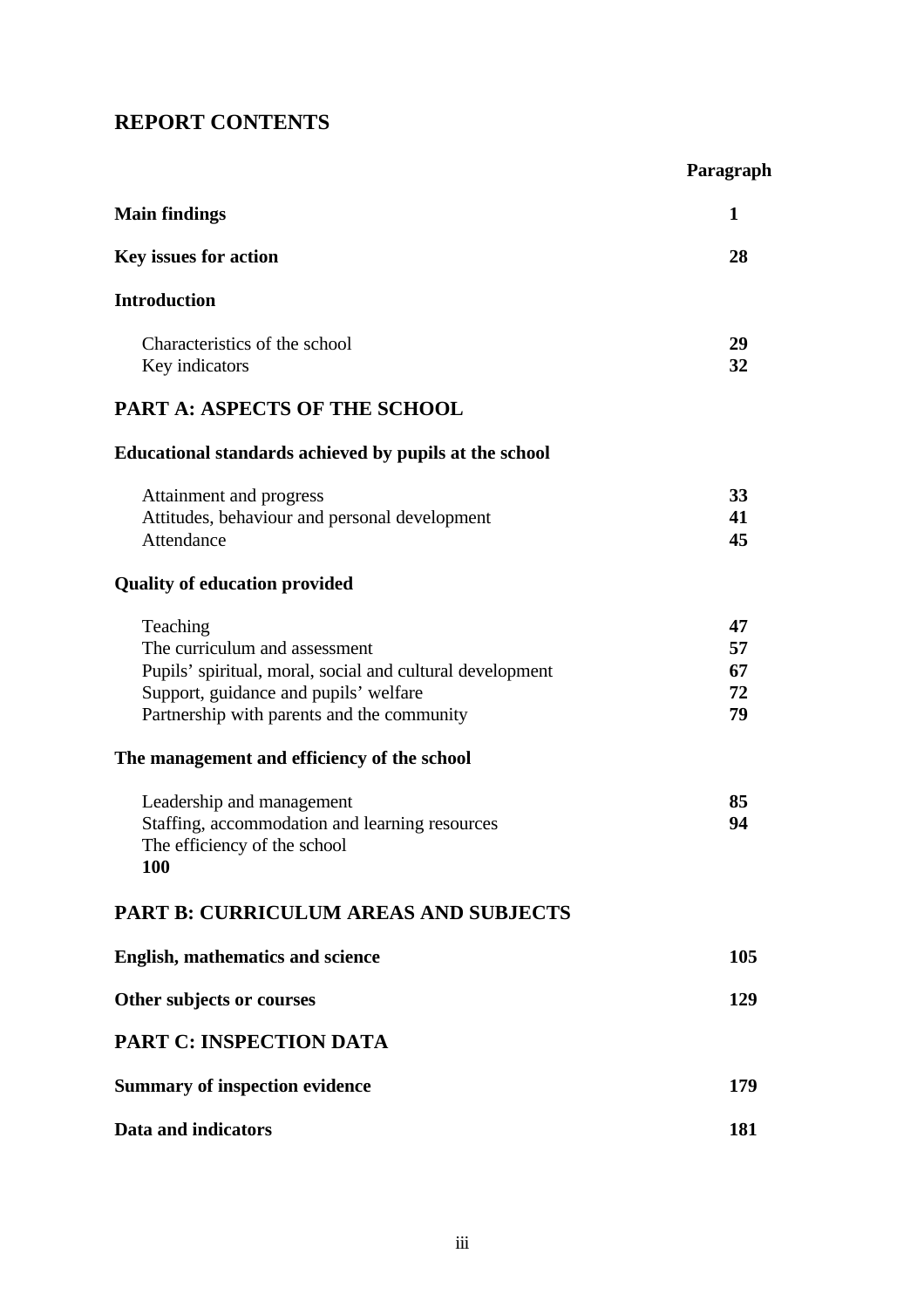# **Main findings**

1 Abington Vale Middle School offers a mainly sound quality of education, with some notable strengths. Relationships within the school are very good and pupils learn within a secure and supportive environment. Teaching is a positive feature, having significantly improved since the last inspection. The behaviour of pupils is excellent. By ages 11 and 13, pupils attain at least national expectations for their ages in nearly all subjects, except information technology (IT).

## **Standards**

- 2 Pupils enter school at the age of nine achieving standards in English, mathematics, science and reading which are at, or above, the national average. By age 11 (end of Key Stage 2), pupils continue to achieve mostly above national expectations in almost all subjects, except IT. These findings are also supported by recent results in the national tests for 11-year olds in English, mathematics and science which exceed the national average for level 4 and above. In mathematics and science, test results have been improving and, for the higher levels, they exceed the average. In English, however, results for the higher levels are significantly below the average and have been falling for the last two years. By age 13 (end of Year 8), pupils attain the expectations for their ages in nearly all subjects, except IT.
- 3 In English at age 11, most pupils achieve national expectations and over a third achieve beyond them. At age 13, most pupils achieve at, or above, such expectations. At all ages, pupils' speaking and listening skills are strengths. They speak fluently and with confidence. Pupils listen well. They listen well. Most read accurately and frequently, with appropriate expression. Standards in reading are good. Pupils are able to read a range of texts, and many read for pleasure. All pupils can confidently use dictionaries. On entry to the school in Year 5, some pupils have weak literacy and handwriting skills, and write very short pieces of work. However, these skills improve enormously and by age 13 most pupils can write competently, accurately and at length. Higher attaining pupils, however, are not offered sufficient challenge.
- 4 In mathematics at age 11, most pupils achieve national expectations. However, pupils' understanding is not fully consolidated and their attainment in, for example, using and applying mathematics is below expectations. Higher attaining pupils are not sufficiently challenged, particularly by non-specialist teachers. By age 13, pupils' attainment is in line with the expectations for their age.
- 5 In science at ages 11 and 13, the attainment of most pupils meets national expectations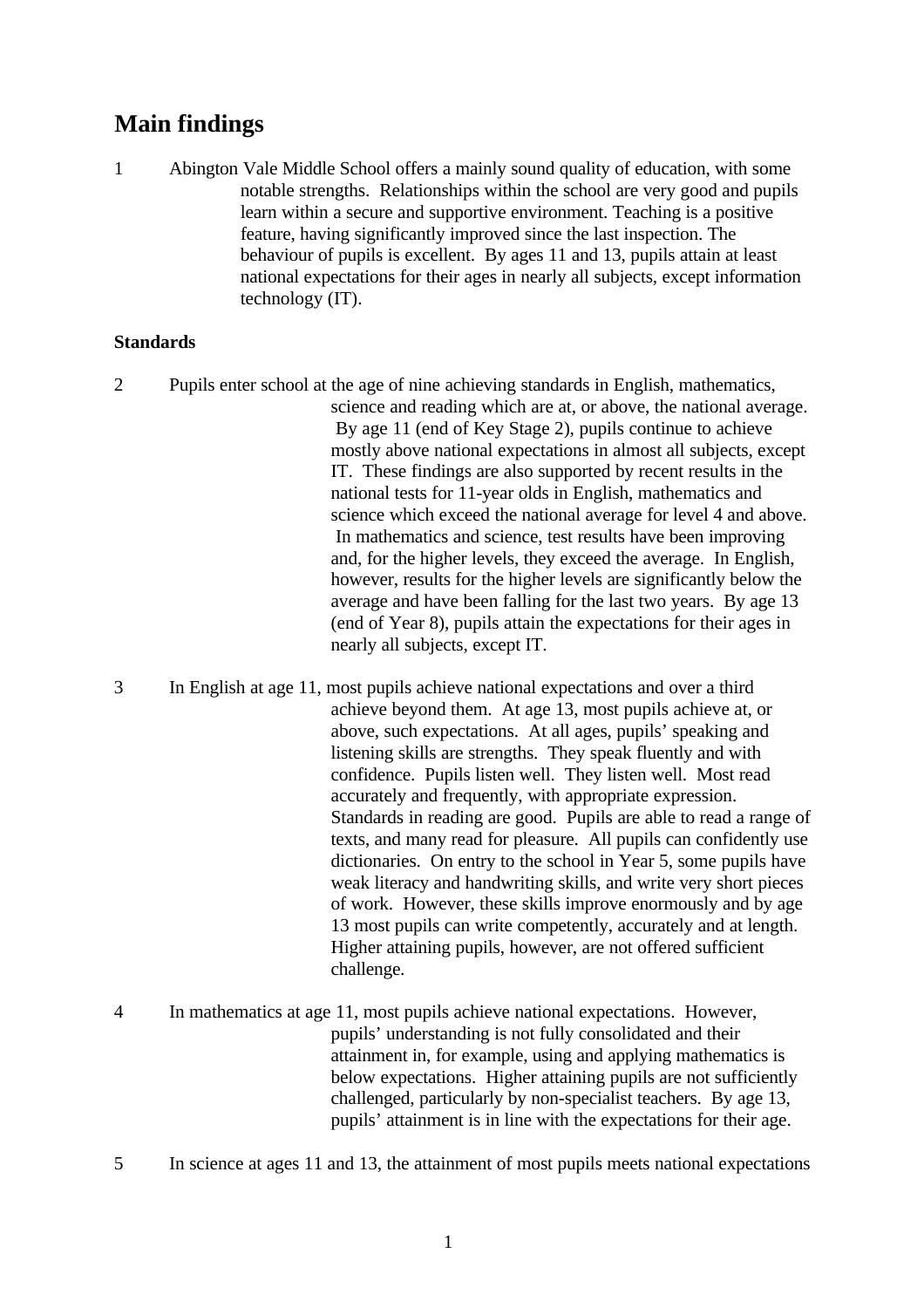|   | and the achievement of some exceeds these. Most pupils can<br>use appropriate scientific terminology and can competently use<br>skills of observation and prediction. They can also competently<br>assemble and use apparatus for experiments.                                                                                               |
|---|----------------------------------------------------------------------------------------------------------------------------------------------------------------------------------------------------------------------------------------------------------------------------------------------------------------------------------------------|
| 6 | Across most subjects, higher attaining pupils are not being sufficiently challenged;<br>since this was an issue in the last inspection, progress in tackling<br>this is unsatisfactory. At all ages, pupils with special educational<br>needs (SEN) make good progress and achieve appropriately<br>when they have additional adult support. |
|   | Pupils have better than average skills in reading, writing, speaking and listening across<br>the curriculum. The presentation of their written work is good.<br>Pupils' standards in numeracy across the curriculum are<br>appropriate for their ages.                                                                                       |

#### **Quality of education provided**

- 8 The curriculum is broad, generally balanced and meets legal requirements. The overall time for Key Stage 3 is below the national recommendation. The time allocation for music at Key Stage 3 is low which adversely affects pupils' progress. There is a good range of extra-curricular activities.
- 9 Teaching is a particular strength of the school, a significant improvement since the last inspection. It is at least satisfactory in nine out of ten lessons inspected and mostly good in five out of ten. A significant minority of the lessons are very good and, occasionally, excellent. There are no major differences between the key stages, although slightly more unsatisfactory teaching was seen in Year 6 than in the other year groups. Most staff work hard. Lessons are generally well planned and based upon appropriate schemes of work. Teachers are very caring towards pupils, and lessons are characterised by good or very good relationships. The management of pupils is very good. Pupils, in turn, respond extremely well to their learning. Many are keen and wish to succeed. Teachers have mostly sound knowledge and understanding of the subjects they teach; there is good classroom practice in Key Stage 2, particularly in Year 5. Time and resources are mainly well managed. Where the quality of teaching has weaknesses, a narrow range of styles and methods is used: higher attaining pupils are not offered sufficient challenge in most subjects; the use of day-to-day assessment and feedback are often unsatisfactory; and, homework is not regularly used to extend pupils' learning.
- 10 The provision for pupils with special educational needs (SEN) is a strength of the school. It is very well led and managed, and support staff enable pupils to make good progress in their learning.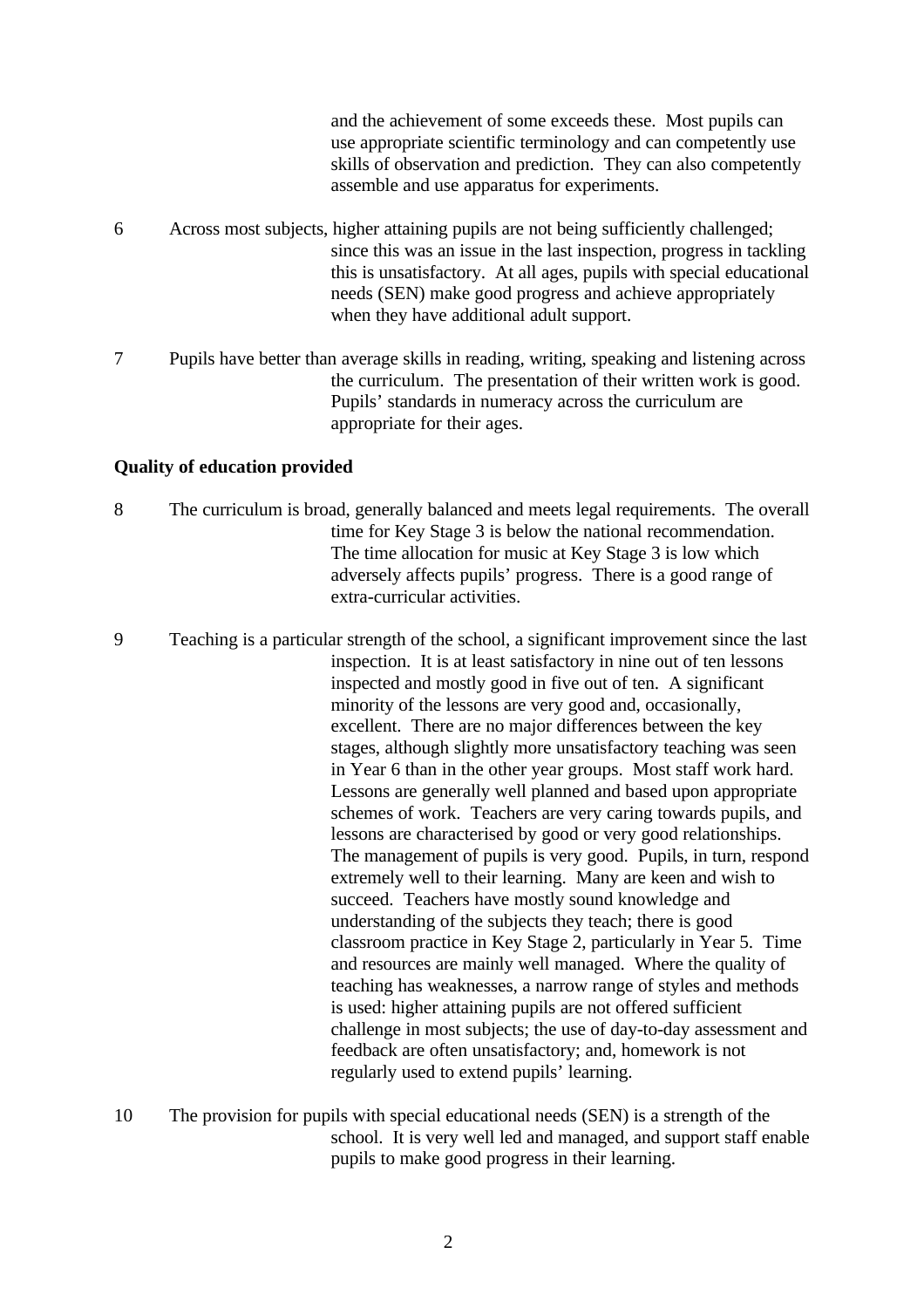- 11 The school has developed some good practice in some subjects, such as science, in assessment, recording and reporting procedures. However, there are still many inconsistencies within and across subjects, and this is a significant weakness.
- 12 Links with industry, commerce and the wider community are still underdeveloped.
- 13 The school cares well for its pupils. General pastoral care, and the promotion of good behaviour and good attendance, are significant strengths.

## **Provision for pupils' spiritual, moral, social and cultural development**

- 14 The school is a well ordered community which is supported by parents. Pupils are well mannered. Their mature, caring attitudes and responsible behaviour are significant strengths. Pupils' personal development is promoted well in a few subjects such as mathematics and French but, across the curriculum, they are not given enough opportunities for investigative work or to more fully develop their capacity for personal study.
- 15 Pupils' moral and social development is enhanced well by the school. Pupils know right from wrong, and have a keen sense of justice and fair play. They are concerned about issues, such as animal welfare and the state of the environment. They raise relatively large amounts of money for charities, such as World Vision and St. George's Homestead for the Elderly. Pupils are very co-operative, and work well with each other and with adults. The promotion of pupils' cultural development is generally satisfactory. They study relevant classical literature, and are taught to appreciate Western artistic and musical traditions. However, outside visits to places of interest and learning are limited. Pupils' preparation for life in a culturally diverse society is a weakness.
- 16 The promotion of pupils' spiritual development is generally satisfactory, but there are important weaknesses. A few subjects, such as English and art, enhance pupils' spiritual development but in many subjects it is not explicitly planned for. There is a regular programme of house, year, class and whole school assemblies. Assemblies provide good opportunities for the sharing of information and the maintenance of a collective identity. In the main, such assemblies also provide opportunities for silent reflection and prayer but they do not fully meet the requirements for collective worship. Pupils' attendance rates are high compared with the national average. There have been no permanent exclusions (expulsions) of pupils in the last year, and temporary exclusions (suspensions) are minimal.

#### **Efficiency/management**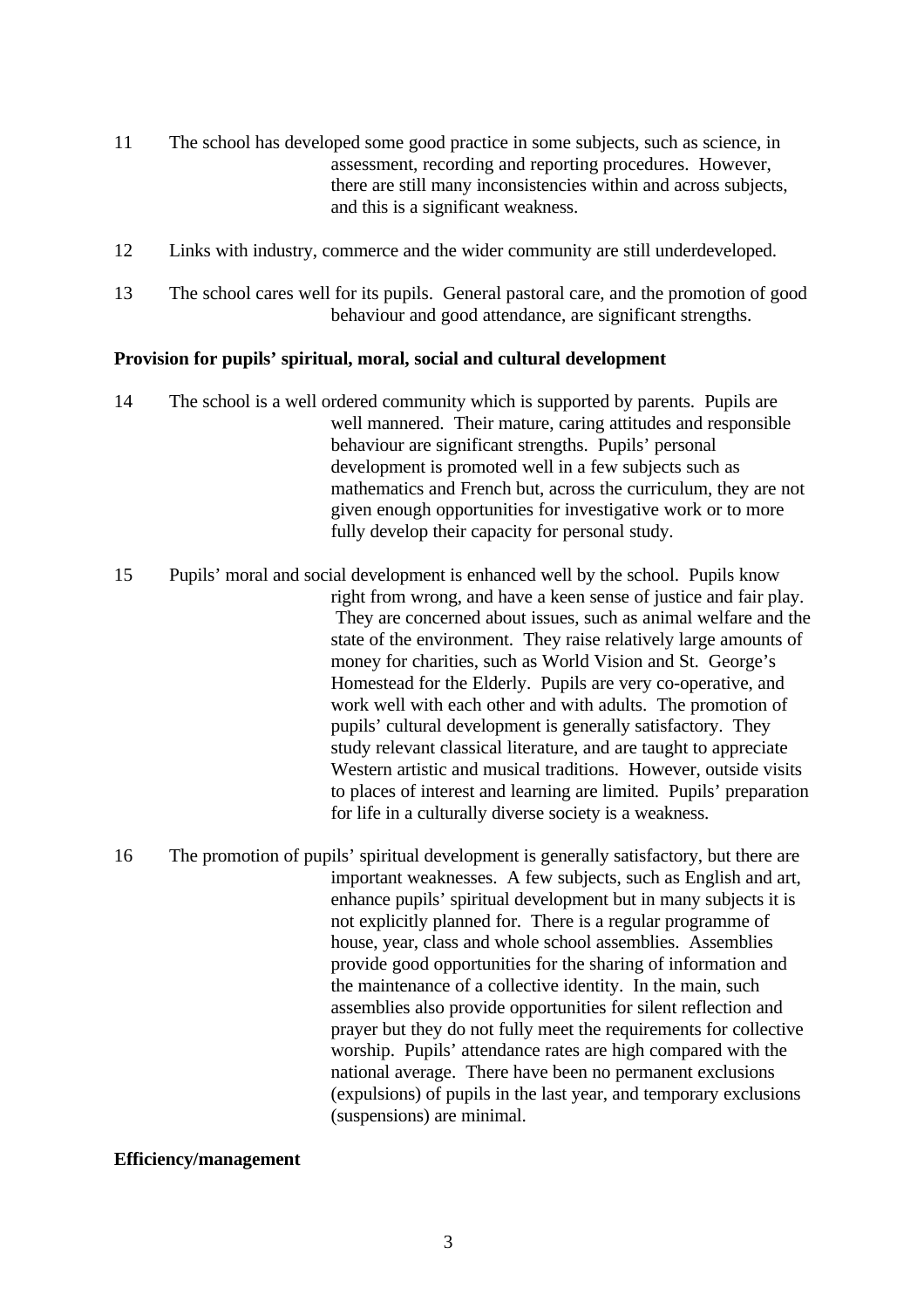- 17 The governing body provides a satisfactory framework within which the school can operate. A few of the governors have had a long association with the school and many work hard on its behalf. The full governing body meets once per term and its work is supported by an appropriate committee structure. However, the governing body does not yet provide sufficient strategic direction to the work of the school. A very small number of governors also feel that they do not have an overview of the school because of weaknesses in communication within the governing body. There is some confusion about issues of governance and issues of dayto-day management of the school which need clarifying and addressing.
- 18 The headteacher is in her third year and was not in post during the last inspection. She provides strong, dedicated and very good leadership to the school. This is based on an absolute commitment to the educational entitlement of all children, and to enhancing their attainment and progress. She has been striving to implement changes based on this philosophy but a very small number of staff have found this difficult. The senior management team of headteacher and two deputies works closely, provides clear direction, and is mostly effective.
- 19 The process for school development planning is thorough. The current plan, for the period 1998-2000, has two main whole school priorities: language development and information and communication technology. These priorities are appropriate. Much of the planning is costed, with relevant staff and performance measures identified but not yet fully refined. The planning process is regularly evaluated. The financial planning of the school, however, is a weakness as it does not extend beyond the current year. The overall management within the school is mainly effective. Curriculum area leaders and year leaders manage their responsibilities well but the leadership and management of geography, history and the whole-school co-ordination of equal opportunities are unsatisfactory. Staff, accommodation and learning resources are generally well used.
- 20 Given the above average attainment of pupils on entry to the school at the age of nine, the mainly steady and sometimes good progress that they make, their average and above average attainment, their very good attitudes and behaviour, the generally good teaching that they experience, and the average unit cost, the school provides sound value for money.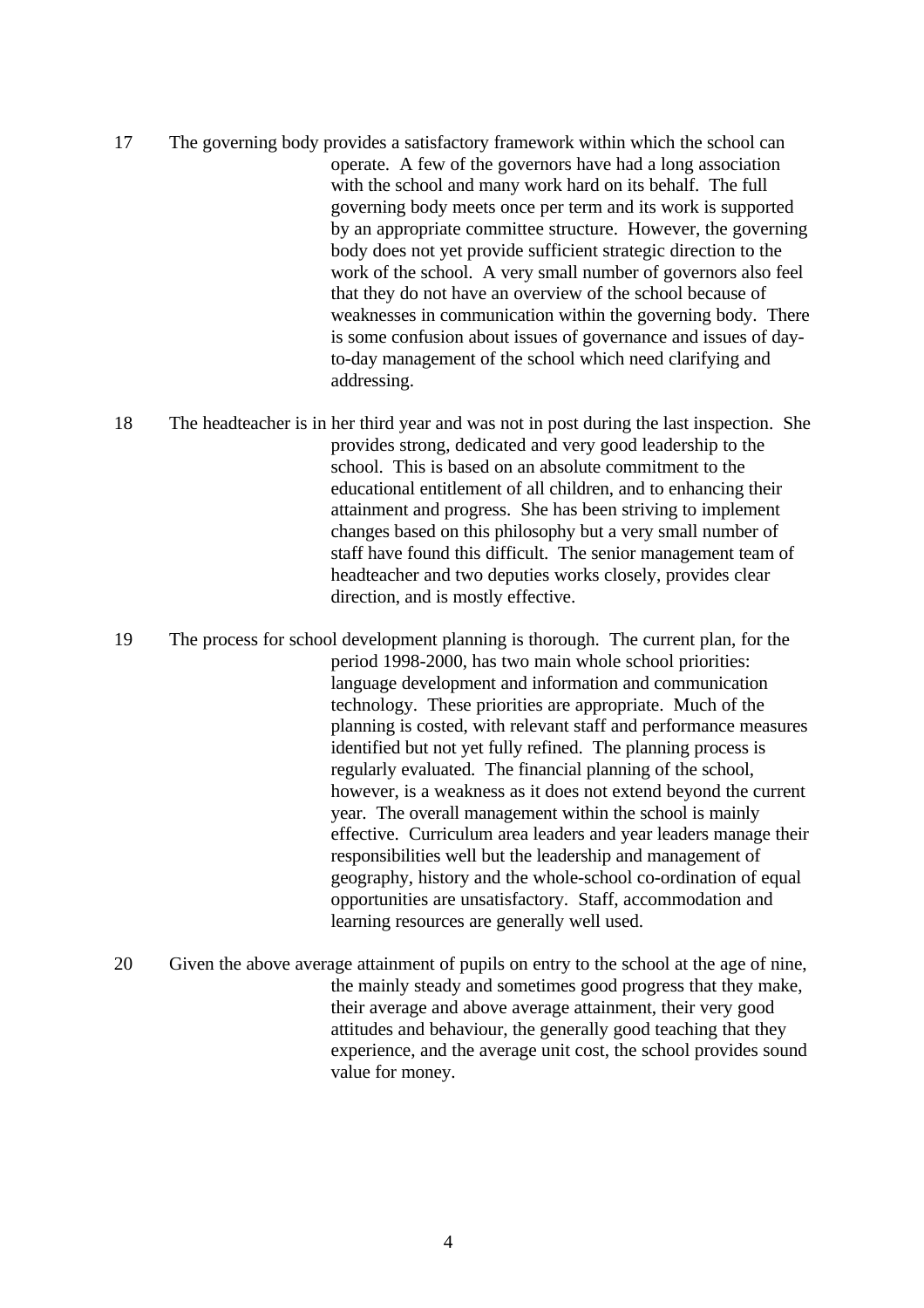#### **School improvement**

- 21 The school was inspected in late June 1994 and a new headteacher took up appointment three years' ago. Progress in implementing the Action Plan was delayed as a result of this significant change. The school has responded well to some of the key issues identified in the previous report, but not to others. The attainment of pupils on entry to the school is still above average and pupils continue to perform generally well in the national tests for 11-year olds. However, across the curriculum, higher attaining pupils are still underperforming. In the last inspection, teaching was found to be good or very good in four out of ten lessons inspected but it was unsatisfactory in three out of every ten. Teaching has significantly improved and is now good or very good in half the lessons, although it continues to be unsatisfactory in about one in ten.
- 22 The school has strategies and systems in place to secure improvement. The roles of senior and middle managers have been considerably strengthened to monitor and evaluate standards and quality throughout the curriculum. Much effort has also gone into further involving parents in the life and work of the school. The aims of the school were also reviewed and appropriately redrafted in October 1996.
- 23 **Key issue 1**: the roles of senior and middle managers. The school has made very good progress in this. The headteacher introduced a thorough programme of monitoring and evaluation of provision, particularly in English and mathematics. Members of the senior management, year leaders and curriculum area leaders have received training and evaluate teaching. The work is being extended to other areas.
- 24 **Key issue 2**: clarity of school aims: a more differentiated curriculum; independent learning; higher achievement for above average ability pupils. Some progress has been made in this but much work remains to be done. The school's aims were redrafted in late 1996, involving parents, staff, governors and pupils. The aims are appropriate but have not impacted sufficiently on classroom practice in relation to a more differentiated curriculum, more opportunities for independent learning and challenging above average ability pupils.
- 25 **Key issue 3**: assessment, recording and reporting. Progress in this is, in the main, unsatisfactory. Curriculum areas have developed their own systems, some of which are effective but others which are not. Reports to parents have been reviewed and amended. Overall, however, assessment procedures and practices vary from subject to subject and there is little whole-school co-ordination and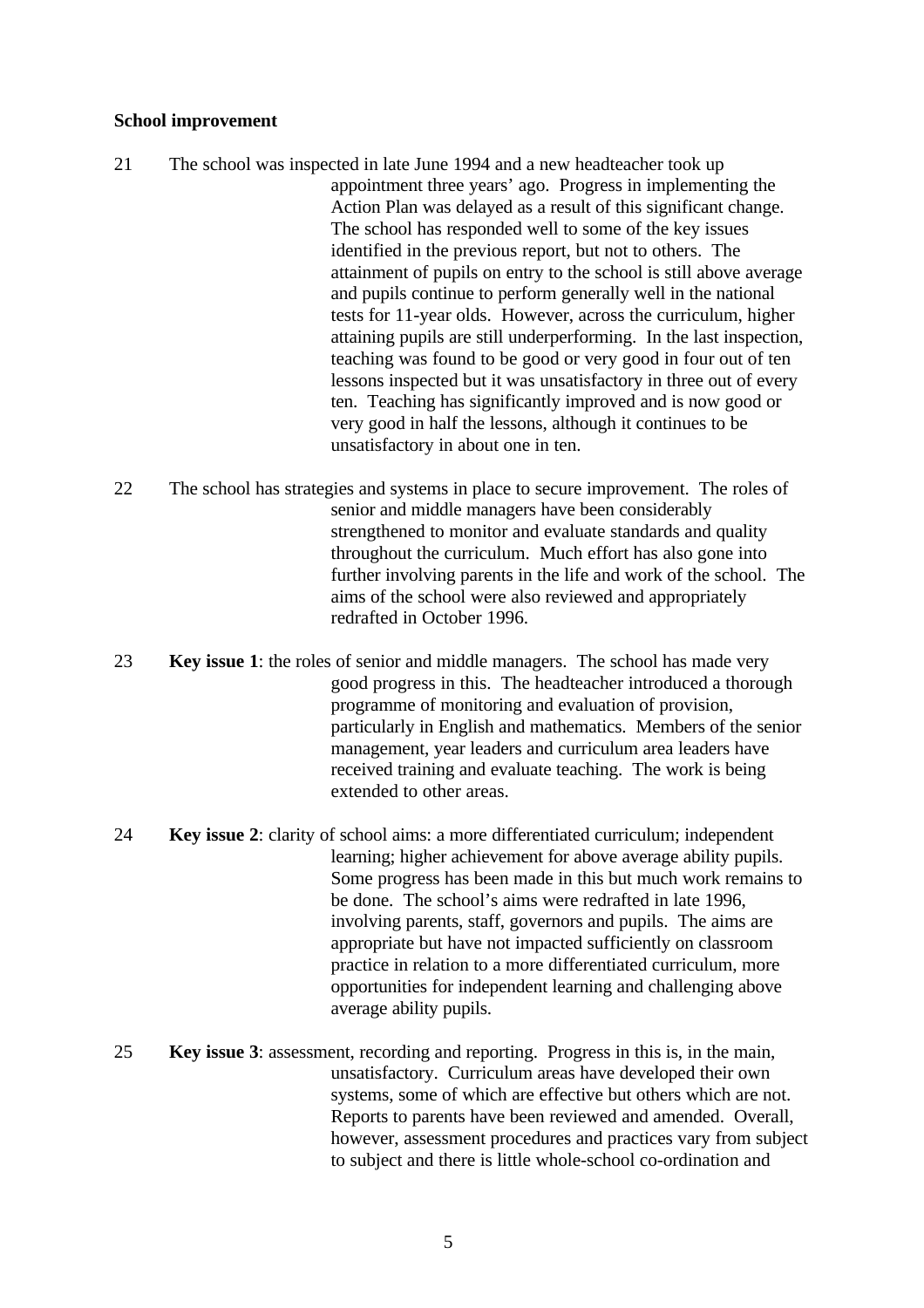direction. Assessment information is still not fully used to enhance pupils' attainment and progress.

- 26 **Key issue 4**: curriculum planning to more fully address cross curricular issues and that more use is made of the local context. The school has made some progress in addressing some cross curricular issues though the extension of the PSE programme but further work needs to be done. Links with local industry, commerce, other external agencies and the use of the environment remain weak. Progress in both is generally unsatisfactory.
- 27 **Key issue 5**: involvement of parents. Good progress has been made and much of the work has been driven by the headteacher. A Partnership in Communication and Learning (PICAL) group was established in Summer 1997, consisting of parents, governors and staff. This group meets regularly to find ways of constantly involving parents within the education of their children. Parents have also been involved in redrafting the aims of the school and are invited to participate in setting the priorities in the whole-school development plan.

#### **Key issues for action**

- 28 In order to enhance the attainment and progress of all pupils, the governing body, senior management team and staff should:
	- 29 Improve standards in IT for pupils aged 11 and 13 by: extending the good teaching in the subject which already exists; ensuring that staff are appropriately trained; ensuring that IT is taught across the curriculum and that pupils' attainment is assessed and built upon; ensuring that the new scheme of work is implemented, and its impact regularly monitored and evaluated.
	- 30 Improve whole school procedures for assessment, recording and reporting by ensuring that: the school's policy is consistently implemented in all subjects; there is regular monitoring and evaluation of the impact of the policy; all marking and assessment criteria are understood by all, including pupils and parents; assessment information in the school is used to improve teacher planning and help enhance pupils' progress; there is consistency in reporting to parents, particularly in the setting of short term targets for pupils.
	- 31 Ensure that higher attaining pupils are sufficiently challenged in their learning by: setting more extension activities for them; providing more access to specialist teachers when possible; thoroughly assessing their attainment and progress and setting work accordingly; enhancing their capacity for personal study and the development of their research skills.
	- 32 Ensure that there is a regular programme of homework for all ages by: having an agreed timetable for this for all ages; its regular setting in all subjects and the regular monitoring and evaluation of its effectiveness; the effective coordination of this across the whole school.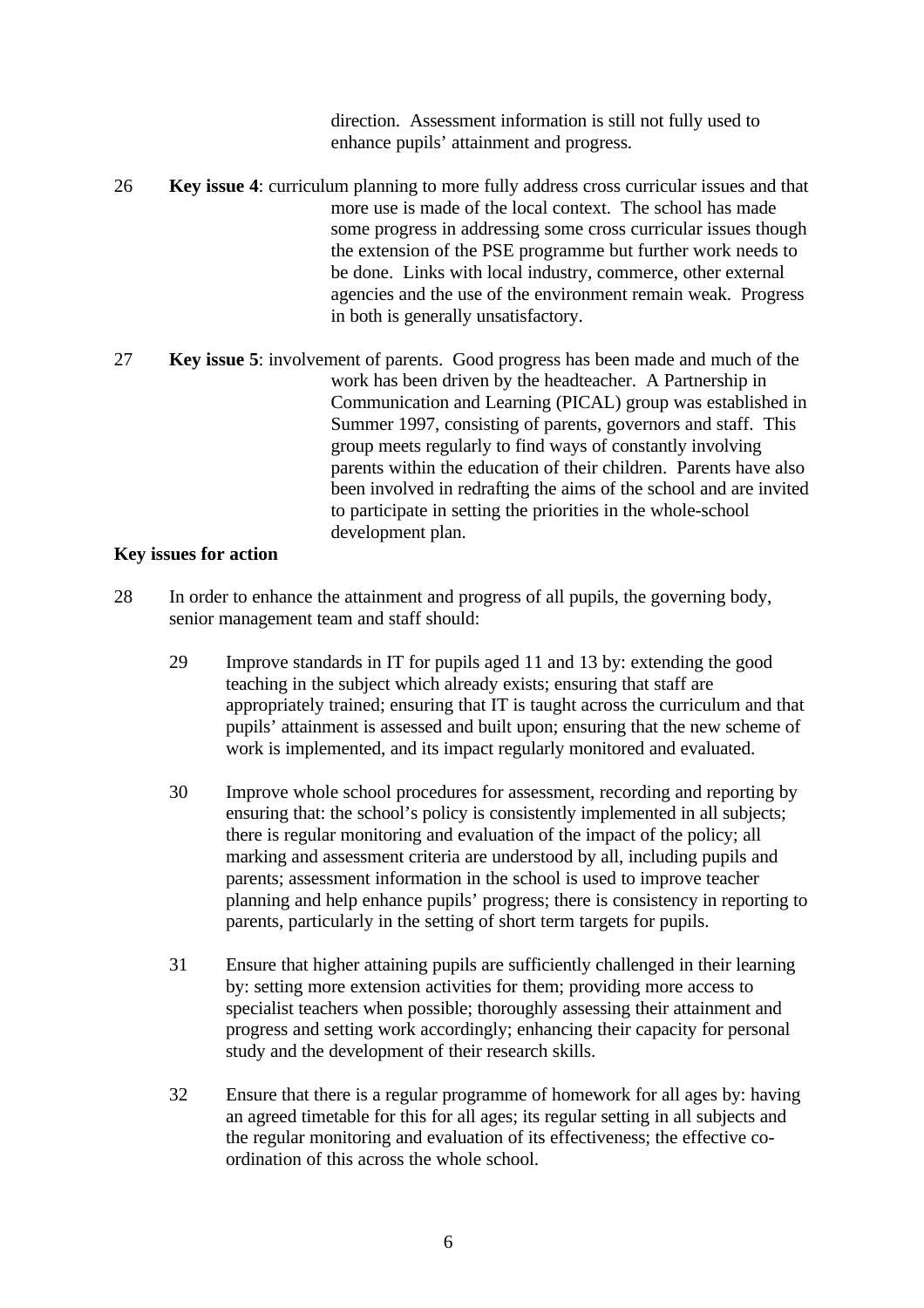33 Continue to improve the teaching and ensure that the small proportion of unsatisfactory teaching is further reduced by: sharing the good practice which already exists within the school; ensuring that pupils are offered teaching and learning activities which are appropriate to their needs and abilities; ensuring that lessons are well paced for all pupils; giving pupils more day-to-day feedback on their achievements and use this to inform further teaching and planning; continuing to improve the subject knowledge of all teachers.

(Information technology is a priority in the current school development plan. Both assessment practices and procedures, and more challenge for the more able pupils were key issues in the previous inspection.).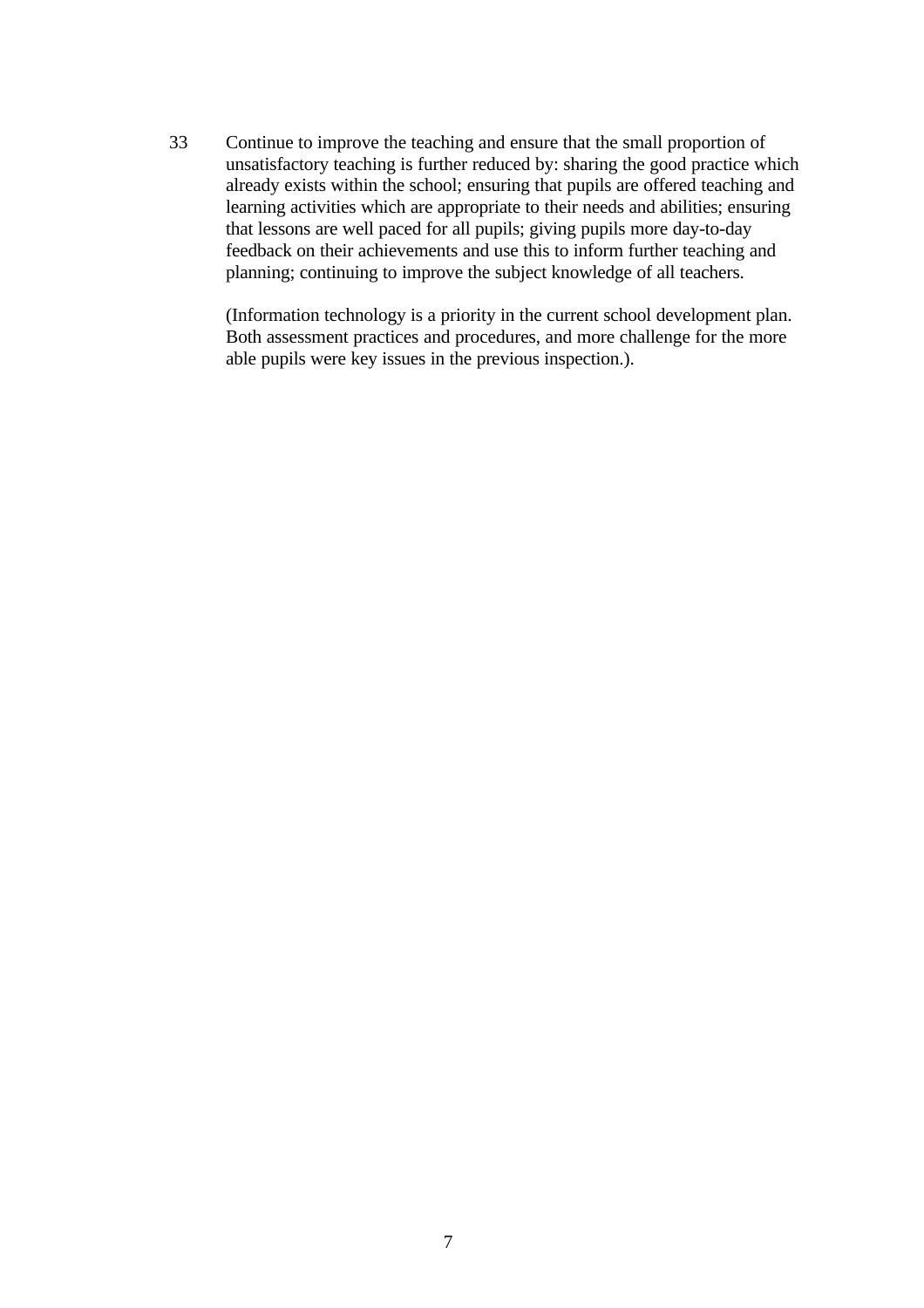# **Introduction**

## **Characteristics of the school**

- 1 Abington Vale Middle School, a mixed comprehensive, caters for pupils aged between 9 and 13. The school is situated in south east Northampton, is popular with parents and is currently over-subscribed. There are 607 pupils on roll, very large for a middle school. Most pupils live within the vicinity; the socio-economic factors for most of the residents are advantageous. Overall, there are slightly more boys than girls within the school (324 compared to 283), and the difference is quite marked in the present Year 7 (81 compared to 64). The attainment of most pupils on entry to the school at the age of nine, as indicated by reading and mathematics tests is at, or above, the national average. Data on achievement in English, mathematics and science supplied by lower schools also supports this. There has been no significant change to the attainment of the intake since the last inspection.
- 2 The school is predominantly white, but there is a growing proportion of pupils (19 per cent) who are of minority ethnic origin. This is a significant change from five per cent at the time of the last inspection.
- 3 Fifty four pupils (8.9 per cent) are entitled to free school meals, below the average for middle schools. There are 97 pupils (16 per cent) on the register for special educational needs (SEN). Seven pupils (1.15 per cent) having statements for such need, slightly below the average for the Local Education Authority (LEA). The school aims to: enhance pupils' learning experiences; offer a broad and balanced curriculum; provide a safe and welcoming environment; encourage greater parental involvement; and develop closer links with feeder and destination schools. It has two main priorities for the period 1998-2000: language development across the curriculum; and information and communication technology. The school has set agreed targets for the improvement of national test and assessment results. The targets for Key Stage 2 results for 1998 for level 4 and above are: English (69 per cent), mathematics (81 per cent ) and science (77 per cent).

**4**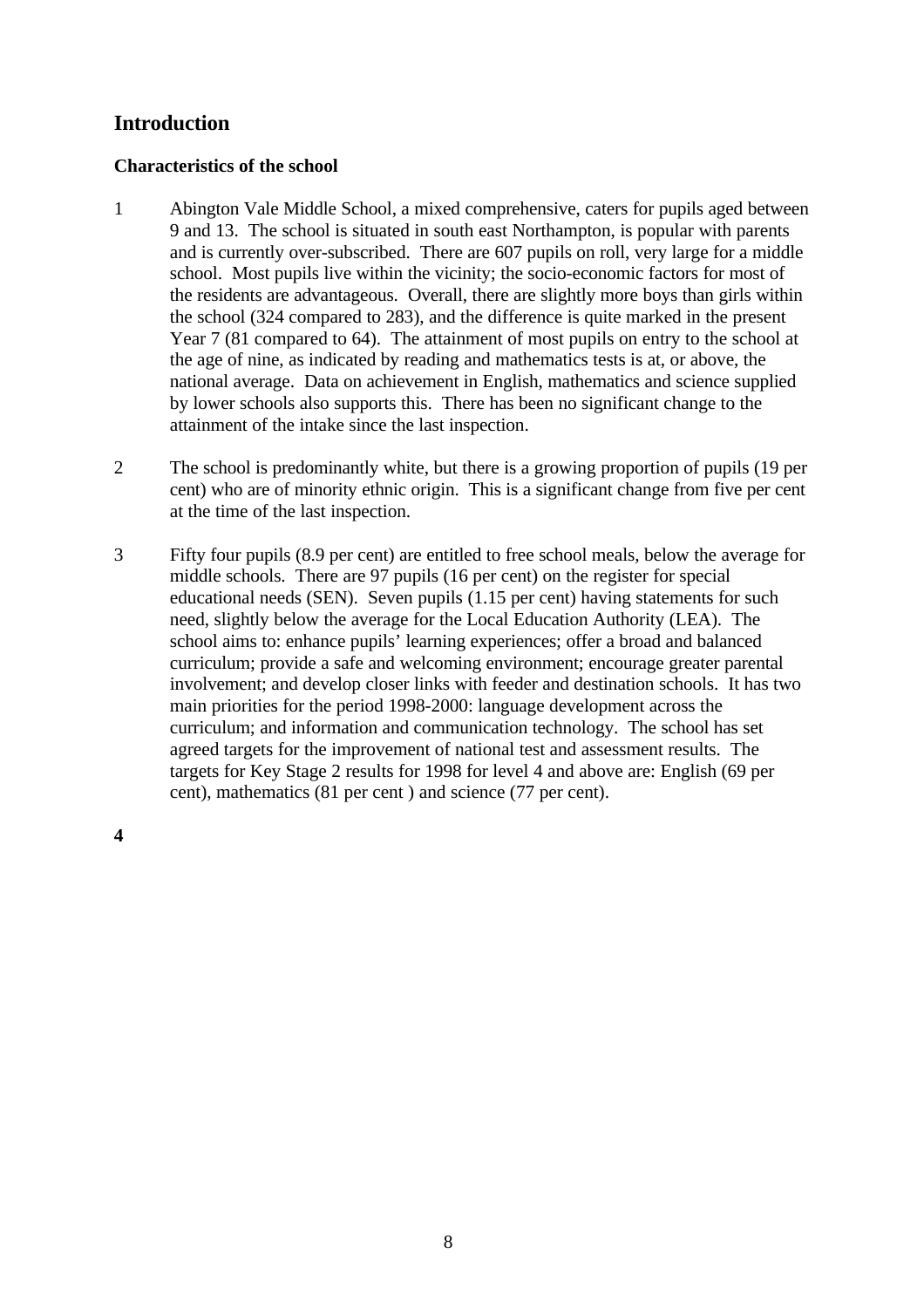# **Key indicators**

# **Attainment at Key Stage 2<sup>1</sup>**

| Number of registered pupils in final year of Key Stage 2 | Year   Boys   Girls   Total |  |  |
|----------------------------------------------------------|-----------------------------|--|--|
| for the latest reporting year:                           | 1997   85   64   149        |  |  |

| <b>National Curriculum</b> | <b>Test Results</b> | English | <b>Mathematics</b> | Science |
|----------------------------|---------------------|---------|--------------------|---------|
| Number of pupils           | <b>Boys</b>         | 57      | 59                 | 68      |
| at NC Level 4 or           | Girls               | 49      | 47                 | 53      |
| above                      | Total               | 106     | 106                | 121     |
| Percentage at NC           | School              | 71 (75) | 71 (66)            | 81 (78) |
| Level 4 or above           | National            | 63 (58) | 62(54)             | 69(62)  |

| <b>Teacher</b>   | <b>Assessments</b> | English | <b>Mathematics</b> | Science |
|------------------|--------------------|---------|--------------------|---------|
| Number of pupils | <b>Boys</b>        | 52      | 56                 | 60      |
| at NC Level 4 or | <b>Girls</b>       | 42      | 37                 | 45      |
| above            | Total              | 94      | 93                 | 105     |
| Percentage at NC | School             | 63 (69) | 62(73)             | 70 (78) |
| Level 4 or above | National           | 63(60)  | 64(60)             | 69 (65) |

#### **Attendance**

| Percentage of half days (sessions) missed |              |                           | $\%$ |
|-------------------------------------------|--------------|---------------------------|------|
| through absence for the latest complete   | Authorised   | School                    | 4.5  |
| reporting year:                           | Absence      | National comparative data | 6.0  |
|                                           | Unauthorised | School                    | 0.2  |
|                                           | absence      | National comparative data | 0.5  |

#### **Exclusions**

Number of exclusions of pupils (of statutory school age) during the previous year:

|              | Number |
|--------------|--------|
| Fixed period |        |
| Permanent    |        |

# **Quality of teaching**

Percentage of teaching observed which is:

| Very good or better    | 19 |
|------------------------|----|
| Satisfactory or better | 92 |
| Less than satisfactory |    |

 **1 Percentages in parentheses refer to the year before the latest reporting year**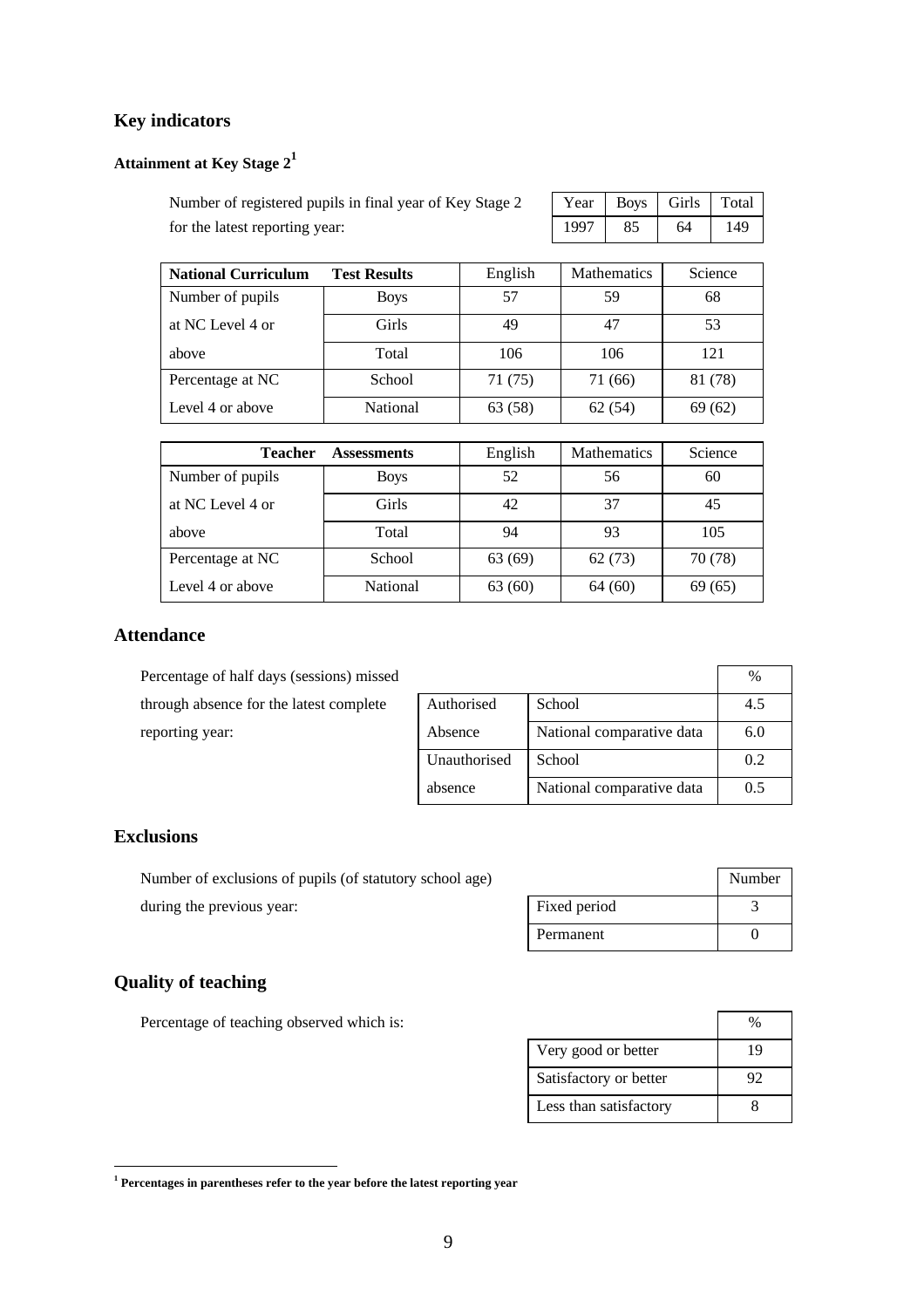# **PART A: ASPECTS OF THE SCHOOL**

# **Educational standards achieved by pupils at the school**

### **Attainment and progress**

- 1 Overall, almost all pupils in Year 5 make satisfactory progress in relation to their prior attainment and just over half make mostly good progress. This rate of progress, however, is not maintained in Year 6 where pupils make sound progress in eight out of ten lessons inspected. The rate of good progress also slows down significantly. By the end of Key Stage 2 (age 11), pupils achieve mostly above national expectations in almost all subjects, except information technology (IT). These findings are also confirmed by recent results (1995-1997) in the national tests for English, mathematics and science which exceed the national average for level 4 and above in all three subjects. In mathematics and science, test results have been improving, and at level 5 and above they are higher than the national average. In English, however, test results for level 5 and above are significantly below the average and have been falling for the last two years.
- 2 At Key Stage 3, most pupils continue to make steady progress in relation to their prior attainment, and about a third make mostly good progress. By the end of Year 8 (age 13), the attainment of most, in nearly all subjects except IT, is in line with the expectations for their ages.
- 3 In all aspects of English, a very large majority of pupils at all ages make at least sound progress, with the progress of about a half in Years 5 and 6 being good. By the end of Year 6, most pupils achieve at least national expectations and over a third achieve above such expectations. In Years 7 and 8 most pupils make sound progress, with nearly a quarter making good or very good progress. By the end of Year 8, most pupils achieve at, or above, the expectations for their ages. At all ages, pupils' speaking and listening skills are strengths. They are articulate and speak with confidence. They listen well and respond sensitively to others. Most read fluently and frequently, with appropriate expression. Standards in reading are good. Pupils are able to read a range of texts, and many read for pleasure. All pupils can confidently use dictionaries. On entry to the school in Year 5, some pupils have weak literacy and handwriting skills, and write very short pieces of work. However, these skills improve enormously in Years 5 and 6 so that most can achieve satisfactorily in the national tests. By the end of Year 8, most pupils can write competently, accurately and at length. Higher attaining pupils, however, are not offered sufficient challenge to enable them to progress more rapidly. In the last inspection, pupils' attainment was reported to be broadly in line with national expectations at both key stages. There has been some improvement in this over the last four years.
- 4 On entering school at the age of nine, pupils achieve standards in mathematics which are at, or above, the national average and by the age of 11, their attainment meets national expectations. In Year 5, most pupils make good progress but this slows down considerably in Year 6 so that the progress of most is generally satisfactory but for a significant minority it is unsatisfactory. In such cases, pupils' progress is not fully consolidated, with the result that their understanding in, for example, using and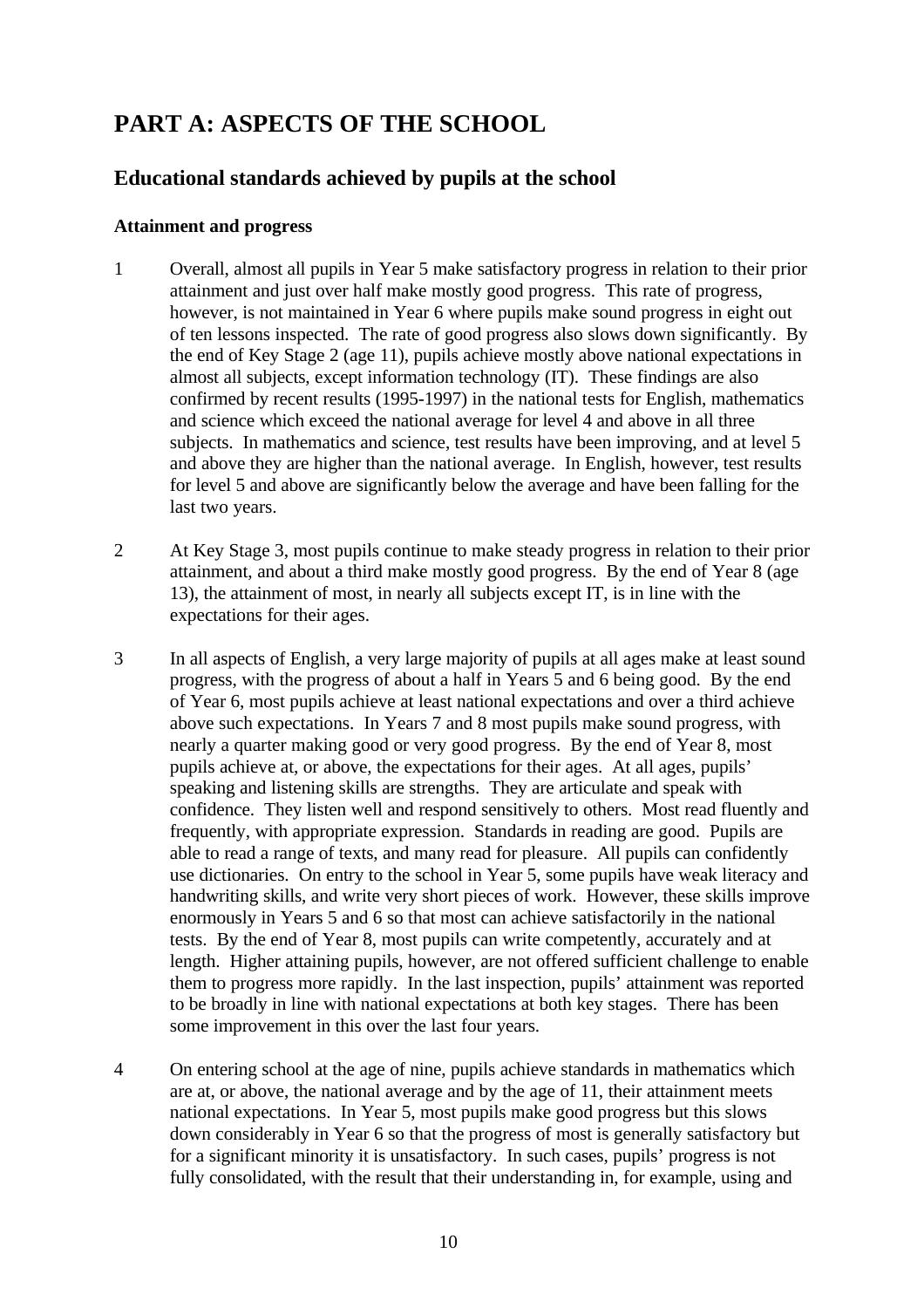applying mathematics is below expectations. Higher attaining pupils are not sufficiently challenged, particularly by non-specialist teachers. In Years 7 and 8, most pupils make sound progress and, by the end of Year 8, their attainment meets the expectations for their age. Pupils can calculate areas of plane rectilinear shapes and can solve problems of probability involving two mutually exclusive events. Generally, the progress of lower attaining pupils shows a marked improvement since the previous inspection. There has, however, been no significant change to pupils' overall attainment since then.

- 5 In science, most pupils make sound progress across Years 5 and 6, and the progress of a significant minority is good. By the end of Year 6, the attainment of most pupils meets national expectations and the achievement of some exceeds these. Most pupils can explain fair testing and can use appropriate terminology to discuss results and their observations. When the task does not confirm their prediction they learn new outcomes, persevering with the experiment. Pupils continue to make sound progress in Years 7 and 8, and the progress of many in Year 8 is good. By the end of Year 8, pupils reach and often exceed the expectations for their age. Pupils can use appropriate scientific terminology, and can describe and explain their work well. They can competently assemble and use apparatus for experiments, and the higher attainers are developing their evaluative skills well.
- 6 In all other subjects, except IT, most pupils achieve at least national expectations by the ages of 11 and 13. There have been no major changes to overall pupils' attainments since the previous inspection. Pupils' attainment in art and music is generally appropriate for their ages; no judgement can be made about attainment in dance and drama as these could not be inspected because of the nature of the timetable. Higher attaining pupils are not being sufficiently challenged in most subjects; since this was an issue in the last inspection, progress in tackling this is unsatisfactory.
- 7 At all ages, pupils with special educational needs (SEN) make good progress when they have additional adult support. Their progress is very good in reading, writing, handwriting and numeracy. Pupils are developing word attack skills, are learning to write in sentences using demarcation and developing a clear and legible cursive style. Pupils' understanding and use of number skills are being well developed. Pupils are set clear targets for improvement in their individual education plans (IEPs). They understand these targets and work extremely well towards them.
- 8 It is too early to evaluate the targets for 11-year olds set by the school in English, mathematics and science.

#### **Attitudes, behaviour and personal development**

9 The attitudes and behaviour of pupils are significant strengths of the school. Pupils are eager to learn and succeed, and are very willing and co-operative. They listen carefully, enthusiastically undertake tasks, and can sustain high levels of concentration. Lapses in concentration occur, however, largely where the pace of teaching is slow. Pupils of all ages confidently offer opinions, and listen well to the views of others.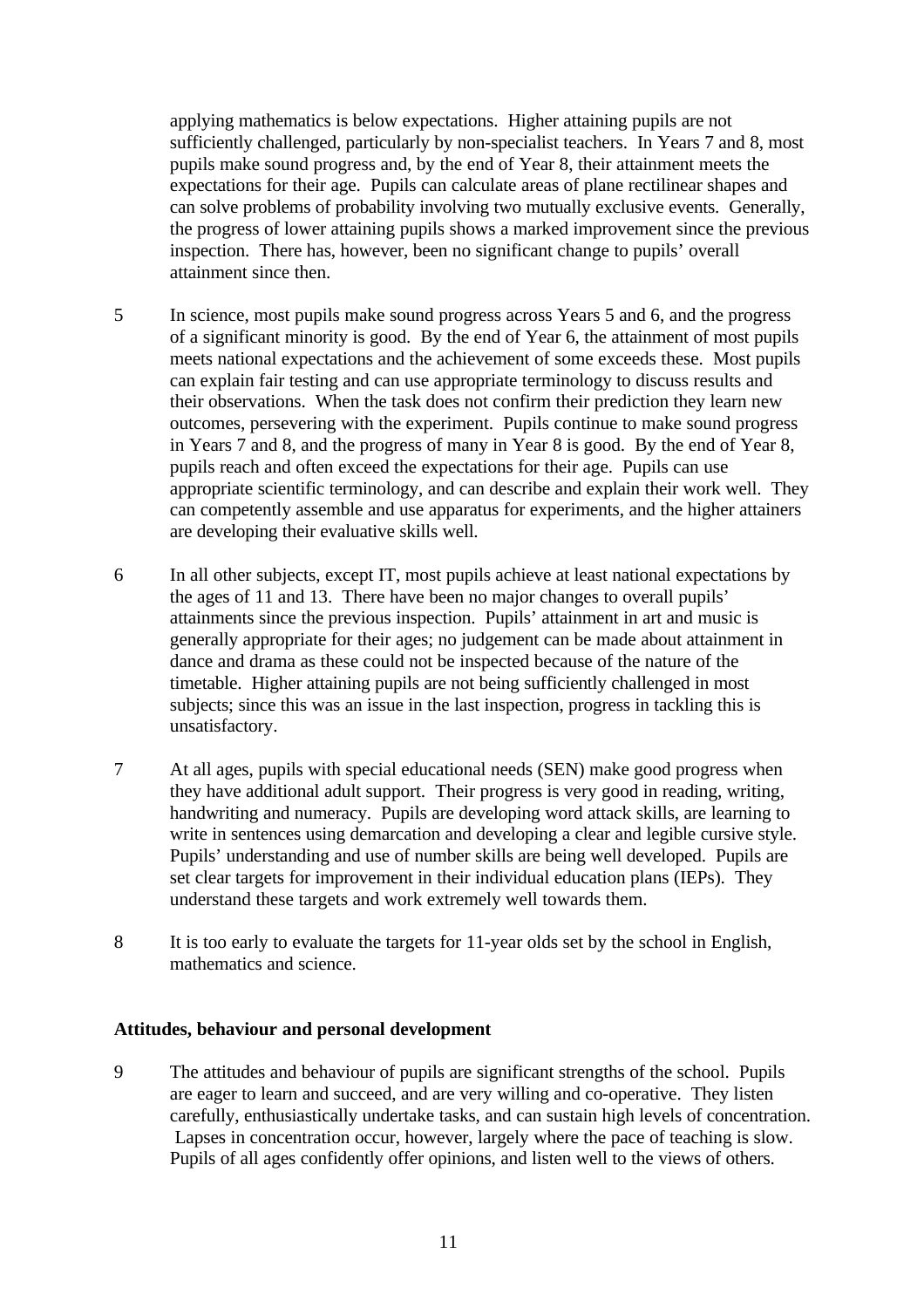They collaborate extremely well with each other, and are able to learn well in a variety of group situations. Those with special educational needs have very good attitudes to their learning.

- 10 Pupils willingly share apparatus and equipment in science, design and technology and IT. They respond well when opportunities are given to them to take initiative and responsibility for their own learning, such as in mathematics, design and technology and French lessons. However, they are not offered enough opportunities for such personal development in some other subjects, such as geography and history.
- 11 Pupils' behaviour throughout the school is excellent and contributes to their purposeful and uninterrupted learning. They consistently demonstrate good manners, and are courteous and respectful towards their teachers, visitors and others in their school. They are considerate and supportive of each other. Relationships between teachers and pupils are very good, reinforcing expectations set by the school. Pupils work well together in mixed ethnic and gender groups. Instances of bullying are rare and, where they occur, are swiftly dealt with. No pupil has been permanently excluded within the last year and fixed term exclusions are at a minimal level. Pupils respect property, including the school buildings and learning resources. Good care is taken of displayed work in classrooms and corridors.
- 12 A house system encourages individual responsibility and group loyalty. Pupils respond willingly to involvement in planning and organising school activities or assemblies. They value the opportunity to contribute to school issues through a school council. Prefects in Year 8 provide additional positive role models in fulfilling duties around the school. Pupils are happy to attend school and are mainly very positive about their learning experiences within it.

## **Attendance**

- 13 The attendance of pupils is consistently very high and makes a positive contribution to their learning. The attendance rate at 94.5 per cent is higher than the national average. Both authorised absence and unauthorised absence are significantly lower than the national figures. Regular attendance is the norm across all year groups.
- 14 Pupils come to school on time. They are prompt for lessons, taking into account travel time across the site. Most lesson begin punctually, and learning is very rarely interrupted by individual lateness.

# **Quality of education provided**

## **Teaching**

15 Teaching is a particular strength of the school and has considerably improved since the last inspection. It is at least satisfactory in nine out of ten lessons inspected and mostly good in five out of ten. A significant minority of the lessons are very good and, occasionally, excellent. There are no major differences between the key stages.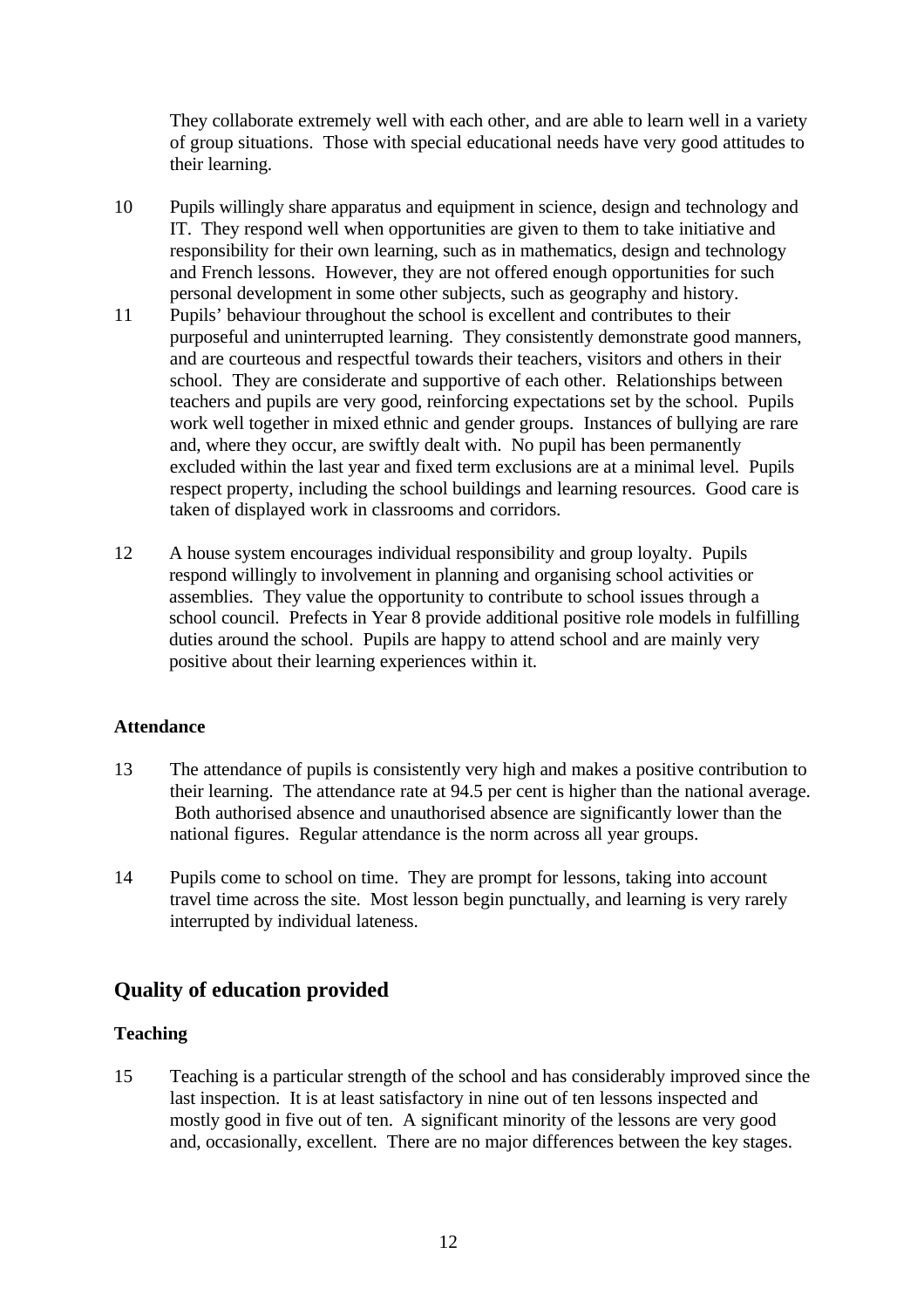- 16 Most staff work hard. Lessons are planned generally well, and based upon appropriate schemes of work. This is exemplified by many mathematics lessons which have appropriate and varied tasks to meet the needs and abilities of different pupils. In many art lessons there are clear instructions to pupils of what is expected of them; materials and equipment are also well organised beforehand. Planning is usually thorough and lesson objectives are made clear by the teachers. Many teachers, however, rely on a narrow range of teaching and learning styles, resulting in some pupils not making sufficient progress, particularly the higher attaining pupils. In design and technology, for instance, there are no detailed plans for each unit of work in textiles and resistant materials, resulting in a lack of clarity in the setting of learning objectives. In English lessons, drama is not explicitly planned for, resulting in a haphazard experience for pupils.
- 17 Teachers are very caring towards pupils, and lessons are characterised by mainly good or, sometimes, very good relationships. The management of pupils is generally very good, such as in history at Key Stage 2. Pupils, in turn, respond extremely well. Many are keen and wish to succeed. However, on a very small number of occasions, the behaviour of pupils in Key Stage 3 geography lessons is unsatisfactory and not properly managed by the teacher. In a very few instances, such as in some of the teaching of history and of religious education (RE) at Key Stage 3, or in art in Year 6, idle chatter between pupils is often not challenged.
- 18 All the teaching in Year 5 is at least satisfactory, with most that is good or, often, very good. In a particularly effective mathematics lesson in Year 5 on "What is an angle?", the teacher had very good relationships with the class. Her subject knowledge was good, and intensive questioning was used to enhance pupils' knowledge and understanding. Pupils, in turn, were encouraged to speculate about answers and to not be afraid of being wrong. Pupils were interested, they listened to each other and were willing to test their ideas out loud. The teacher took pupils' ideas very well and integrated them into the flow of the lesson, which was well prepared. The pace of the lesson was very good and it was well maintained. Pupils' books had been regularly marked.
- 19 There is good general classroom practice across Key Stage 2, but there is a slightly higher proportion of unsatisfactory teaching in Year 6. At both key stages teachers have, in the main, sound knowledge and understanding of the subjects they teach. There are some very good examples of specialist teaching in, for example, English at Key Stage 3, specialist IT in Year 7, modern foreign languages at Key Stage 3, music at all ages, and in physical education (PE), particularly at Key Stage 2. In a Year 8 English lesson on the "Rime of the Ancient Mariner", the teacher had very good knowledge and there was powerful reading. The response from pupils was excellent and their reading of "verses in the style of Coleridge" was very good . Pupils were kept interested in the topic for the whole of the lesson, and there was a high level of involvement and interest. The school tries hard to ensure that all pupils in Key Stage 3 are taught by specialist teachers. However, where this is not the case, the lack of adequate subject knowledge restricts the progress of many, particularly the higher attaining pupils. This is evident in most subjects at both key stages, including English, mathematics and science. In history, non-specialist teachers have developed good factual knowledge of the subject so that they can teach more effectively, but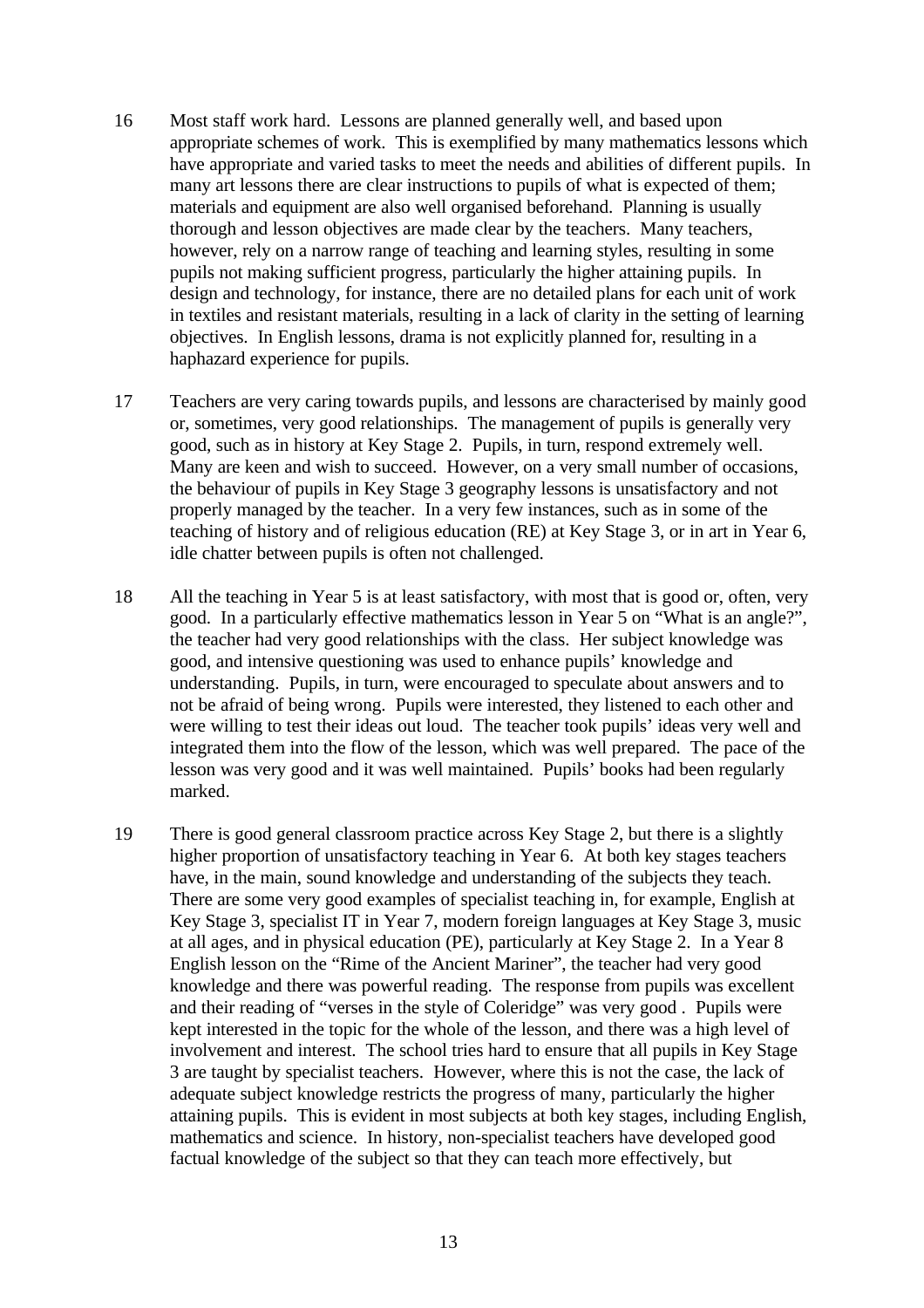insufficient emphasis is given to the required "key elements".

- 20 Time and resources are, in general, soundly managed. In the specialist IT lessons in Year 7 and in food technology, for example, time is well used and the pace of lessons is brisk. In art, however, the pace of work is sometimes slow as pupils are given too much time to complete work, while in modern foreign languages too much time is sometimes spent on repetitive single activities.
- 21 There is effective use of small group work in many subjects. Teachers organise pupils and activities well. In English at Key Stage 3 and in personal and social education (PSE) in Year 5, for example, boys and girls are made to sit together for intensive small group work. This works extremely well and pupils co-operate and discuss work in a mature manner. Teachers give good verbal feedback to pupils in lessons to help them progress. However, overall day-to-day assessment is a weakness in most subjects, apart from some notable examples, such as in mathematics. Regular day-today assessment by many teachers is not yet sufficiently used to inform further teaching and planning.
- 22 The specialist teaching of pupils with special educational needs is at least always good or, sometimes, very good. Teachers have very good rapport with pupils and a very good understanding of the pupils' individual needs. There is constant use of praise and encouragement. Teachers have a very good knowledge of how to teach reading and writing. A variety of effective methods is used, including word and board games. There is very good use of learning support assistants, who are well informed and have good communication with the class teacher.
- 23 The teaching of PSE is generally sound, with some good practice. Teachers plan lessons well and make good use of the materials prepared by the subject co-ordinator. The PSE programme is well documented and well planned, but does not cover careers education for older pupils. Where teaching is unsatisfactory, materials are not always properly used and pupils are not given enough opportunities to discuss and question. The one lesson at the moment, however, follows Friday assembly and a significant proportion of time is lost if the assembly does not finish on time. The PSE lesson has been scattered across the timetable next year so that this does not happen.
- 24 The school has a policy for setting regular homework for pupils in Years 7 and 8, but not for pupils in Years 5 and 6. The setting of homework by teachers in Years 7 and 8 is generally haphazard. There is no consistency, and no overall monitoring and evaluation of its effectiveness. This is a significant weakness within the generally good teaching that occurs, and supports the concerns of parents.

#### **The curriculum and assessment**

25 The curriculum is broad, generally balanced and meets legal requirements. However, the time allocation for music in Years 7 and 8 is low and IT is not properly covered in subjects. The overall time at Key Stage 3 is well below the national recommendation of 24 hours. The planned curriculum effectively promotes the intellectual, physical and personal development of pupils. It offers a good foundation for further work in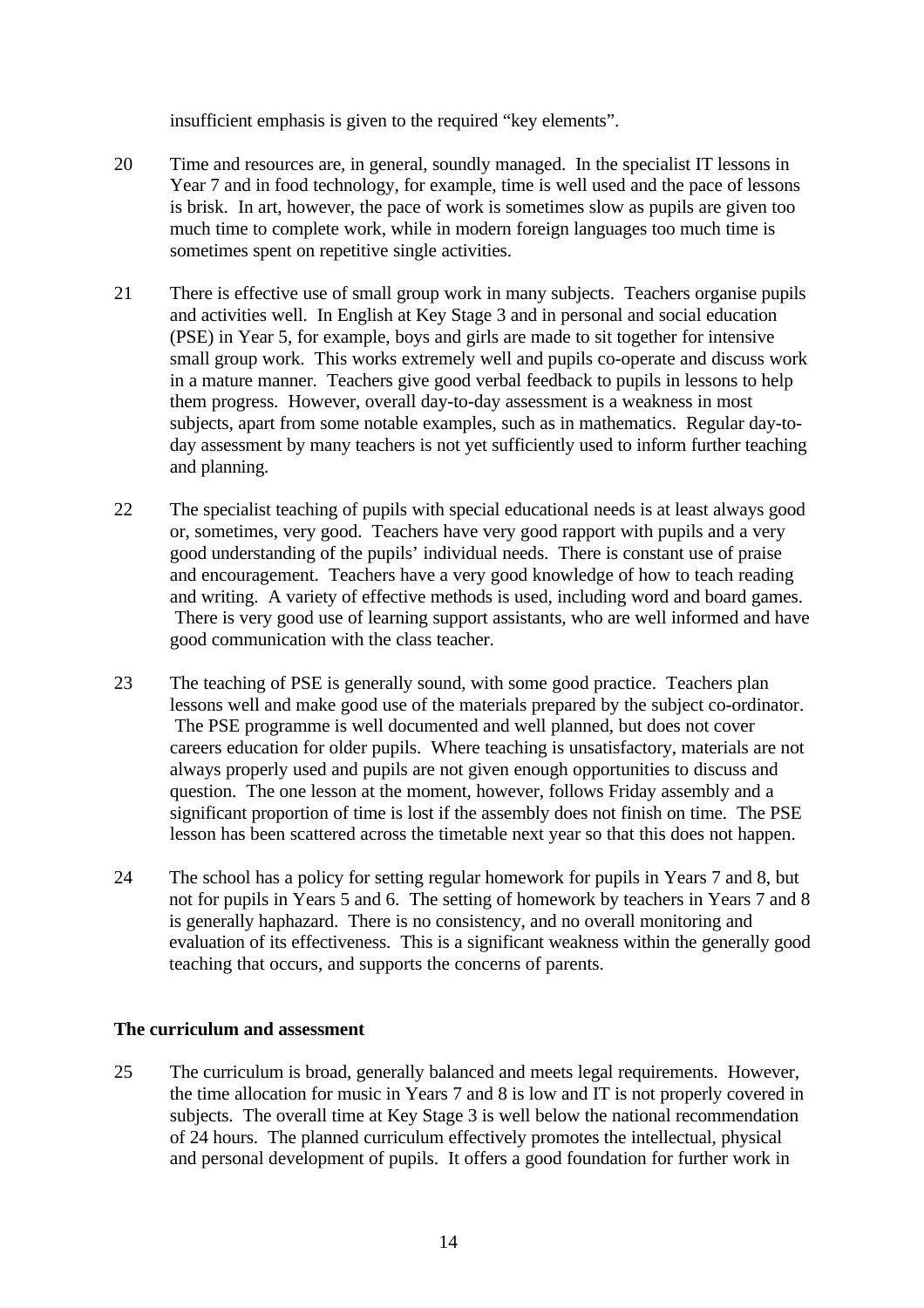upper schools that pupils transfer to at the age of 13. Health, sex, and drugs' education are appropriately planned for in science and in PSE.

- 26 The curriculum is extended well in some subjects by external visits, such as in art where pupils visit a specialist museum to study various cultural artefacts. In PSE, pupils spend time at a local centre where they engage in activities on safety. They also visit local upper schools to take advantage of their specialist facilities for IT and science. However, the local environment is insufficiently used for practical investigation, especially in geography, history and RE. Provision for the arts within the curriculum is satisfactory. Timetabled activities are widened by visiting performers, such as a drama company and a string quartet. There are good opportunities for pupils to experience residential activities, such as to an outdoor activity centre, an IT week at a specialist centre and visits to French families. All pupils are encouraged to participate in at least one residential activity, and finance is made available in instances of hardship to ensure all can benefit.
- 27 Careful planning and implementation ensure that all pupils have equal access to learning opportunities. The withdrawal of pupils with special educational needs for specialist teaching is carefully organised so they do not miss important whole-class learning. The requirements of the Code of Practice are fully met.
- 28 There is generally satisfactory planning for curriculum continuity and progression in Year 5 and in Years 7 and 8, although it is a weakness in Year 6. Planning is particularly good in the specialist IT provision and in mathematics. In some subjects, there is good planning for continuity between feeder lower schools and local upper schools. Very strong liaison exists across schools for pupils who have special educational needs.
- 29 There is a broad range of extra-curricular activities, with good levels of participation by pupils. A good programme of team and individual sports enables pupils to benefit from specialist coaching and participating in competitive games and events. This is well supported by PE teachers and a small number of other staff. The school achieves a good level of success in fixtures between other schools and pupils represent the town and district. Pupils participate in an appropriate range of extra-curricular music activities, including a wind band and choir. There is also a well attended chess club, an environmental society, and the "Lunchbunch" group for pupils' spiritual development. Drama and musical performances are part of the yearly cycle and they are well supported by pupils, staff and parents.
- 30 The school has a detailed policy on assessment, recording and reporting. However, there is little central monitoring and evaluation of the policy's implementation across different subjects, with the result that there is too much variation. Assessment in many subjects is not yet well used for curriculum planning, or in enabling pupils to enhance their attainment and progress. There are examples of good practice in, for instance, mathematics and science. There is also noticeable progress in assessment and recording practices and procedures in art, modern foreign languages and PE. However, some other subjects, such as geography, history and IT have made few improvements since the last inspection. The responsibility for monitoring and evaluating assessment practice rests with individual curriculum area leaders, but this process has not been effectively co-ordinated across the school.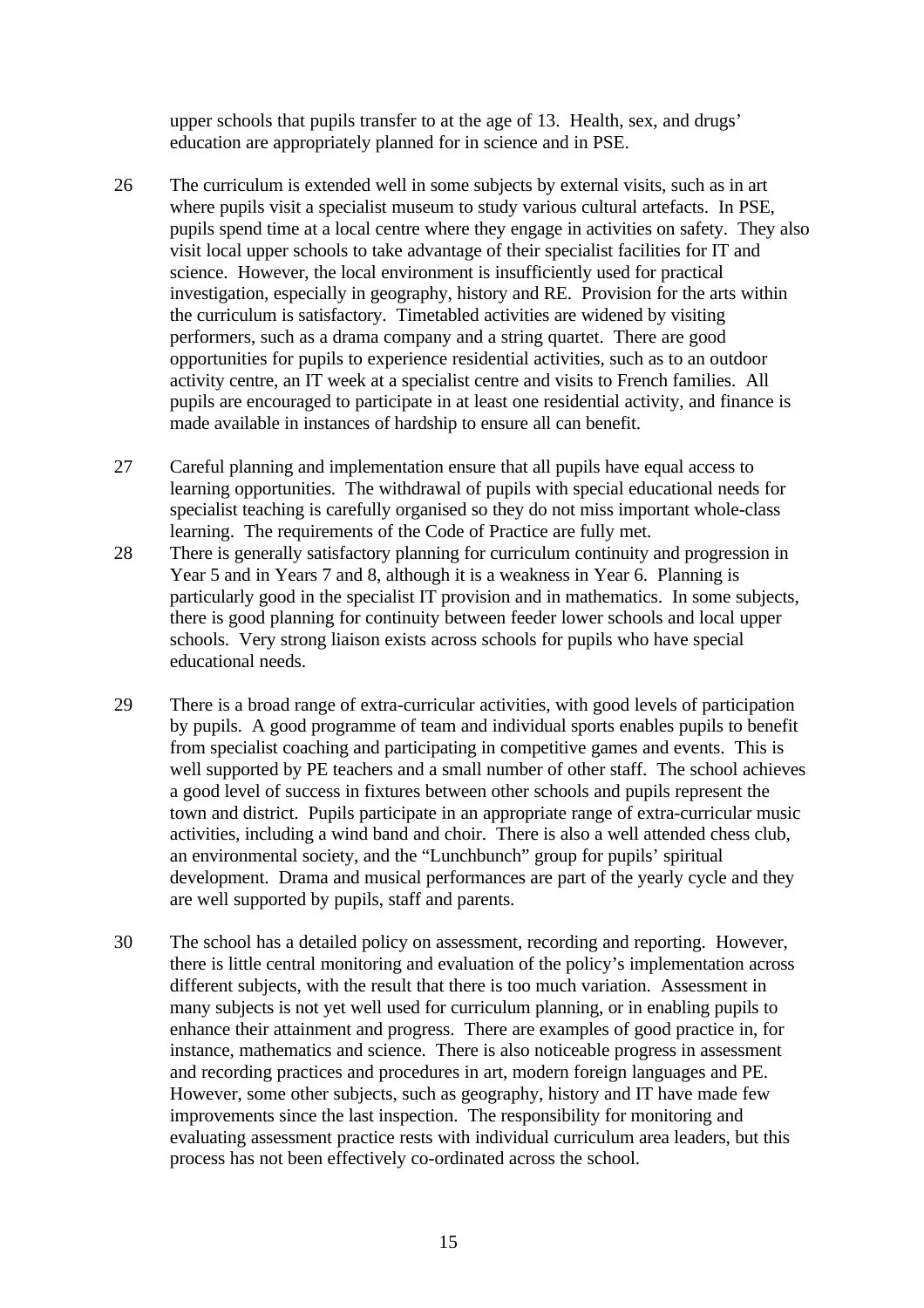- 31 Marking is used well in some subjects, such as in mathematics and science. In these cases, there are clear targets for pupils, an indication of National Curriculum levels and teachers' comments to help pupils to improve. Comments in some other subjects, including English, design and technology and history are not informative enough to be helpful.
- 32 The record keeping for pupils with special educational needs is of a high quality. Thorough assessments of pupils are made, and clear targets for improvement are set in their individual education plans. These are regularly monitored and reviewed, and shared with the pupils.
- 33 The school collects a good range of assessment data on pupils' attainment and progress in both key stages. This is used well in some subjects to provide long term targets, particularly in English, mathematics and science.
- 34 Since the last inspection the school has considerably strengthened curriculum planning and organisation, and it has extended a well-planned PSE programme. Assessment, recording and reporting procedures, and their monitoring and evaluation across the school, however, continue to be significant weaknesses.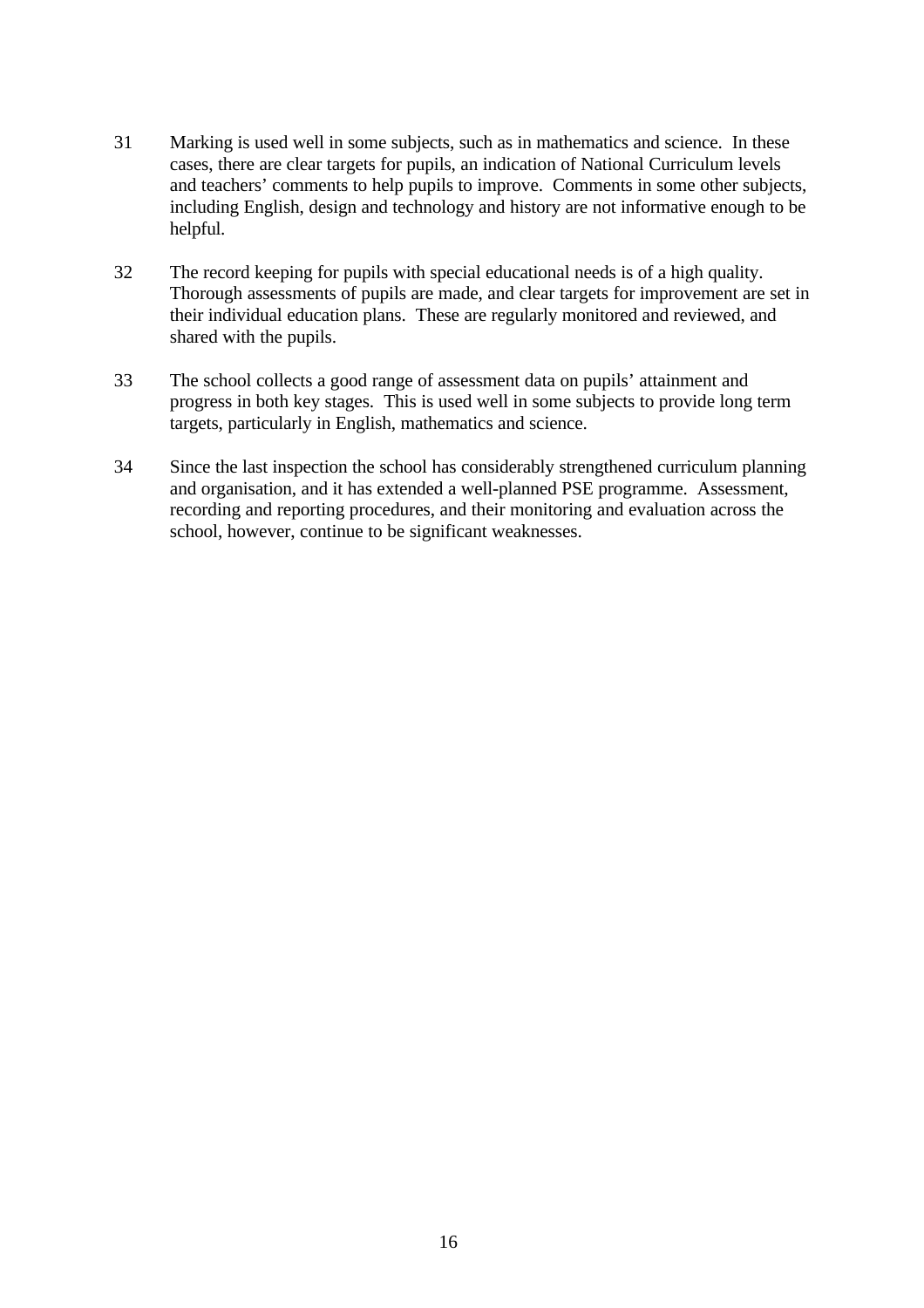### **Pupils' spiritual, moral, social and cultural development**

- 35 The school is a well ordered community where pupils learn within a caring and very supportive environment. Pupils are considerate of others and have very good relationships with each other, and with adults. The moral and social development of pupils is a particular strength of the school.
- 36 Pupils' moral development is enhanced very well. Pupils of all ages know right from wrong, and have a good sense of justice and of fair play. This is exemplified not only in their day-to-day behaviour but in their attitude to contemporary issues such as damage to the environment and the plight of endangered species (for example, tigers), which they are taught about in assemblies and in geography. Issues such as hunting animals for sport are dealt with in a mature manner and appropriate display work produced. Moral issues are dealt with well in, for example, English, PSE and RE. Pupils are also very active in raising money for various charities, such as World Vision and St George's Homestead for the Elderly.
- 37 Pupils' social development is promoted extremely well. Pupils work well together and are very caring and supportive of each other. Adults set a generally good example for pupils. Pupils undertake additional responsibilities well and are keen to participate in the life of the school. Their understanding of citizenship is well enhanced through opportunities of being prefects, or of being on the school council. Older pupils also regularly perform reception duties near the main entrance and this they do well. In extra-curricular activities in PE, for example, Year 8 pupils are keen to help younger pupils in the gym club. The house system underpins social cohesion and positively encourages the development of pupils' social skills.
- 38 The cultural development of pupils is, in the main, well promoted but there are some weaknesses. The school has a good range of musical activities, such as a choir, orchestra and string group. There is also a drama group which meets regularly. In English, a good range of appropriate literature is used, while in art, poetry is often used to stimulate pupils' imaginations. In French, there is good preparation in lessons for all pupils for the annual visit to France, even for those who are not going. The school attempts to teach all pupils about life in a culturally diverse society and some subjects, such as geography, history and RE do it well through the study of appropriate topics, for instance Kenya and St Lucia, and through the study of major world religions. However, this aspect of cultural development is in need of further strengthening.
- 39 The promotion of pupils' spiritual development has strengths but there are also weaknesses. The school has a weekly programme of assemblies: whole school, house, year and class assemblies. These assemblies provide opportunities for the sharing of information, and the fostering of a collective ethos. In one whole school assembly, a Year 8 class led the assembly and presented views on "Relationships". Normally such gatherings are for sharing information. A few assemblies had a little time for reflection and for ending with a prayer. However, some (particularly house and class assemblies) do not allow adequate time for reflection and for prayer. Elsewhere, there are very few opportunities for the promotion of pupils' spiritual development. A voluntary group ("the Lunchbunch") of pupils meet at lunchtimes for reflection but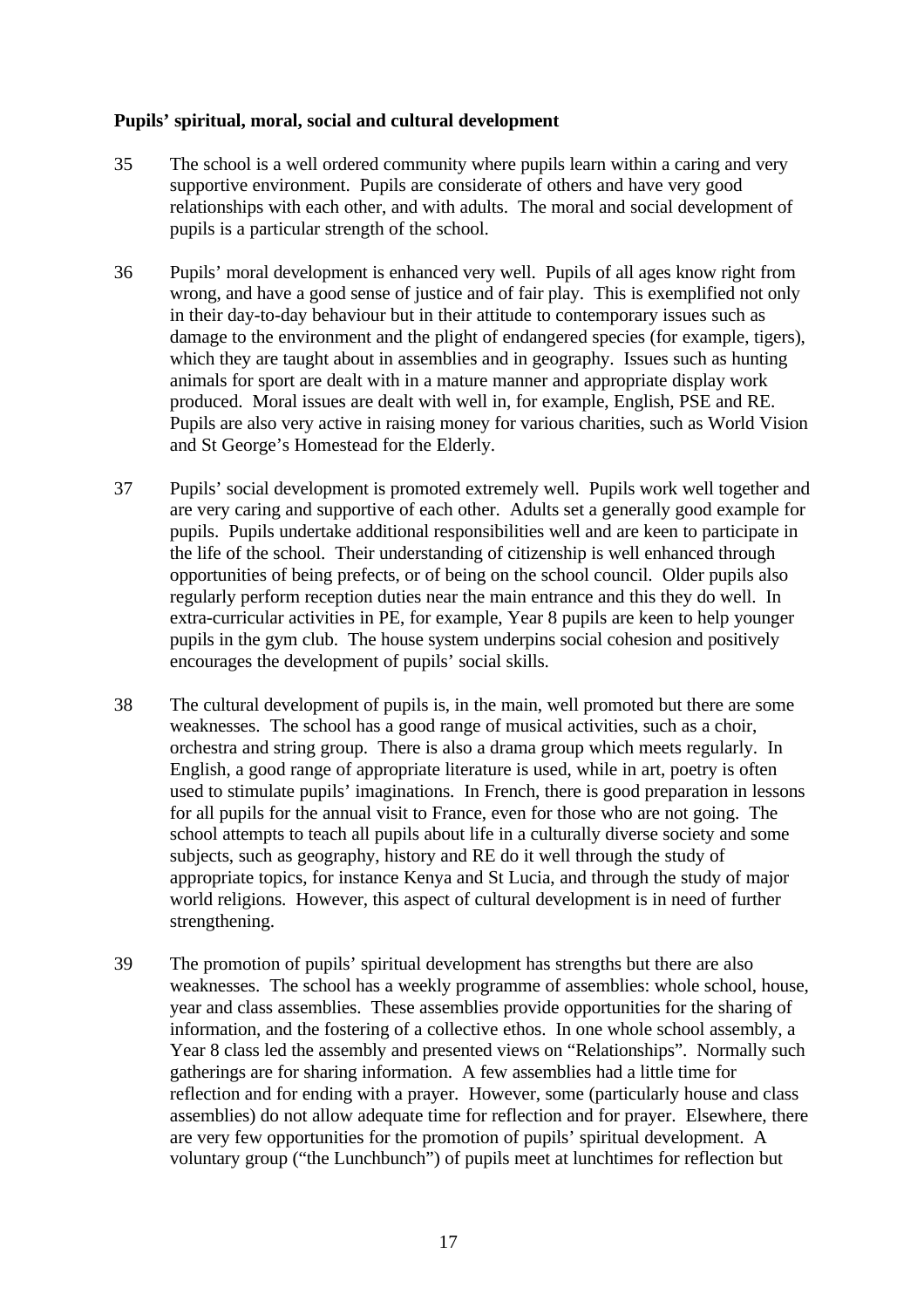planned provision within the curriculum is almost negligible.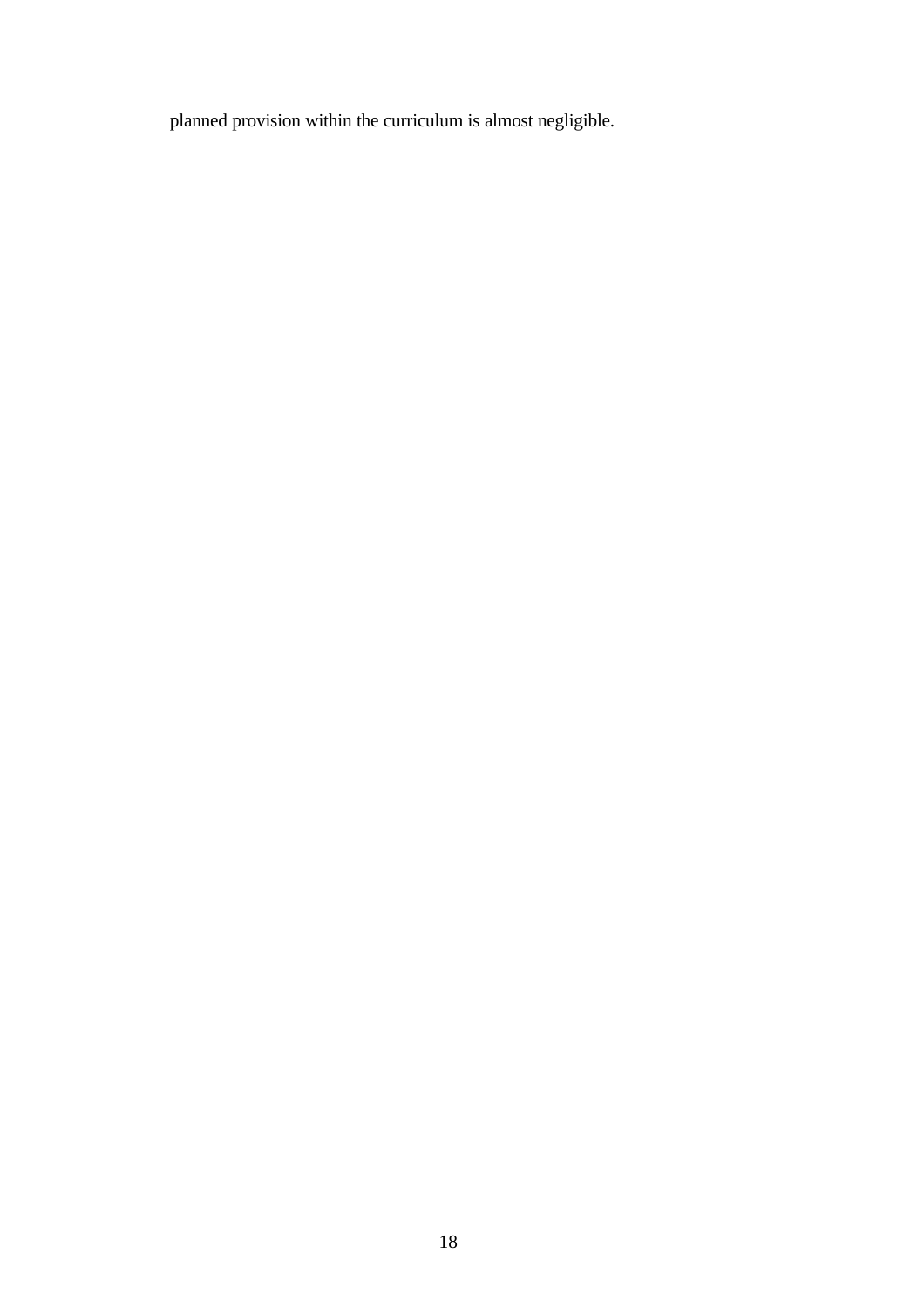## **Support, guidance and pupils' welfare**

- 40 The arrangements for supporting and guiding pupils are a strength of the school. Class teachers, in collaboration with heads of year, provide a good framework for academic and pastoral support. Pupils can readily identify and seek help and advice from a range of staff.
- 41 Good internal communications promote a swift response to pupils' needs. A "cause for concern" process about individual pupils has been introduced since the last inspection, and is well utilised. Effective use is made of the reward system to motivate pupils in different subjects, especially English. The system is highly valued by pupils and parents. Interactions between teachers and pupils are consistently good, enhancing pupils' learning. The school arrangements to recognise and celebrate success, and reinforce positive behaviour, are very good.
- 42 A PSE programme, extended from Year 5 at the time of the last inspection, enhances support provision for all pupils. The programme positively involves all staff in considering the personal development of all pupils. There are good arrangements for the additional support of pupils with special educational needs.
- 43 Behaviour management in the school is very good. Support to pupils is sensitive and constructive, and pupils recognise the contribution this approach makes to their improvement. Good attendance patterns are encouraged and underpinned by effective, clear procedures. Arrangements to monitor, communicate and follow-up absences or lateness are satisfactory. The school rewards individuals with high attendance levels, and pays good attention to sanctions and support when appropriate.
- 44 A school house system encourages pupils to develop a cohesive identity and involvement across the age range. There are plentiful opportunities to take responsibility or perform duties around the school, such as through form captaincy, the school council and the house system. Pupil responsibility is actively encouraged and the school makes good arrangements to support, recognise and celebrate initiatives and achievements.
- 45 The school has good measures to provide a secure learning and working environment for all. Pupils are taught to use apparatus and equipment in school safely. Departmental risk assessments are, in the main, satisfactory but need strengthening in the practical activities for design and technology. A health and safety policy has been approved and more detailed documented procedures are being developed. However, windows on the first floor have no safety catch, a potential health and safety hazard.
- 46 The school has effective child protection procedures. There is a designated teacher and members of staff are aware of the procedures.

#### **Partnership with parents and the community**

47 The information available for parents is good. Written information for prospective parents is clear and sets out expectations for parental involvement to support study,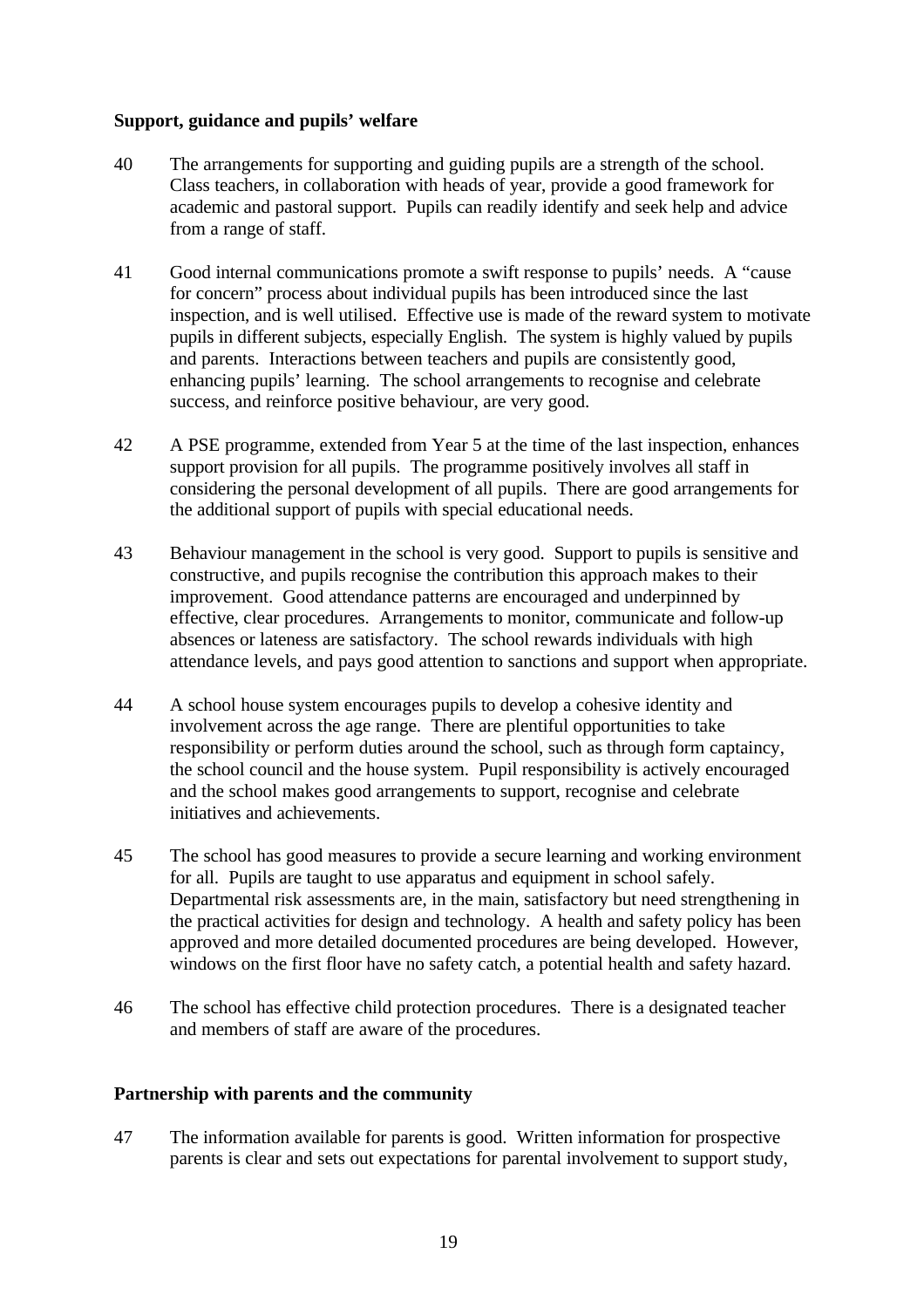attendance and behaviour. Regular newsletters, including "The Messenger", convey key information and involve parents in celebrating success within the school. Parents' evenings allow opportunities to discuss their child's progress, and good alternative arrangements are made for those unable to attend. Parents are informed and involved where there is a cause for concern. Parents of pupils with special educational needs are given very good support. They are fully involved at an early stage and contribute to pupils' reviews.

- 48 The annual report to parents is satisfactory and meets requirements. The report clearly informs parents of pupils' efforts and attainment, and includes information on participation in extra-curricular activities. In most subjects, however, the report does not set out the next learning steps to allow parents to further support their children's progress. Half-yearly summary letters and reports are helpful and are welcomed by parents.
- 49 Information evenings about requirements for the three national tests at the age of 11, and for mathematics generally, have successfully helped parents understand the context of their children's learning. Further involvement in mathematics has been fostered through the provision of a parent support booklet.
- 50 Since the last inspection the school has made good progress towards furthering parental involvement in learning. A Partnership in Communication and Learning (PICAL) group of staff, governors and parents has made a positive contribution to improving links. A home-school "communicator" was trialled for pupils in Years 6 and 7, and is to be introduced for all year groups from September 1998.
- 51 Opportunities to involve parents, however, in supporting their children's learning through the regular setting and recording of homework are not well developed. There is good provision for parents to contribute to, and become involved in, the school development planning process.
- 52 Pupils' learning and personal development are promoted well through involvement in fund-raising activities for charity. They also benefit from having community representatives who coach them in PE. Outside speakers are also invited in some PSE and RE lessons. The introduction of a school bank has raised pupils' awareness of commercial issues. In science, a learning enrichment programme at a local upper school makes a good contribution to pupils' learning. The school also organises a parents' and daughters' evening, and both parents and pupils are well prepared for any residential visits. However, wider opportunities to extend learning into the local community and the local environment are not well developed or properly coordinated. There is little utilisation of outside links or regular outside visits in subjects such as art, French, geography, history or RE.

## **The management and efficiency of the school**

## **Leadership and management**

53 Following the last inspection the governing body clarified the aims and objectives for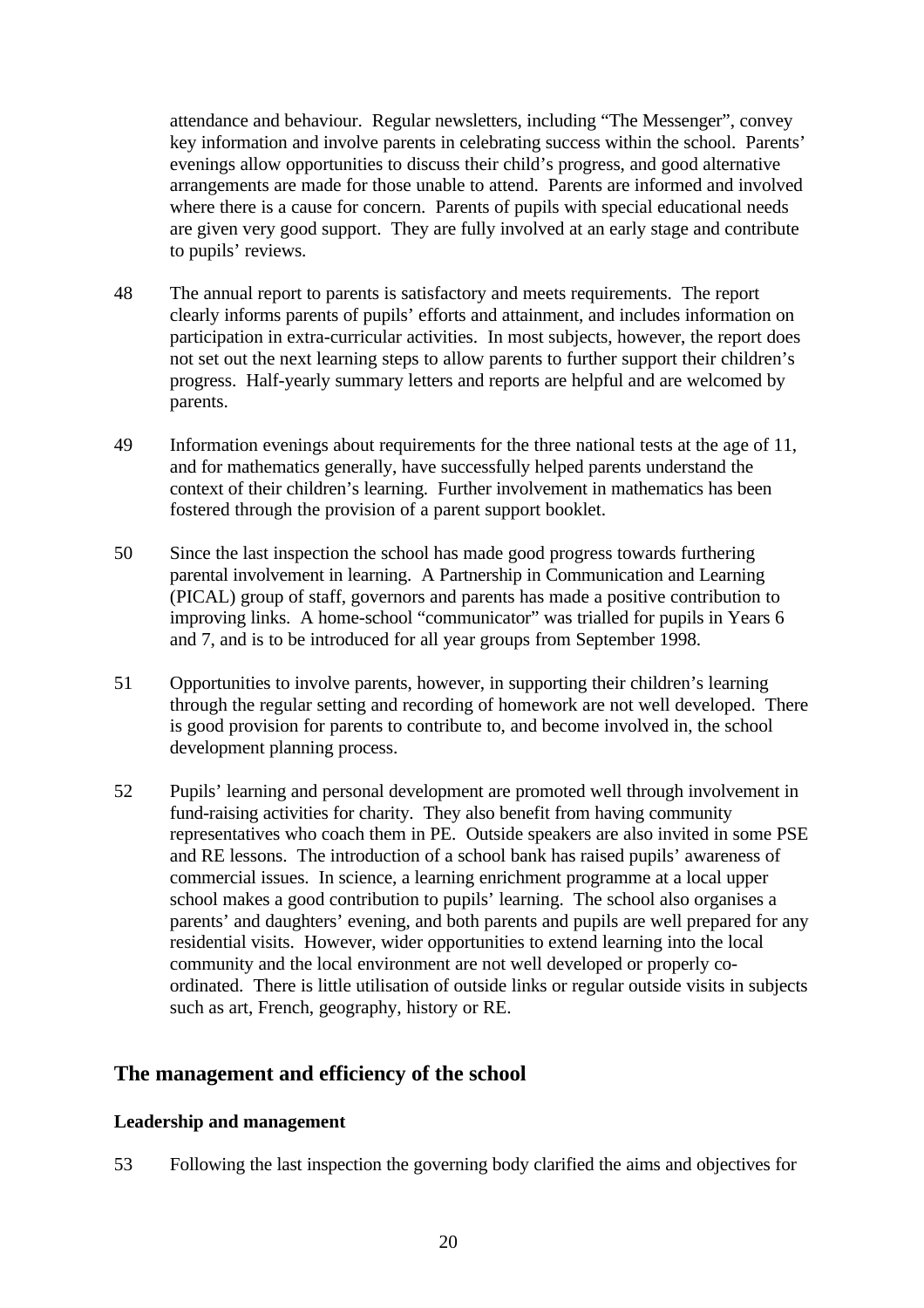the school. The overriding aim is appropriate and places emphasis on enhancing pupils' academic and social well being. There are weaknesses, however, in providing all pupils with challenging learning experiences, and in delivering a broad and balanced curriculum.

- 54 The full governing body meets once every term and its work is supported by four main committees. Some governors have had many years' association with the school, and many work hard on its behalf. The governing body provides a relevant framework for the school. However, the governing body does not yet fully provide the longer term strategic direction that the school needs. Full governing body meetings sometimes deal at length with small detail that could have been discussed in committees. A few governors are very active within the school and individual governors are linked to different subjects and aspects of school provision. They write helpful monitoring reports and these are presented to the curriculum committee. However, this practice is still at an embryonic stage and is in need of further strengthening. Legal requirements are largely met but the school does not fully comply with the requirements for collective worship.
- 55 A very small number of governors feel that they do not have an overview of the school because of weaknesses in communication within the governing body. There is also some confusion about issues of governance and issues of day-to-day management of the school which need clarifying and addressing.
- 56 The headteacher is in her third year and was not in post during the last inspection. She provides strong, dedicated and very good leadership to the school. This is based on an absolute commitment to the educational entitlement of all children, and to enhancing their attainment and progress. She has been striving to fully embed this philosophy into routine school practice with structures, shared understanding and shared planning which reflect this. A very small number of staff, however, have found such changes difficult. The recently-elected chairman of the governing body works closely with the headteacher and is very supportive of her. The senior management team of headteacher and two deputies works closely, provides clear direction to the work of the school and is mostly effective . Much hard work has been undertaken in the recent past on implementing some very good whole school developments, such as the professional development of staff and the appraisal of teachers.
- 57 There is now a well established and thorough process for school development planning. The current plan is for the period 1998-2000 and has two main whole school priorities: language development and information and communication technology. Unusually, , parents and pupils also have an opportunity to contribute to the setting of the priorities. The whole-school priorities are appropriate and well supported by other plans. Much of the planning is costed, with relevant staff and performance measures identified, but these need further refinement.
- 58 The development planning process is regularly evaluated. It is also enhanced by a 'mentoring' process whereby members of the senior management team provide advice and support to specific middle managers and formally evaluate with them every year. A detailed programme of classroom observation has been set up by the senior management team, and all relevant staff have had training in this. Curriculum area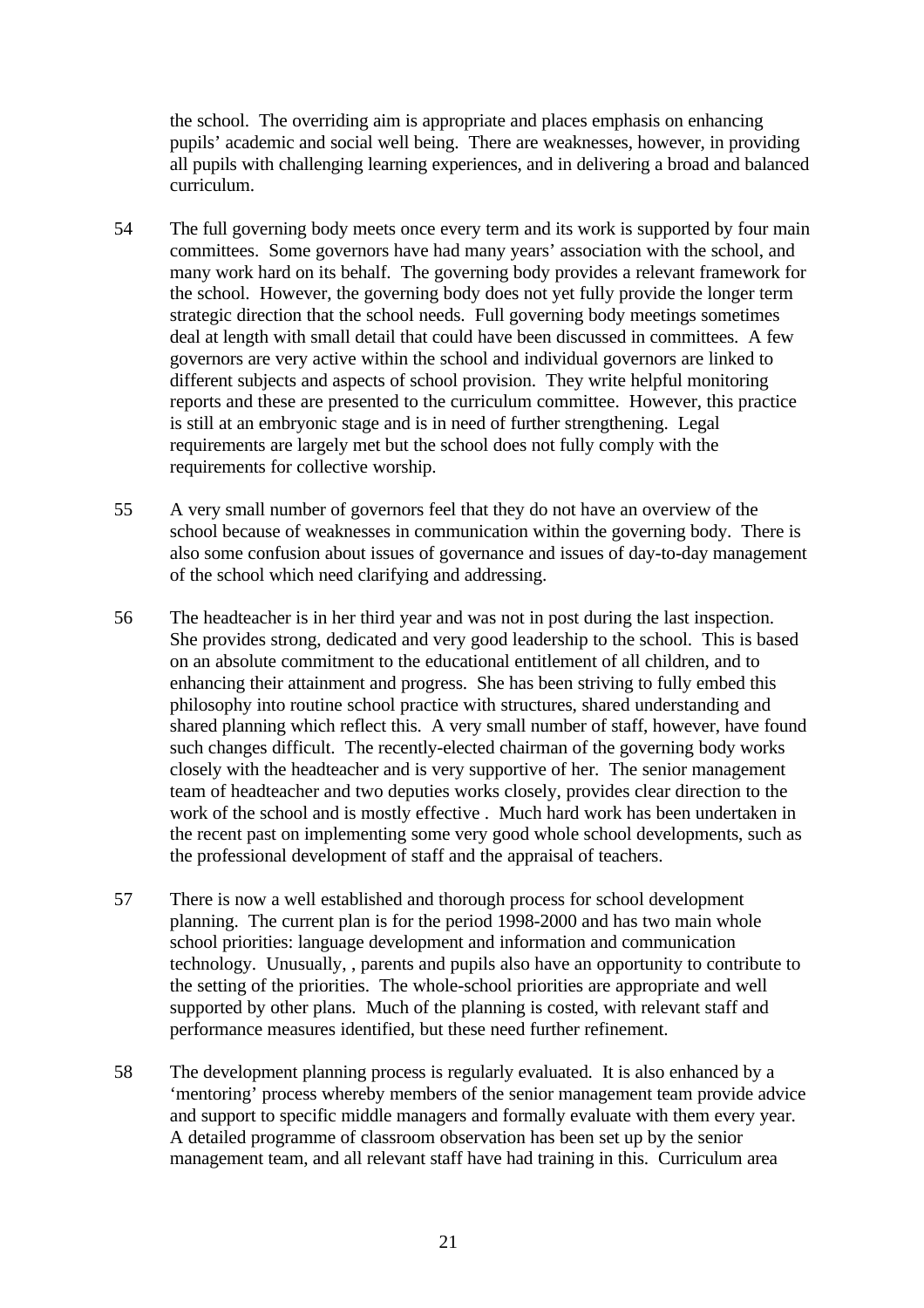leaders for English and mathematics have started lesson observations, but the process is still limited to these subjects. Such activity is enhancing pupils' progress and the quality of their learning. The 'mentoring' process is valued by staff as it also gives them pastoral support.

- 59 The overall management is, in the main, effective. Curriculum area leaders and year leaders manage their responsibilities generally well, but the leadership and management of geography and history. The whole-school co-ordination of equal opportunities is also unsatisfactory, as there is no systematic collection of data and no analysis of trends for different groups of pupils. Communications within the school are mainly effective.
- 60 The leadership and co-ordination of special educational needs are very good. The governing body publishes appropriate information and regularly reports about the Code of Practice. There is a named governor for special educational needs and a "responsible person" who liaises with the LEA.
- 61 The governing body and senior management team have been acting on many of the key issues identified in the previous inspection report. The current headteacher, however, needed a necessary period of consolidation and reflection. The school has made good progress in clarifying its aims, in addressing the roles of senior and middle managers, and in attempting to involve parents more fully. However, significant weaknesses still remain in assessment, recording and reporting procedures, in some aspects of curricular planning and in having broader strategies for teaching and learning. The school has in place good systems for securing improvements and there is a widespread commitment to improve pupils' standards of achievement.

#### **Staffing, accommodation and learning resources**

- 62 The school is appropriately staffed. In Years 5 and 6, much teaching is class based but pupils are taught by specialists in some subjects, such as design and technology and PE. Most lessons in Years 7 and 8 are taught by staff who are subject specialists. Where this is not the case, almost all teachers have appropriate competence or further training. The staff is mature and stable. Over two thirds have taught for more than twenty years and almost half have taught at the school for fifteen years or longer. Many staff have appropriately developed their expertise for current curriculum demands. However, staff competence in teaching relevant applications of IT in subjects is a major weakness. There is an adequate level of staff for administrative and financial duties, and these duties are performed well. The school is the only local middle school with a French language assistant and benefits greatly from this. Nonteaching staff support well in the library, science and for IT. There is no such support in art or in design and technology, but this is being rectified in the next academic year.
- 63 All staff in the team for special educational needs are well qualified, and work hard to provide a safe, secure and welcoming learning environment for pupils. Both the teaching and non-teaching staff have undertaken good training, with qualifications, since the last inspection.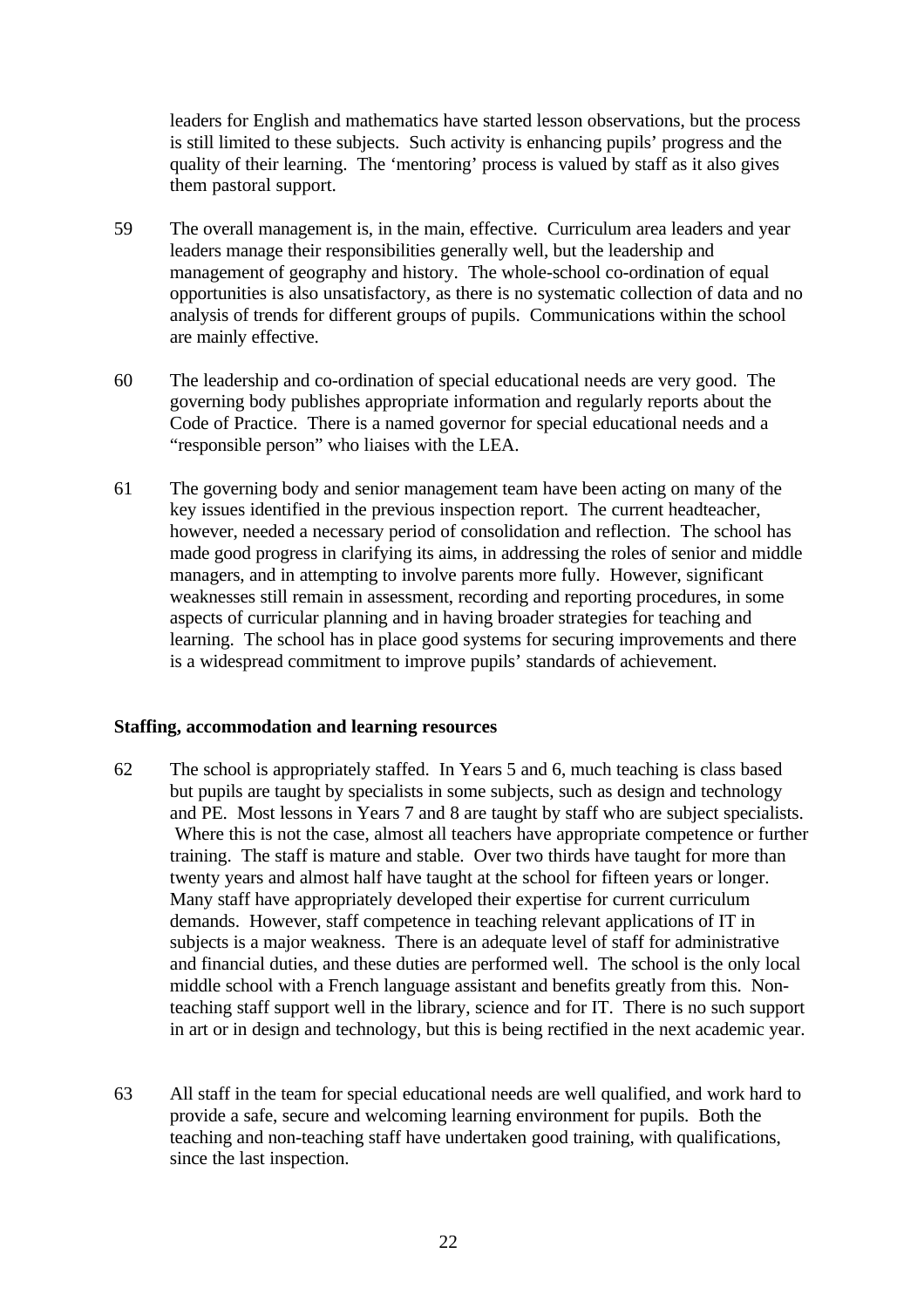- 64 The school has a good induction policy for new staff, and supply teachers are given a helpful guidance document on the routines of the school. Professional development is very efficiently organised and is linked well to the priorities of the school development plan. Staff are offered good opportunities to further develop their skills. There is a mixture of school-based and external training, which is soundly evaluated for its effectiveness. The appraisal of teachers is very thoroughly undertaken and the school is now in its third cycle. Personal targets from appraisal are supported by suitable professional development.
- 65 The available accommodation is appropriate. Provision is very good for PE and the rooms provided for IT, science, and special educational needs enhance pupils' learning. Some of the classrooms are cramped for the size of groups, as is the case in the resistant materials' workshop. Staff have created pleasant learning environments in many areas through interesting displays, including pupils' work. The room for special educational needs is welcoming and well furnished. The library is adequate in size and conveniently located. The school has a rolling programme for maintenance and decoration that gives it a well kept appearance, although the external paint-work at the rear of the building is in poor condition. Most rooms are carpeted. There is no graffiti and very little litter. Surfaces in food technology present a potential hygiene hazard, and are shortly due to be replaced.
- 66 Resources for learning are generally good in range and quality. In most subjects, there are adequate numbers of books in good condition, although there is a high use of work sheets in geography, history and RE. The current ratio of pupils to computers at 18:1 is low for a school of this type. However, the IT room is underused and rarely booked by subject teachers. Computers around the school are underused, apart from those in the library. The book stock in the library is slightly above the norm, but some books are out-dated. The library is used quite heavily for English and French teaching which restricts access for other classes for investigative and research work. The library is not a dynamic resource centre for learning where large numbers of pupils regularly go to extend their studies. It is not open before or after school and access at lunchtime is restricted to specific groups.
- 67 Since the last inspection, middle management roles have been clarified. Information technology now receives technician support. An administration area has been added to the school. Information technology resources, which were judged to be good in 1994 have become out-dated, but are shortly to be up-graded. The school is currently being networked, the IT suite is being modernised and there will be access to the Internet.

#### **The efficiency of the school**

68 The school has a comprehensive one year development plan that is costed and annually updated. Some targets in the development plan, however, extend to beyond the year 2000 but these are not adequately costed. The school plans well for the current year but there is very limited longer term financial planning, making the latter a particular weakness.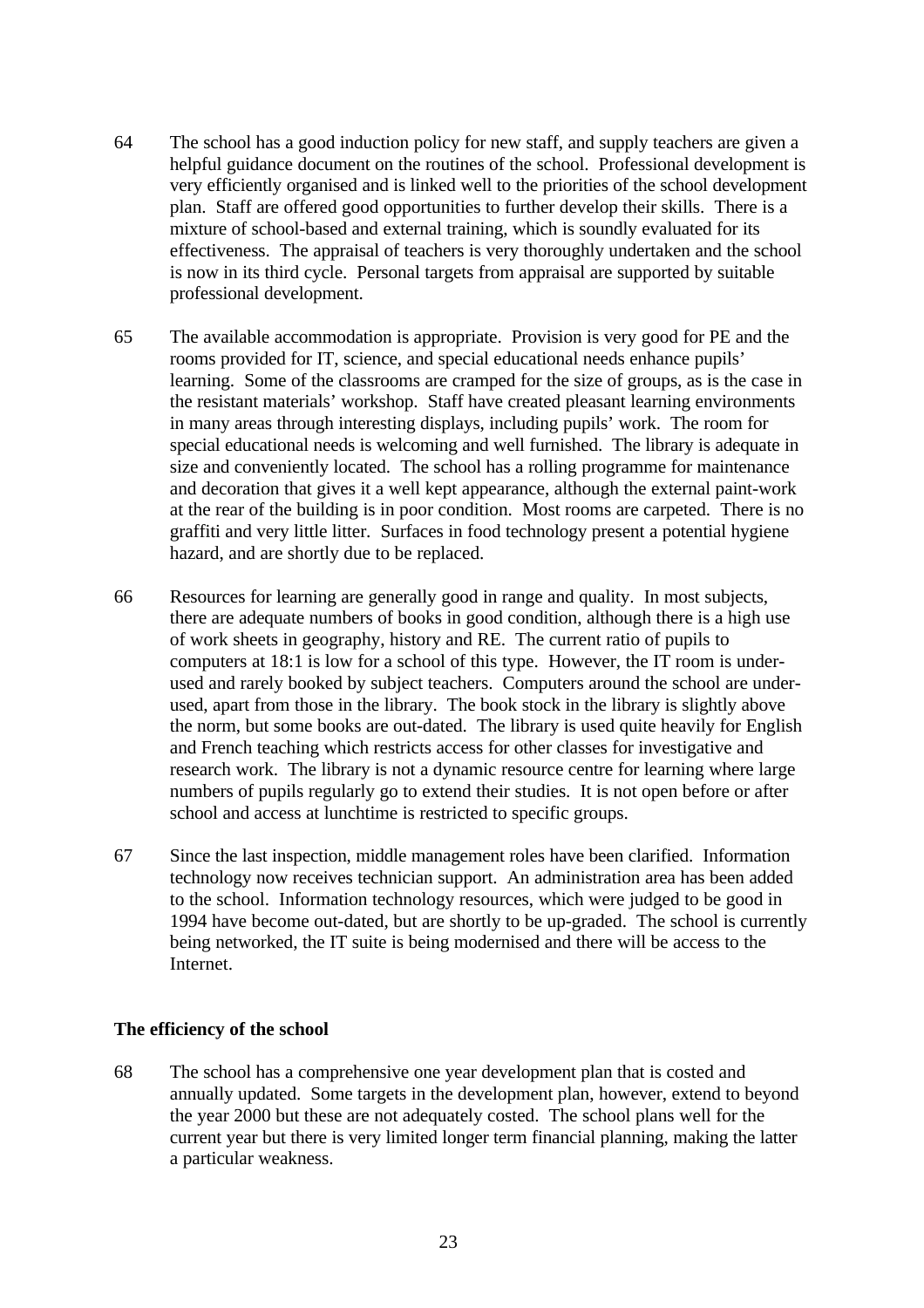- 69 The finance committee of the governing body regularly monitors spending. Since the last inspection, a governors' curriculum committee has been set up to oversee the development of the curriculum and inform the spending decisions of the finance committee. However, systems are not yet in place to evaluate the impact of spending decisions on pupils' learning. There is no apparent progress in evaluating the cost effectiveness of spending decisions. No satisfactory system exists , for example, for determining the effects of this year's substantial reduction of the sum spent on learning resources on pupils' attainment, or on the quality of teaching.
- 70 The system for allocating funding to subjects and to year teams is based on the development plans submitted. Decisions about the relative allocation of this funding are made by the senior management team who take into account whole school priorities. The criteria used are not widely known, making the monitoring and evaluation of the effectiveness of such spending by middle managers difficult.
- 71 The school uses the resources available to it efficiently and effectively. Staff, learning resources and accommodation are well utilised. All grants available to the school are used well and spending on special educational needs is very effective. The headteacher and bursar have very effective administration systems. Financial control is very good and day-to-day spending is carefully monitored. The most recent auditor's report (November 1997) indicates that financial administration systems are well controlled, and the school has implemented the six minor recommendations.
- 72 Given the above average attainment of pupils on entry to the school at the age of nine, the mainly steady and sometimes good progress that they make, their average and above average attainment, their very good attitudes and behaviour, the generally good teaching they experience, and the average unit cost, the school provides sound value for money.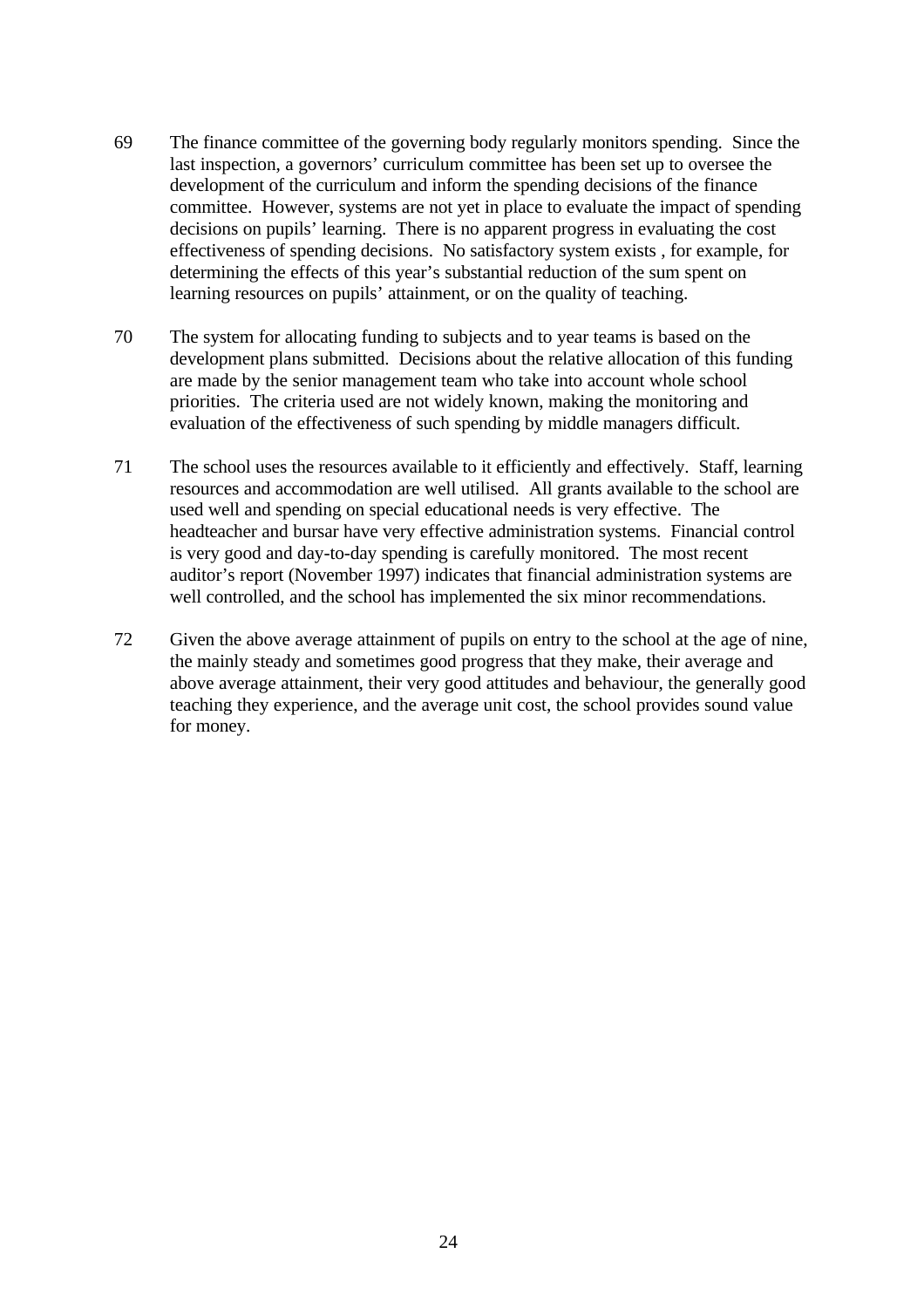# **PART B: CURRICULUM AREAS AND SUBJECTS**

# **English, mathematics and science**

## **English**

- 73 The attainment of a large majority of pupils by the end of Key Stage 2 is above national expectations. In the 1997 national tests, almost three-quarters of the pupils gained level 4 and above, significantly above the average. However, the proportion of pupils achieving at least level 5 is well below this average. There is a slight downward trend in results at Key Stage 2, albeit from a high position. By the end of Year 8, the attainment of pupils is largely at, or sometimes above, national expectations. In the last inspection, pupils' attainment was reported to be broadly in line with national expectations at both key stages. There has been some improvement in this over the last four years.
- 74 Pupils' speaking and listening skills are particular strengths. Pupils are articulate and willing to express and debate ideas. They listen well and respond sensitively to others. Most read aloud fluently and with appropriate expression. Pupils' attainment in reading is well above expectations. They can competently read a range of texts. Pupils' skills in information retrieval develop well from Year 5 to Year 8 and all pupils can use dictionaries well. The small numbers of pupils who enter in Year 5 with reading difficulties make good progress, and by the end of Key Stage 2 many have caught up with their peers. Pupils' writing standards on entry show wide-ranging attainment, with some pupils writing brief responses while others write well for their ages. Pupils' handwriting skills are also a weakness but they are considerably improved throughout Key Stage 2 so that most pupils achieve satisfactorily in the national tests at the end of Year 6. By the end of Year 8, most pupils write competently and at length. They write accurately and with interesting content in a range of styles.
- 75 Across the curriculum, pupils' skills in reading, writing, speaking and listening are well promoted. In mathematics and IT lessons, for example, pupils are encouraged to talk about their work and to listen to each other. They are articulate in PE and can use the appropriate technical language, but are reticent in speaking in French lessons. Reading is encouraged in science and geography, for instance, while writing skills are positively enhanced in RE.
- 76 Pupils make at least sound at both key stages progress, and the progress of a significant minority is good. Pupils make the greatest progress in Years 5 and 8. Higher attaining pupils, however, do not always make the progress they are capable of. The last inspection report stated that weaker lessons were characterised by a lack of pace and challenge for pupils and this still remains an issue. Pupils with special educational needs make good progress and their written work shows growth in accuracy, writing at length and fluency of handwriting. They are making very good progress in achieving the targets set for them in their individual education plans.
- 77 Pupils respond extremely well in all lessons and, occasionally, their response is either very good or excellent. They are interested in their work and enjoy their learning,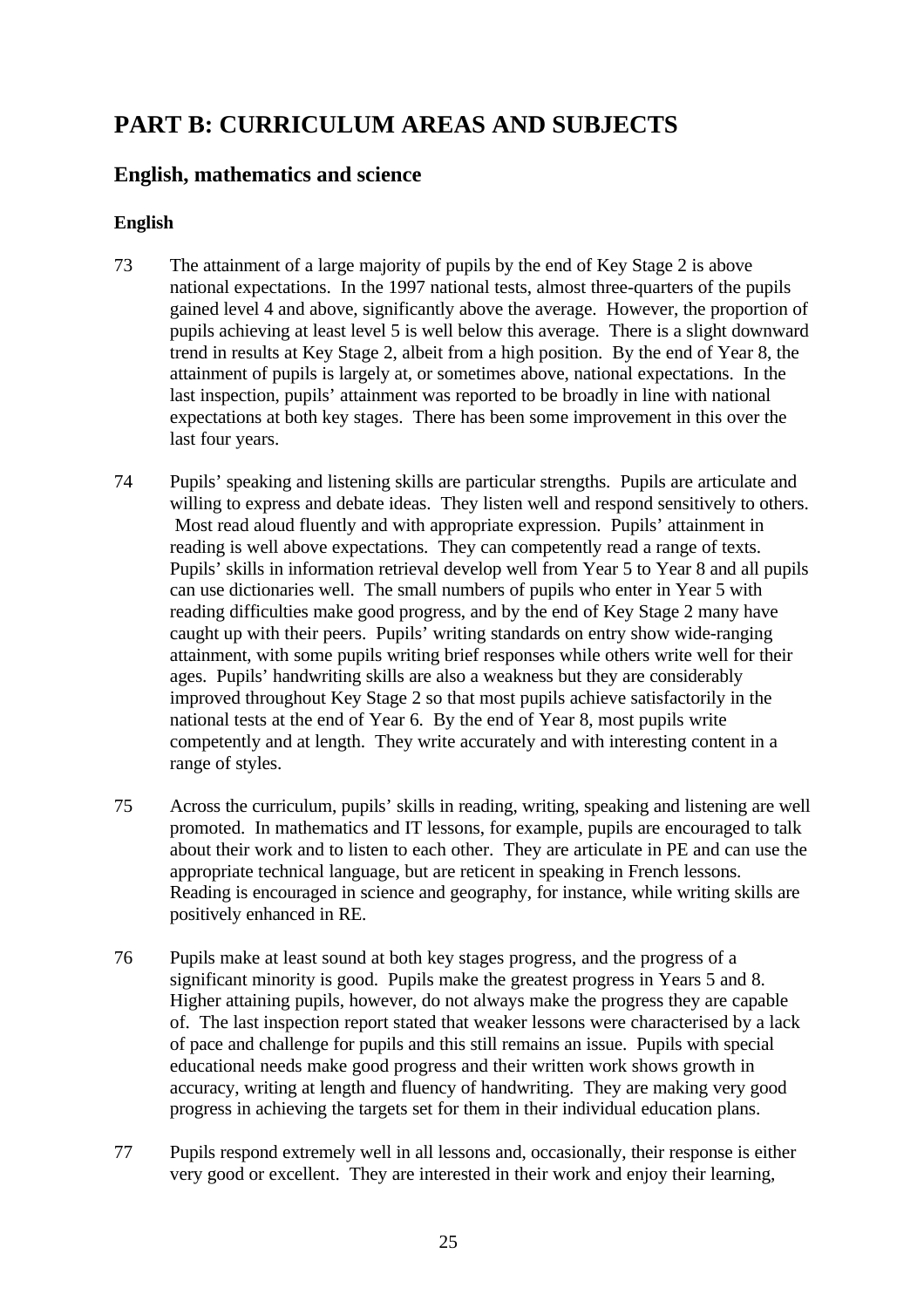especially in Years 5 and 8. Pupils generally sustain concentration, persevere and take pains to present their work well. Pupils enjoy working with each other, which they do very well. The behaviour of pupils is generally very good. The isolated instances of poor behaviour are a result of ineffective classroom management and the setting of unclear tasks.

- 78 At Key Stage 2, all the teaching is at least sound, with the majority good or very good. At Key Stage 3, the majority of the teaching is at least sound; just over half is of high quality but a very few lessons have some weaknesses. The teaching is strongest in Year 5 and in Year 8.
- 79 The knowledge and understanding of teachers are variable, as might be expected where 17 teachers teach English and only seven are specialists. There are, however, examples of very good specialist and non-specialist teaching. The instances of poor teaching are small but there is a significant element of average teaching which does not sufficiently challenge all pupils. This is partly due to the lack of depth of knowledge and confidence of the teacher and also partly due to teaching methodology. Teachers' expectations of higher attaining pupils are not always sufficiently demanding. Lesson planning is generally secure but drama and IT are insufficiently embedded into the schemes of work. Day-to-day planning by teachers is mainly sound. The range of extended writing, however, is not always fully exploited and there is a preponderance of short written responses from pupils and worksheet work for some classes, particularly in Key Stage 2. Teachers' methods and organisation are generally satisfactory, with effective small group working at both key stages. There are also useful strategies for enhancing the attainment of boys, particularly in Key Stage 3 through, for example, sitting boys next to girls and through mixed gender small group work. The management of pupils and maintenance of good discipline are generally excellent.
- 80 The subject is well managed and has rigorous leadership. Schemes of work at Key Stage 2, however, need strengthening to take more account of the national strategy on literacy.
- 81 The assessment of pupils' work has a mixture of strengths and weaknesses. Many teachers conscientiously mark work and have good internal moderation procedures. The range of pupils' written work, however, shows varied marking practice, from briefly congratulatory comments to the setting of targets and the system is not fully effective. The regular setting of appropriate homework is not consistent.

## **Mathematics**

82 At age 11, the attainment of pupils meets national expectations. Pupils' knowledge and skills in number, shape and space, and data handling are sound. Their ability to use and apply these skills in investigational and problem-solving situations, however, are below the level expected at this age. Results in the national tests at age 11 are well above the average at level 4 but broadly in line at level 5. By the end of Year 8, pupils' attainment meets national expectations. They can calculate areas of plane rectilinear shapes, reflect shapes accurately in a line and solve problems involving the probabilities of two mutually exclusive events. Higher attaining pupils can combine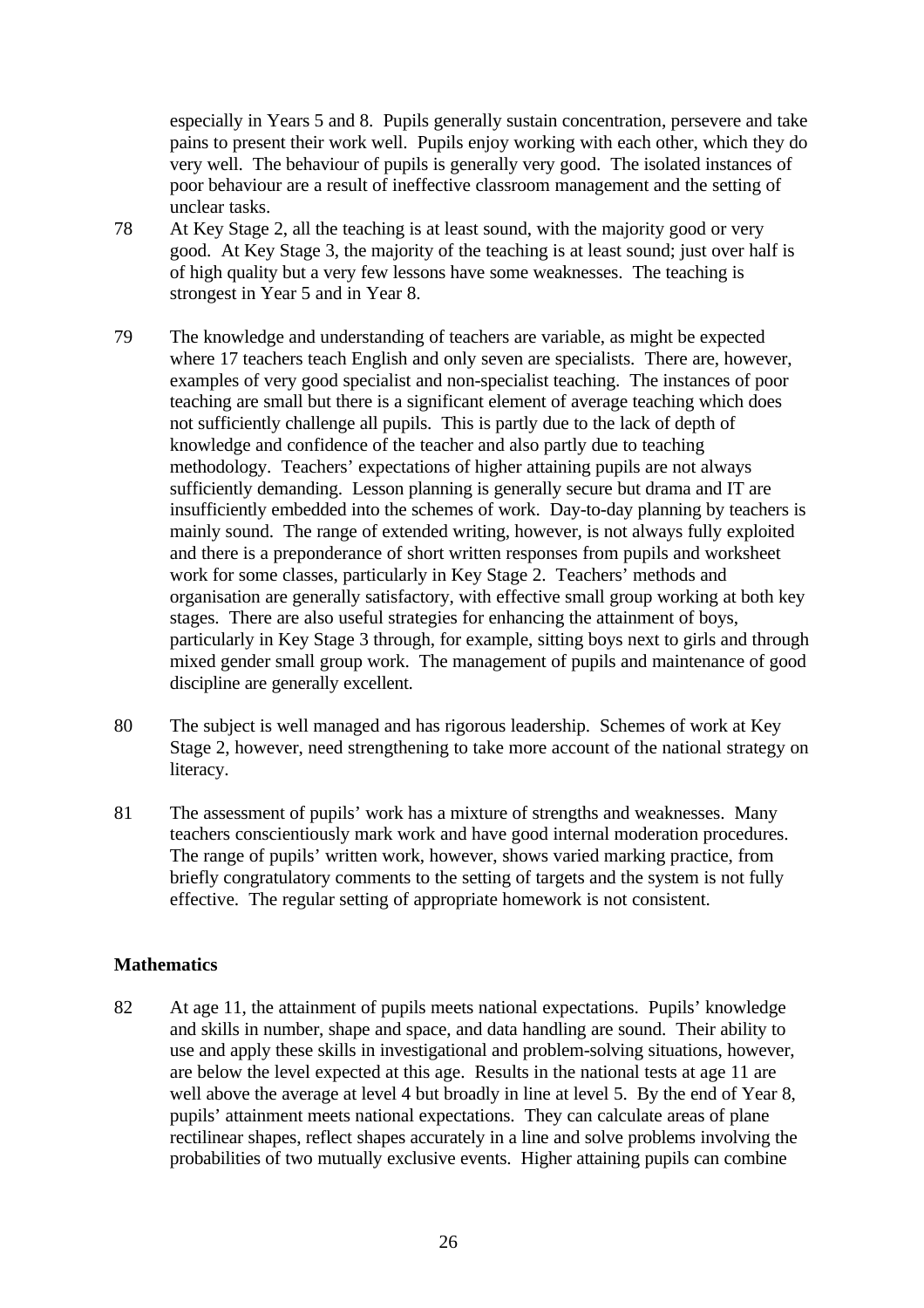transformations and identify the equivalent single transformation. Lower attaining pupils can make verbal and written statements about the likelihood of events occurring. Pupils use number skills across the curriculum competently. Good examples exist in geography, where they interpret rainfall and temperature graphs, and in science, where they create and interpret scattergrams. Pupils develop appropriate skills in IT. They use LOGO and spreadsheets well to support their learning and older pupils can use graphic calculators. In the last inspection, pupils' attainment was reported to be average; there has been no significant improvement to this since then.

- 83 When pupils enter the school at the age of nine, their attainment is above expectations. They make sound progress across Key Stage 2, with progress being particularly good in Year 5. In Year 6, however, this rate of progress is not maintained and there are instances of unsatisfactory progress where pupils learn simple skills but without understanding. In some lessons the progress of higher attaining pupils is restricted as non-specialist teachers do not provide sufficient challenge to them. At Key Stage 3, pupils make satisfactory progress, including in using and applying mathematics. Throughout their time in the school, pupils with special educational needs make good progress and achieve the targets set for them in their individual education plans.
- 84 Pupils respond generally well to their learning, especially so in Year 5. At all ages, they listen very carefully to instructions and then concentrate on the work. Pupils' behaviour and their level of interest is mainly very good; this is particularly so when they are appropriately challenged or when they are set practical work. When pupils are given a clear task, and also the responsibility for finding their own ways of carrying it out, they display good initiative. Such opportunities, however, only occur in a small number of lessons.
- 85 The quality of teaching is generally sound at Key Stage 2. It is mostly good or very good in Year 5 but is occasionally unsatisfactory in Year 6. Almost all the teachers have appropriate subject knowledge and understanding. Lessons are well-paced and planned, with appropriately varied tasks to meet the needs of different pupils. Where the teaching has shortcomings, such as in Year 6, the teachers' knowledge and understanding are weak. This results in learning activities not being effective, adversely affecting the pace and outcomes of the lesson. For example, in an investigation activity in Year 6 about factorisation of the difference of two squares, the teacher was unaware of the underlying mathematical structure and could not relevantly question pupils about their findings. At Key Stage 3, the teaching is sound or, sometimes, good. In most lessons the content is clearly introduced and explained by the teacher using a variety of whole-class methods. The use of problem-solving and investigatory methods to teach content is less well developed. Pupils with special educational needs are very well supported in class by well-qualified staff and their progress is consistently and effectively monitored. The assessment of pupils' work in lessons is satisfactory. Books are frequently and consistently marked for correctness but there is insufficient guidance on remedying weaknesses. There is no homework set in Years 5 and 6. The policy for older pupils is very clear and homework is used well to help pupils consolidate their learning or to deepen their understanding.
- 86 The leadership and management of the subject are excellent. The majority of staff are non-specialists and they are given very good guidance, advice and training. Teaching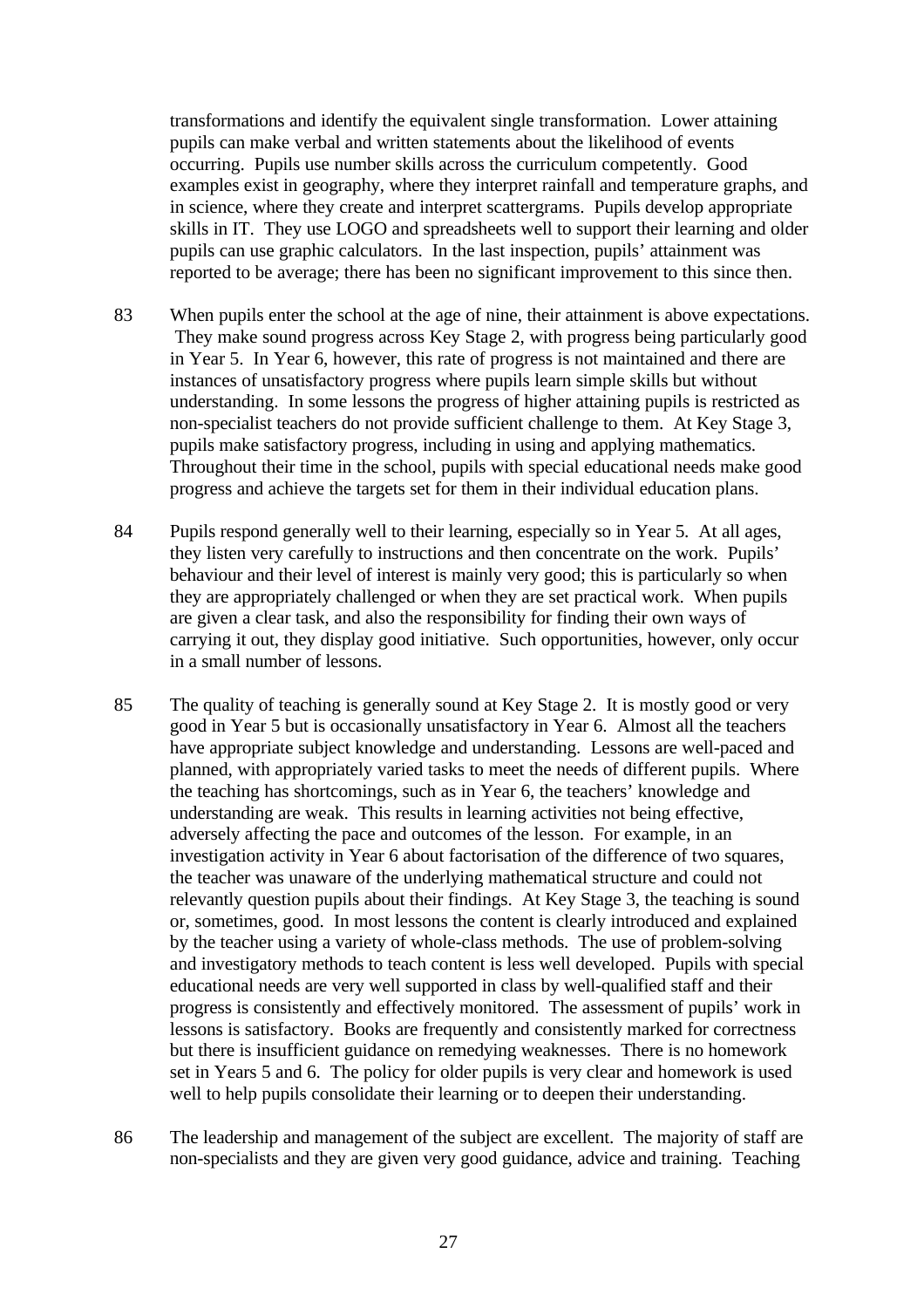at Key Stage 2 has been critically monitored and evaluated, with the results used to identify personal development needs. Provision for monitoring teaching at Key Stage 3 is a clear target in the subject development plan. Links with parents are maintained and enhanced through workshops in school and a handbook to suggest ways in which they can support their children's' learning at home.

87 Since the previous inspection the progress of lower attaining pupils has improved considerably. At Key Stage 3, pupils have more opportunities to apply their knowledge and skills in a variety of contexts. Methods of self-assessment by pupils are now in place and generally well applied. The monitoring of standards of pupils' work is very well established and a system for monitoring the quality of teaching and learning is now being implemented.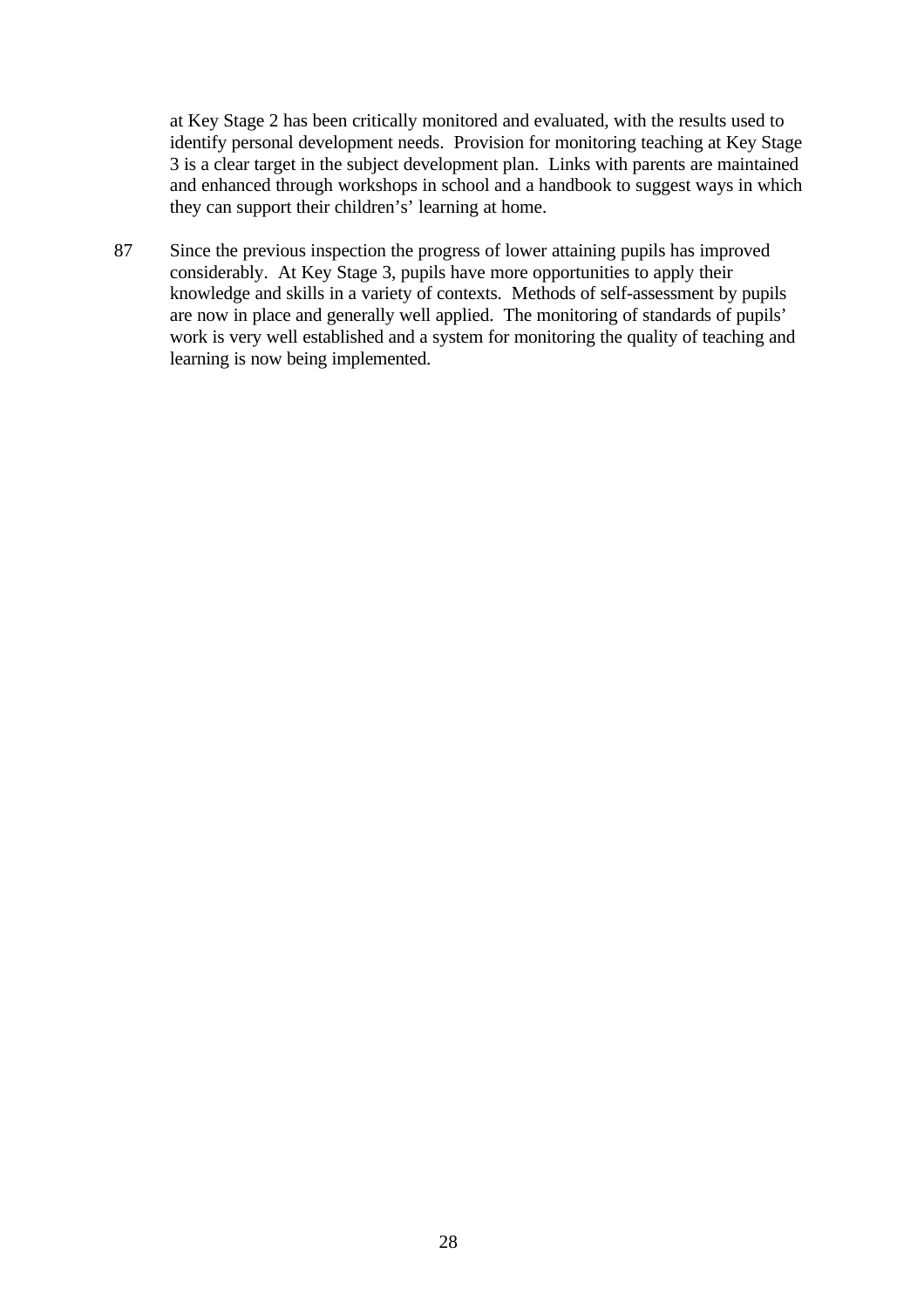## **Science**

- 88 By the end of Key Stage 2, the attainment of pupils meets national expectations and a significant minority exceed such expectations. Results in the national tests taken by 11-year olds are well above the average. The trend in these tests has been one of improvement in recent years. Pupils can explain how to conduct a fair test. They can use an increasing range of terminology to discuss their results and conclusions. Some pupils can evaluate the experiments they conduct and can confidently suggest improvements. Although pupils' recall of work already done is weak on occasions, most can remember recent work and build on it well. Their competent reading skills give them good access to written instructions and they use their numeracy skills well.
- 89 At the end of Year 8, pupils reach and often exceed the expectations for their age. A large majority of pupils can use logic to construct identification keys for both familiar and unfamiliar organisms, or can plan an experimental procedure. Pupils can assemble and manipulate apparatus well and are careful of the health and safety implications of some experimental work. They can obtain pure salt from rock salt, or can investigate a range of inks to separate pure colours. Most can use new equipment to confidently collect data. At all ages, pupils can use wide scientific vocabulary to accurately and confidently discuss their work. Their written work is always well presented and higher prior attainers use their evaluative skills well.
- 90 The progress of pupils in Key Stage 2 is always sound, and for some it is good. Pupils practise skills well, they persevere when the outcome is unexpected and eagerly apply new learning. At Key Stage 3, the progress of pupils is sound. Pupils' capabilities in scientific work are extended in, for example, separation techniques like chromatography, and in collecting and analysing data from the natural environment. Good support from learning support assistants and helpful classroom strategies help to ensure that pupils with special educational needs make good progress. Higher attaining pupils, however, do not always make sufficient progress.
- 91 The response of pupils to their learning is usually good. They are keen to learn. They concentrate well, support each other and willingly share equipment. They are courteous and are trustworthy and helpful when given responsibility.
- 92 Teaching at Key Stage 2 is nearly always sound or, occasionally, good or very good. Teachers have high expectations of both pupils' attainment and their behaviour. They maintain this with firm, friendly relationships in class. Discussions with pupils are positive and praise is used well to encourage and correct. Confident teachers allow the class to criticise the relevance of experimental results, and to challenge pupils to suggest improvements. Where teachers lack expertise and are not sure of the scientific principles underlying the task, they lack the confidence to develop pupils' investigative skills; they tell them the outcome hoped for and remove the joy of discovery in the lesson.
- 93 At Key Stage 3, the teaching is at least sound or, often, good. All teachers have the necessary knowledge and understanding to teach a new concept, such as an understanding of particles through separation techniques. The setting of a range of tasks when the class is handling environmental data, for instance, keeps pupils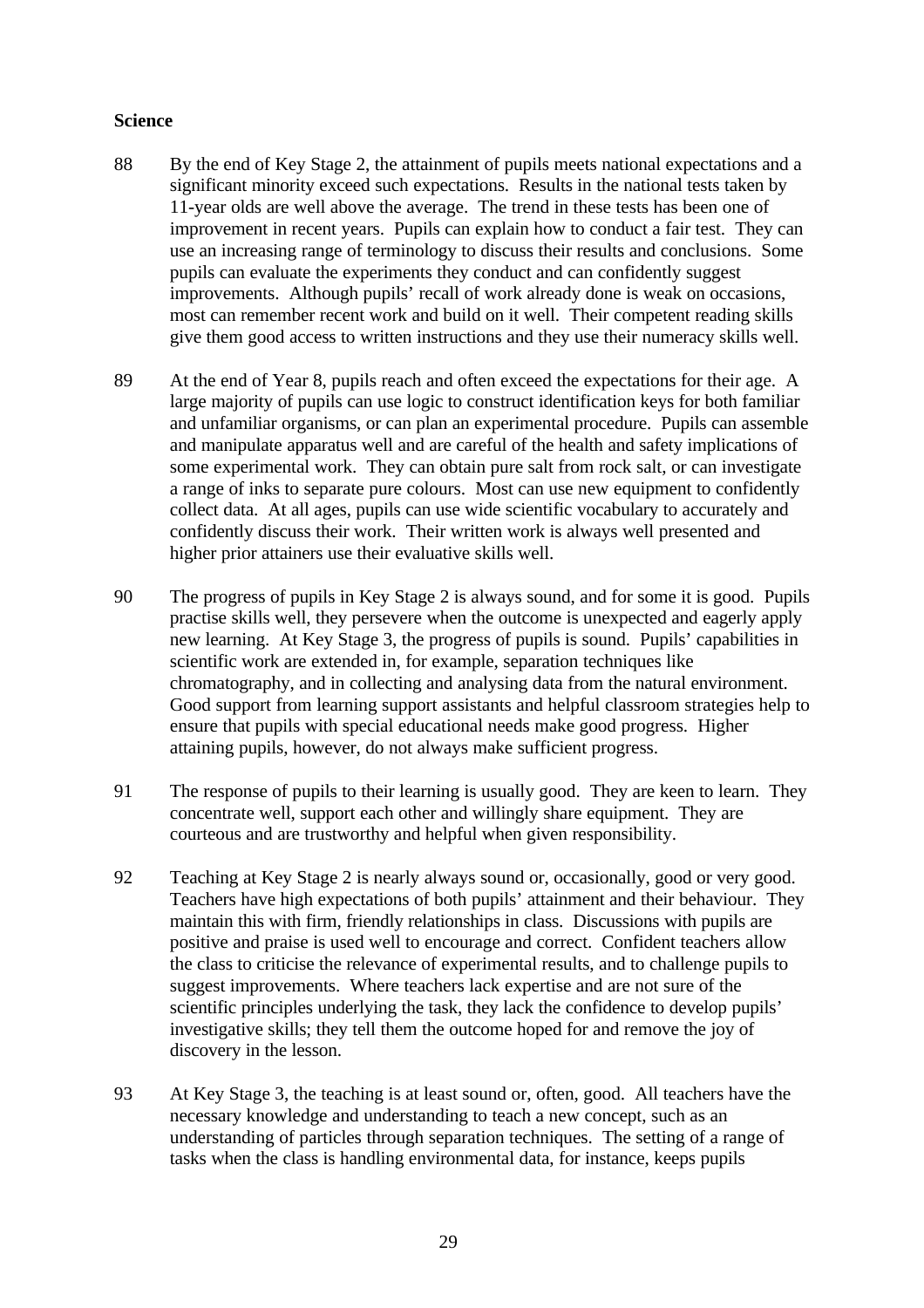interested and allows them to learn in different ways. In an effective example of this, a pupil arrived half way through a lesson and used the computer to generate graphs that the rest of the group were drawing by hand from the same data. Where the teaching has weaknesses, higher attaining pupils are not set sufficiently challenging tasks.

- 94 The assessment of pupils' work is frequent and consistent, leading to useful curriculum planning. Teachers are able to set helpful targets for individuals, both on a daily and longer term basis. A good and effective range of homework is regularly set at Key Stage 3 to help extend pupils' learning. However, there are still inadequate opportunities for pupils to use IT.
- 95 The subject is well led and well managed, leading to strong teamwork. Some details of the scheme of work are still being finalised to strengthen the support available to non-specialist teachers. The laboratory technician makes a positive contribution to the subject.
- 96 Since the last inspection, more thorough assessment systems have been developed and are being well used. The self assessment of experimental and investigative science by older pupils enables them to plan more for their own achievement in investigative work. Monitoring and evaluation procedures for the subject are now well established. However, higher attaining pupils are still not making the progress they are capable of.

# **Other subjects or courses**

#### **Art**

- 97 The attainment of pupils by the end of Key Stage 2 meets national expectations. In Year 5, pupils' skills in drawing vary considerably and some choose to trace images through lack of confidence in their own work. Most handle collage materials well and some pupils are imaginative in their use, such as in creating textures and patterns on Caribbean animal designs. Pupils in Year 6 competently interpret poetry through line drawings in ink. Their compositions are often imaginative but they do not undertake enough research of relevant sources. Pupils in Year 7 have below expected standards of skills in observational drawing. Their drawings of faces and hands do not show an understanding about the proportions of the body. By the end of Year 8, the attainment of pupils only just meets the levels expected for their age. They have sound understanding of using perspective and the qualities found in the work of Lowry. However, their final pieces do not express individuality as pupils are constrained by the narrow range of media used. At all ages, pupils are able to handle clay competently.
- 98 Pupils make generally sound progress at both key stages, but there are instances of it being unsatisfactory. They progress well in developing their sketchbook skills but the development of drawing skills across both key stages is weak.. Overall, pupils have insufficient opportunities to express their individuality and this restricts their attainment and progress, particularly at Key Stage 3. Those with an aptitude for art are not able to fully develop their skills. Pupils with special education needs make good progress when they are helped by support staff.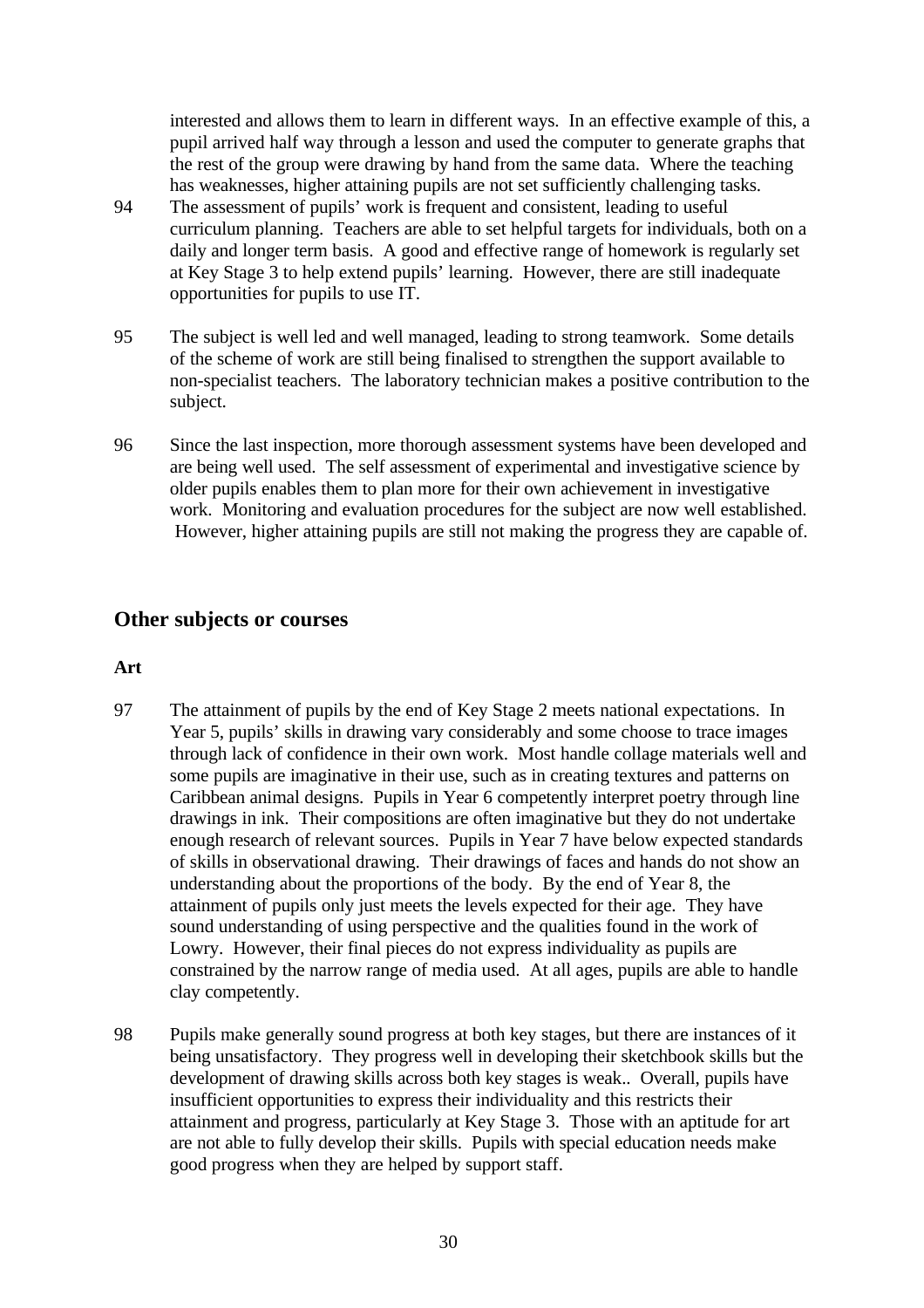- 99 Pupils respond well to their learning, particularly when the work set is more challenging. Their concentration, however, falls when they are given too much time to, for example, finish drawings. In these lessons, there is excessive chatter and a few pupils wander around the room. Pupils behave well, are courteous and treat materials and equipment with care. They work very well together.
- 100 Teaching is generally sound at Key Stage 2, occasionally has good features but there are also weaknesses. At Key Stage 3, teaching is sound. Teachers have satisfactory subject knowledge. Most lessons begin well with pupils reminded about previous work, and clear instructions of what they are expected to do. Materials and equipment, such as collage materials, are well organised and ready for pupils to use. Relationships are good. Most teachers circulate well to help pupils with their work. Sketchbooks are usually regularly marked. Work is often shared and discussed at the end of the lesson. However, most work does not allow sufficient scope for individuality of expression or for pupils to select their own media. In some lessons, the pace of work is slow, resulting in pupils talking too much. The regular setting of homework to extend learning is a weakness.
- 101 The subject has clear policies and guidance. The curriculum offers adequate breadth in a variety of media, but the depth of work covered is basic and does not fully develop pupils' skills and abilities. Individual units of work offer some opportunities for pupils to make progress but the overall planning to enable pupils to consistently develop their skills over time is a weakness. There is insufficient provision of IT. The subject has sufficient overall time, and time in Year 6 is generous, but the rotational timetabling with design and technology provides a disjointed experience for pupils and hampers their progress. This factor was identified as problematic in the last report.
- 102 There have been no significant changes in attainment since the last inspection. Satisfactory progress has been made in the development of an appropriate assessment system, and monitoring of this by the subject co-ordinator has begun.

#### **Design and Technology**

- 103 The overall attainment of pupils by the end of Key Stage 2 and by the end of Year 8 meets national expectations but their making skills are stronger than their designing skills. At Key Stage 2, pupils can use a specification when gathering information, organise their ideas, and recognise the needs of users. They use tools and equipment accurately when marking out and cutting materials. At Key Stage 3, pupils can use reference sources to develop ideas, such as in food technology in Year 8 when they use image boards for party foods. However, pupils' graphic presentation in recording their designing in resistant materials and textiles is a weakness. In their making skills, pupils use a range of tools and equipment with increasing control, such as the careful use of sewing machines. Pupils' evaluation of their work is good in food technology but it is a weakness elsewhere. Higher attaining pupils are not sufficiently challenged.
- 104 Pupils make sound progress at Key Stage 2 and it is more rapid in making than in designing. At Key Stage 3, pupils' progress is sound overall, but they make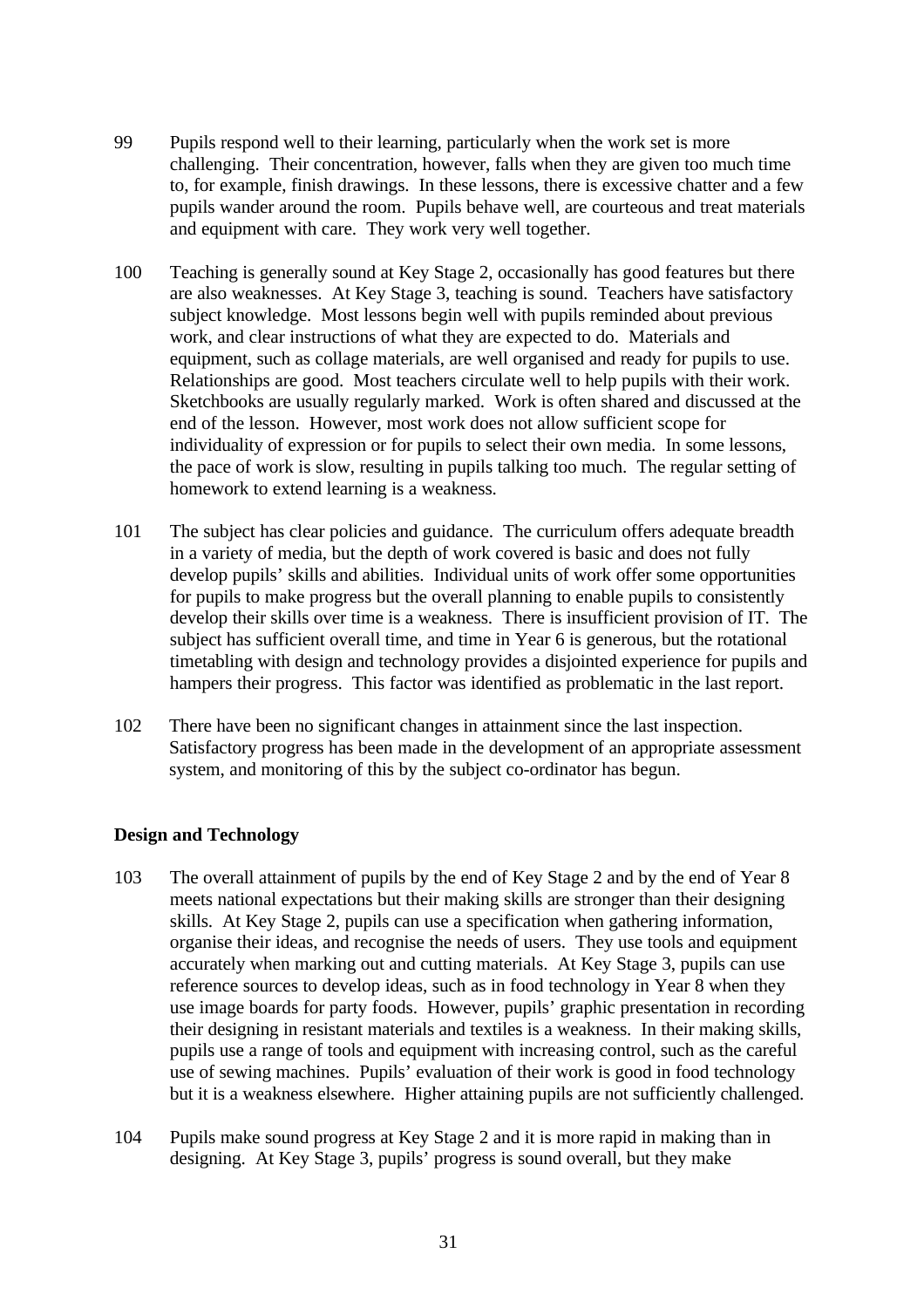insufficient progress in recording design decisions in resistant materials and textiles. They make satisfactory progress in planning a sequence of stages for making food products in food technology and in evaluating the outcomes of their making. There is steady development of new making skills, such as in the making of bags in textiles Year 7, or in learning to bend thin aluminium sheets in resistant materials when making the chassis of a buggy in Year 8. Pupils with special educational needs make satisfactory progress.

- 105 Pupils show a very high level of interest in their work and are well behaved. They show respect for the materials, tools and equipment that they use. They work well together. They respond very well, when they are expected to take the initiative, such as in Year 8 when preparing an individual design for a child's party cake.
- 106 The quality of teaching is sound at Key Stage 2. It is at least sound or, occasionally, good or very good at Key Stage 3. However, the expectations of teachers are inconsistent in the design element of the course, but are appropriate when pupils use materials for making products and models. In all materials' areas, teachers promote positive relationships. Long term planning is good, but there are no detailed plans for each unit of work, resulting in a lack of clarity in setting learning objectives for pupils. Time is generally used well and the pace in food technology lessons is brisk. Pupils are well managed and equipment is readily available in rooms. Teachers support pupils well and give regular oral feedback to them. However, there is little marking of work in folders, and the end-of-project assessments for designing and making are not clearly matched to criteria.
- 107 At both key stages, pupils experience a good balance of materials and processes. However, planning for work in each material area does not have sufficient detail to determine the precise learning that will be achieved before pupils move on to new experiences. The subject co-ordinator provides good guidance on many aspects of day-to-day organisation and sets a good personal example. However, the teaching team lacks consistency in striving to achieve the department's aim of enabling pupils to make good quality designs and products. The quality of the learning environment and use of display work, for instance, varies from imaginative to non-stimulating. Health and safety procedures are generally good but risk assessments have yet to be made for practical activities. There is no regular homework for older pupils.
- 108 In the last inspection, pupils' attainment was reported as being good. It remains good in food technology but is now satisfactory in resistant materials and textiles. Pupils' skills across the different areas are still not sufficiently consolidated. An assessment system is now in place and development planning has considerably improved.

## **Geography**

109 The attainment of pupils by the end of Key Stage 2 and by the end of Year 8 meets national expectations. At Key Stage 2, pupils understand geographical vocabulary and are able to describe weather patterns, record statistics in graphical form and analyse data to compare two places. They understand how maps work and what keys and symbols mean. Younger pupils are able to use and apply their good understanding of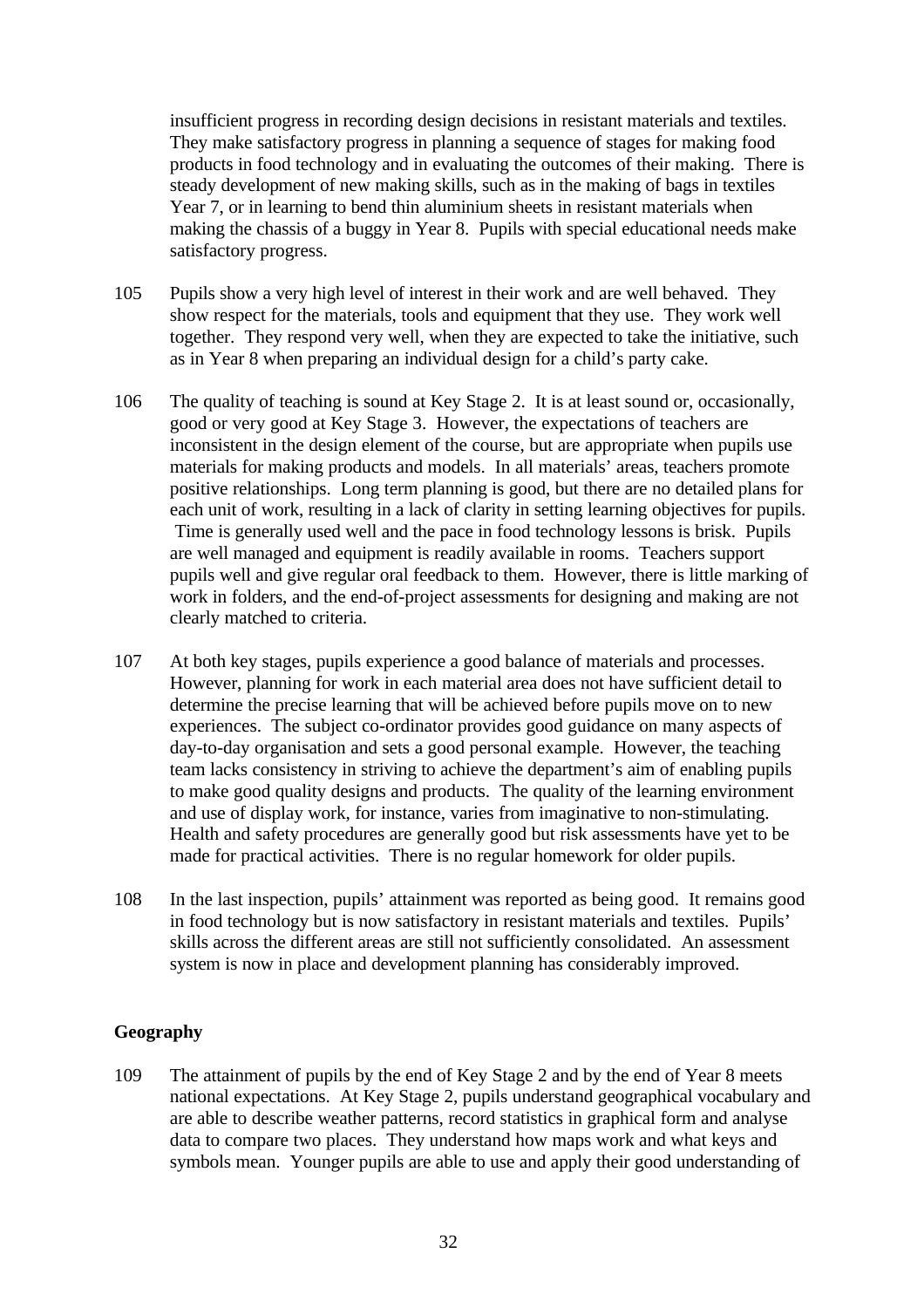number and data handling in a geographical context. At the end of Year 8, however, there are inconsistencies in the attainment of the pupils. Most pupils have a good understanding of rivers and are able to compare contrasting locations and settlements. Some pupils have good research and enquiry skills and use these skills for independent research projects. In a minority of lessons, however, pupils make few gains in learning and their attainment is unsatisfactory.

- 110 At Key Stage 2, pupils make at least satisfactory or, often, good progress. However, at Key Stage 3 there are wide variations in the progress. The majority of pupils make at least satisfactory gains in their geographical knowledge and understanding. They are suitably challenged and encouraged to follow their own lines of enquiry, and for some progress is good. However, for a minority of pupils progress is unsatisfactory because of the undemanding tasks that are set. The development of their skills is also often restricted. Pupils with special educational needs make good progress and are given very good support.
- 111 Pupils' behaviour and attitudes to work at Key Stage 2 are always good and often very good. They are highly motivated and keen to learn. At Key Stage 3, the majority of pupils respond positively and the presentation of their work is very good. The behaviour of a significant minority of pupils, however, is unsatisfactory. They are slow to respond to instructions and there is a continual undercurrent of private conversations between them.
- 112 Teaching at Key Stage 2, particularly in Year 5, is mostly good or very good. Lessons have a very good structure and pace. There is good teacher exposition, resources and the board are prepared well in advance of the lesson and a good range of activities is set. In a particularly effective Year 5 lesson on comparing temperature and rainfall between Northamptonshire and St Lucia, pupils discussed variable and unpredictable weather patterns, constructed graphs using their own symbols and keys, interpreted the data, calculated the average rainfall and discussed the outcomes. At Key Stage 3, most of the teaching is satisfactory and a significant proportion is good or very good. In these lessons, there is good teacher knowledge of the subject and pupils are given appropriate individual support. There is a good balance between pupil/teacher speaking and listening so that pupils have the opportunity to articulate what they have learnt, such as the differences between subsistence and commercial farming. In the very small proportion of lessons where the teaching has shortcomings, the poor behaviour of pupils goes unchecked. There are also low teacher expectations in the tasks set, resulting in short responses from pupils and not challenging them to reason for themselves.
- 113 The curriculum meets requirements. The co-ordination of the subject, however, is unsatisfactory. The scheme of work provides little guidance on continuity and progression in the skills that are to be taught and there is an over-emphasis on content and worksheets. Opportunities for field work or the use of the local environment are not identified or clearly linked to units of work. Assessment procedures are unsatisfactory, with wide variation in practice. Little evidence was seen of pupils using IT to support their learning. There has been unsatisfactory progress since the last inspection.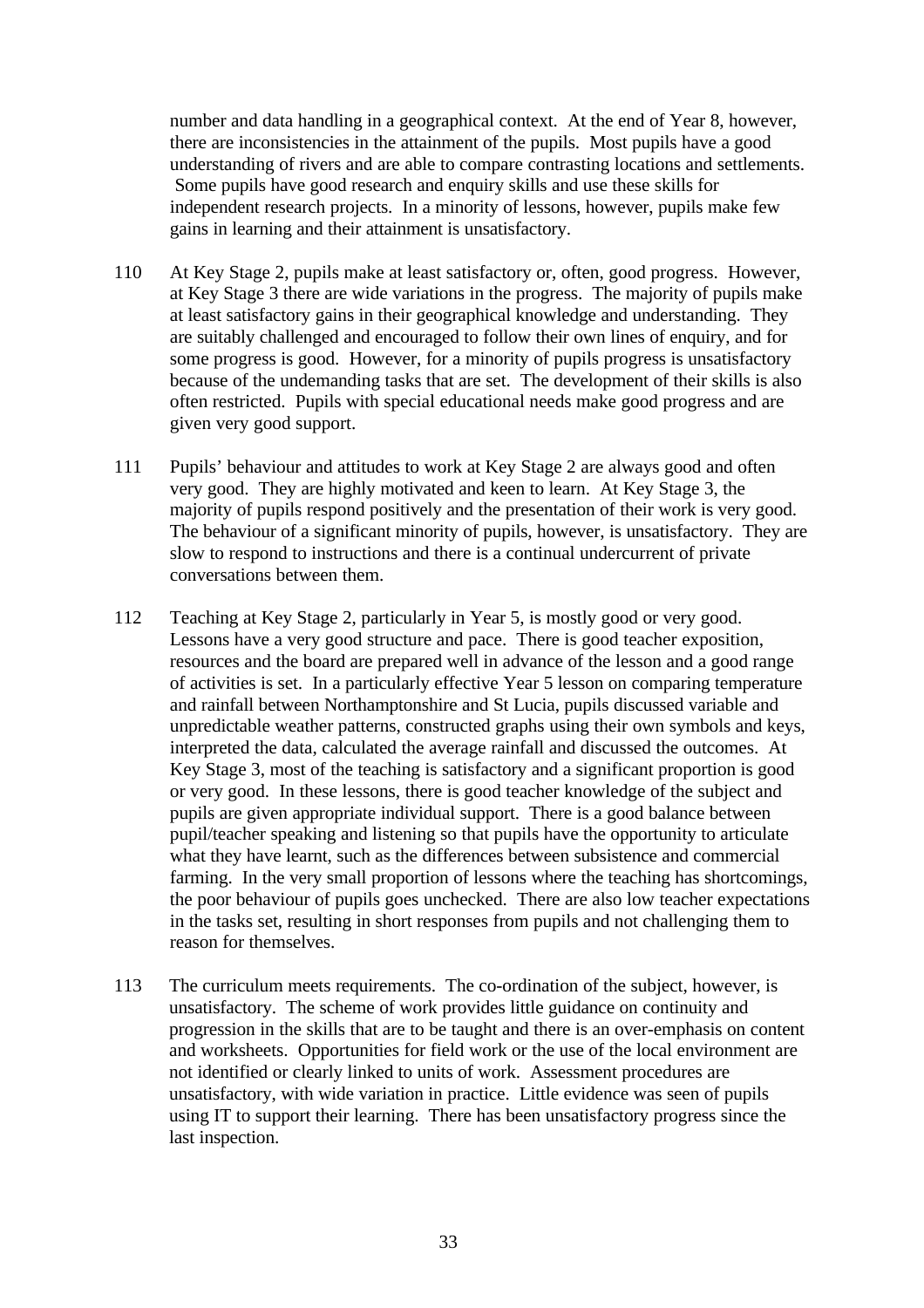## **History**

- 114 By the end of Key Stage 2, pupils' attainment meets national expectations. They recognise that the past is divided into different periods of time and have a good grasp of chronology. They have acquired knowledge and understanding and are able to describe key events and personalities from the past and pupils in Year 6, for example, are able to describe the beliefs of the ancient Egyptians about the afterlife. Higher attaining pupils, are not, however, sufficiently challenged to produce more extended writing which contains their own original ideas and research. Pupils with lower prior attainment are sometimes confused between what is history and what is legend.
- 115 By the end of Year 8 pupils' attainment is just in line with national expectations. They are able to extract relevant information from a variety of sources and organise it to answer appropriate questions. In Year 7, for instance, pupils can produce accounts of what happened at the battle of Wounded Knee. Pupils are able to distinguish between fact and opinion and they know the difference between primary and secondary sources. A continuing weakness since the last inspection is that pupils with high or average attainment still lack the deeper understanding they need to analyse and evaluate evidence.
- 116 Overall, across Key Stage 2 pupils make sound progress. They acquire knowledge and understanding about the past and develop skills of enquiry. Progress is appropriate for the lower and average attainers but slow for the higher attainers who are not sufficiently challenged. Progress for pupils with special educational needs is good when they have additional adult support. Progress across Key Stage 3 is unsatisfactory. Pupils gain factual knowledge but their detail of understanding is less secure. The pace of lessons is slow and pupils complete insufficient amounts of work.
- 117 Pupils are interested in and enjoy their work. Their behaviour is very good and they are keen to answer questions. Pupils' listening skills are well developed and their concentration is largely sustained, although their attention wanders when they are unclear about the tasks set.
- 118 At Key Stage 2 half the teaching seen was satisfactory and half was good. At Key Stage 3, teaching is largely sound or, sometimes, good but a significant proportion is unsatisfactory. The mainly non-specialist teachers have developed good factual knowledge and make effective use of questioning which encourages pupils to more fully express their ideas. In most lessons, there is good classroom management and high standards of discipline. Some teachers use interesting paired-work or card games, such as "interviewing Napoleon" in Year 8 or categorising changes in the 1950s in Year 5. Where teaching is unsatisfactory, lessons lack pace and challenge. Tasks are allowed to drift on with no clear time scale or feedback to pupils. Instructions to pupils are not always clear and not written down for pupils to refer to. Insufficient emphasis is given to the key elements, particularly interpretation of history, in planning and assessing work. This means the higher order skills, such as developing overviews of historical periods and examining different historical perspectives are not given enough emphasis. Teachers rely on a limited range of methods.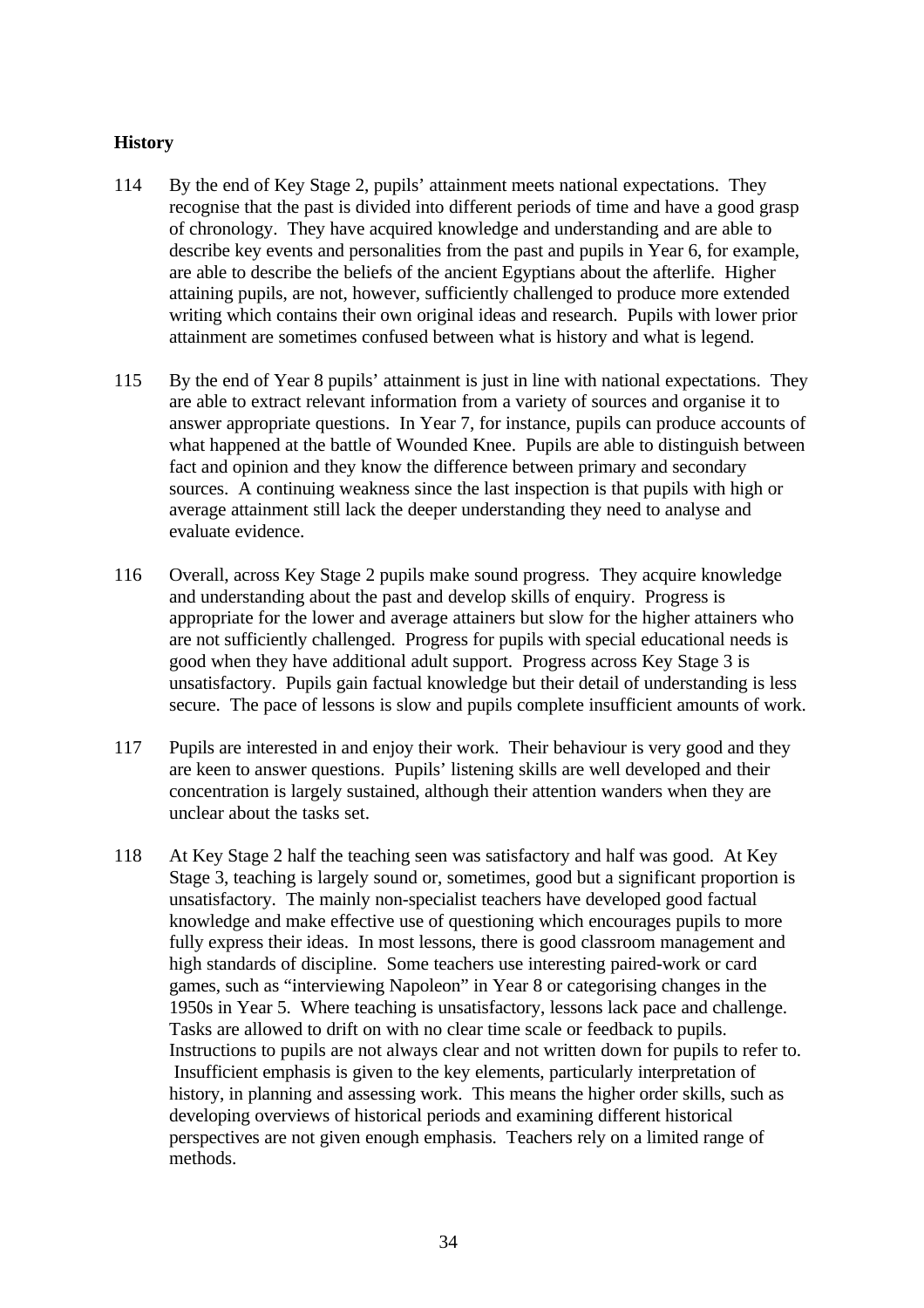119 Assessment practices and procedures are a weakness. Little progress has been made since the last inspection on improving assessment to enhance pupils' progress. The overall leadership and management of the subject is unsatisfactory.

### **Information Technology**

- 120 By the end of Key Stage 2 and by the end of Year 8, the attainment of pupils' is below national expectations. However, pupils in Years 5 and 7 attain appropriate standards for their ages in the separate IT lessons. Younger pupils can use a basic word processing program to generate, amend and organise text to present a short poem. They can control a robot to follow a path and they can use instructions to complete sentences in French using a multi-media computer. However, few pupils achieve the understanding and skills that are expected at age 11. By the end of Year 8, most pupils can combine different types of information to create publicity material for a simulated company. They can follow instructions to control images on the screen to create geometrical shapes. Pupils can use spreadsheets well. Most can enter, sort and interrogate information when using a database as, for example, in producing scatter graphs to compare and discuss information about the planets. However, these skills are below the level expected for their age. A significant minority of pupils show higher level skills in some aspects; they can create a page for a magazine showing an appropriate awareness of audience by age 13.
- 121 Pupils' progress is good in all years when their current work is compared to the start of the school year. Pupils who have special educational needs make more rapid gains than might be reasonably expected. Many pupils who have computers at home bring knowledge and skills that assist them to make rapid progress in lessons.
- 122 Pupils respond very well to their learning and they are keen to use IT. A few, however, find it difficult to sustain full concentration towards the end of a span of four lessons. Pupils co-operate very well. They help each other to understand tasks and correct errors. Almost all pupils try hard and persevere with the tasks set.
- 123 Teaching in Years 5 and 6 in the separate IT lessons is sound and in Year 8 it is good. In Year 7, teaching is very good. Learning is well managed and engages pupils in a range of different tasks that are undertaken at a good pace. Planning is very thorough at all ages and lesson objectives are clear. Tasks are structured well so that they can be tackled by all pupils. Good opportunities are made to make work relevant to pupils' interests, as in work on "The Borrowers" in Year 6. The use of selfassessment sheets by pupils is positive and they get good feedback from teachers on their attainment. In most other subjects, however, teachers do not extend pupils' learning by the regular use of IT, although in French the teaching of vocabulary and pronunciation is supported well by the use of appropriate software.
- 124 The leadership and management of the subject are very good and this contributes well to pupils' good progress in the separate IT lessons. The new schemes of work are making a significant contribution to raising pupils' attainment. There is a wide variety of computers in the specialist room and in different subjects, but many are now dated.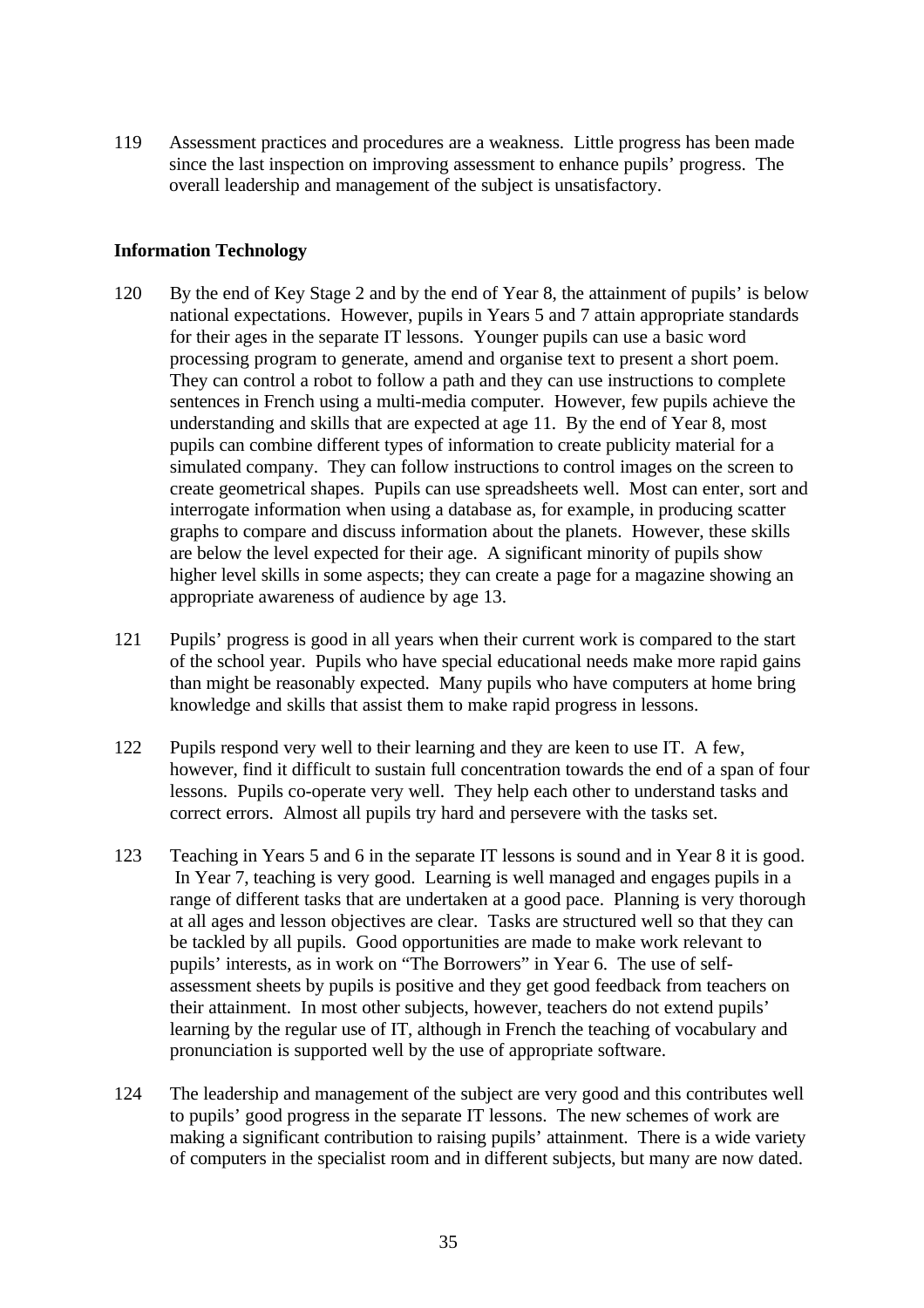This creates difficulties for staff and pupils. The school has planned very thoroughly for an extensive network of modern computers that is to be shortly installed as a result of national funding. The four-year strategic plan for the development of IT across the curriculum provides a very good basis for future development.

125 Since the last inspection the school has developed an IT policy. A steering group of subject representatives has been recently formed. Pupils' attainment still requires improvement, but good progress is now being made. Some limited staff development has taken place, but this remains a major area for future development.

## **Modern Foreign Languages**

- 126 By the end of Year 8, most pupils meet the expectations for their ages in listening, speaking and writing in French. When pupils hear information on topics such as holidays or daily routine, they have sound understanding. They can ask and answer questions quite confidently in pairs and groups, but experience some diffidence when talking to the whole class. In their reading work, most pupils attain standards which are above the usual expectation. They choose and read simple stories and cope well with unfamiliar words. Most pupils produce an acceptable level of accuracy in basic written work. There are examples of original compositions such as descriptions, poems, interviews and letters and, by Year 8, pupils can use the past tense of verbs in holiday descriptions.
- 127 Most pupils make sound progress. Pupils with special educational needs make good progress, especially in reading. Higher attaining pupils, however, do not progress significantly faster than the majority, but they develop greater confidence and competence in what they do. By Year 8, they produce fewer more complex written and spoken outcomes than expected.
- 128 Pupils behave well and maintain good concentration. They respond well when exacting demands are made of them. They organise themselves efficiently in pair work, group work and independent tasks during library lessons, although they lack urgency in completing their tasks. Pupils respond with particular enthusiasm in those lessons where lively activities encourage their personal involvement and enjoyment.
- 129 Teaching is mostly good or very good. Teachers have high expectations, although expectations for the highest attaining pupils are not well defined. Teachers have good subject expertise and use French confidently for most aspects of lessons. Instructions and demonstrations are clear and incisive. In particularly effective lessons, for example, when presenting and practising "holiday activities", the teacher's dynamic style engages interest and enthusiasm (especially of boys) and maximises pupils' involvement. There are clear linguistic objectives for all lessons, which are reflected in appropriately chosen activities. The pace of work is usually satisfactory, and in the best lessons there is a strong emphasis on pupils' alertness and participation. Sometimes, however, too long is spent on repetitive single activities or on individual library tasks, which reduce the pace and impact of the work.
- 130 The subject is well co-ordinated. Leadership has a clear direction and ensures a high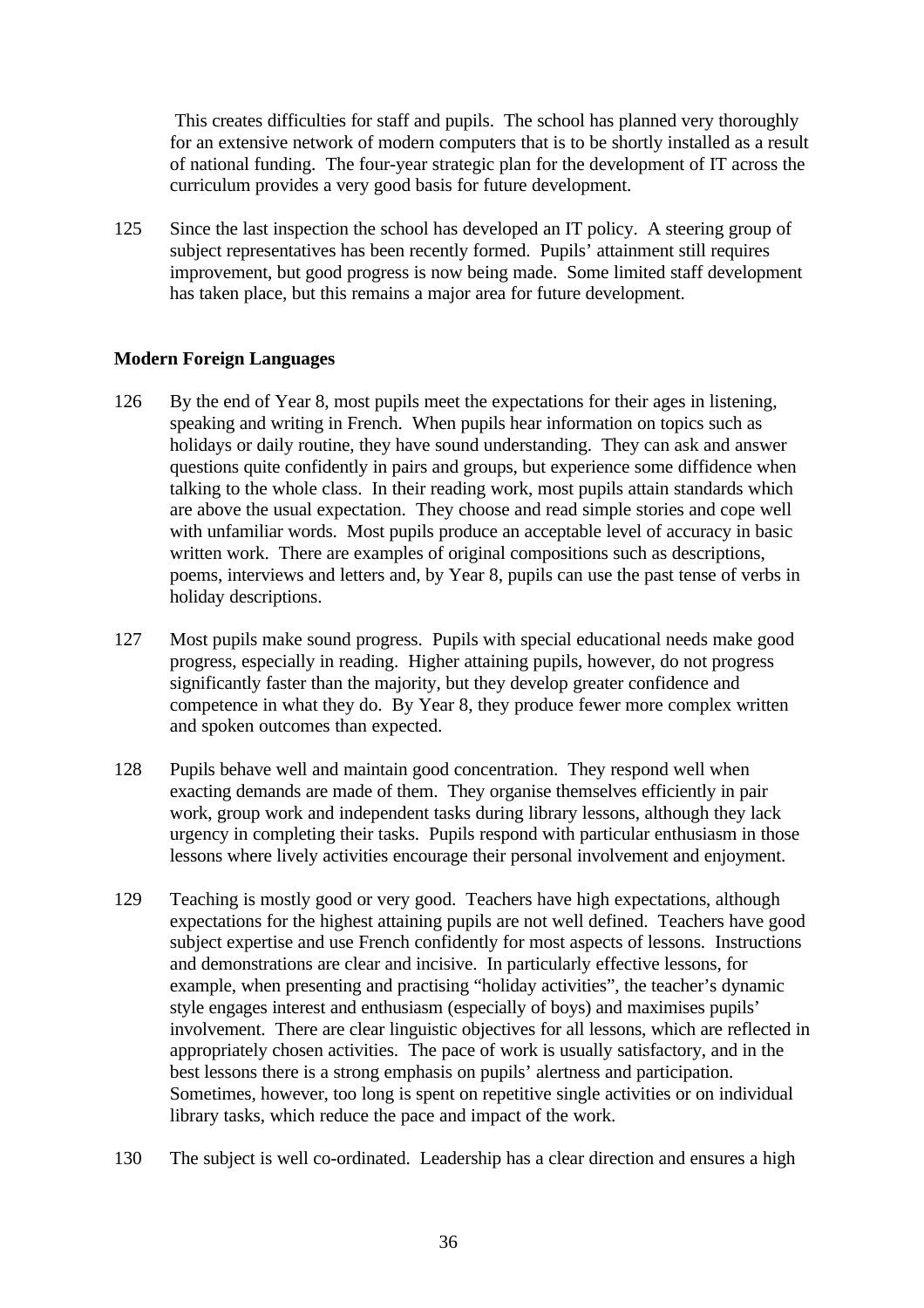level of consistency. Day-to-day administration is efficient and documentation is up to date. Communications within the subject are good. Strategies for raising standards are in place and are beginning to have an effect, but the monitoring and evaluation of their impact are incomplete. Assessment systems are thorough and accurate, but pupils are not well informed through marking or in lessons about their day-to-day progress or attainment.

131 The issues proposed by the last inspection have been recognised and addressed; progress has been significant but incomplete. Speaking skills were reported then to be limited , with few opportunities for pupils to ask questions. This skill is now at a satisfactory level and pupils can ask questions, but they are reticent when speaking in public. Higher attaining pupils were judged to have few opportunities to forge ahead. Many opportunities are now offered, but their effectiveness is inconsistent.

## **Music**

- 132 By the end of Key Stage 2, the attainment of pupils is above national expectations. Pupils have a good understanding of many aspects of music and can, for example, talk with confidence about calypso rhythms and relate this information to songs they have sung. They have good rhythmic skills and are able to maintain quite complex patterns well. Singing is satisfactory but lacking in expressive control and pupils often do not sufficiently sustain vocal sounds. By the end of Year 8, the attainment of pupils meets the expectations for their age. This reflects the less than average amount of time that pupils in Years 7 and 8 spend studying music. Pupils in Year 8 have a good understanding of music and are able to find a range of chords on keyboards. However, they do not have sufficient time to consolidate and develop their performance skills and sometimes lack fluency.
- 133 Good progress is made by the majority of pupils at Key Stage 2. Rhythmic skills develop well and pupils relate practical skills effectively to their understanding of music. Their ability to listen to each other when performing within an ensemble improves between Years 5 and 6. Singing shows more limited improvement and pupils do not sing with sufficient expression. Across Key Stage 3, however, pupils' progress is unsatisfactory. The key factor which inhibits progress is the lack of available time. Once pupils have settled, organised themselves into groups and started to work, their progress is good. However, the thirty-five minute lesson allocated to the study of music in Years 7 and 8 is insufficient for them to maintain progress and this has a detrimental effect on their performance skills and fluency.
- 134 Teaching is mostly good at both key stages. Good teaching occurs when pupils have clearly focused tasks and are expected to complete these within a specified time. In a Year 8 lesson based on the song "Stand by me", for example, pupils were asked to play a melody pattern, bass riff or chord sequence. Clear targets were set, good support was given to pupils and effective self assessment sheets contributed to their learning. This was achieved within a very short period of time. Where teaching is sound, the pace of lessons is sometimes allowed to slacken. In a Year 6 lesson on dynamics, the introductory session contained some information not directly related to the task and this slowed the progress of the lesson. Once pupils were involved in a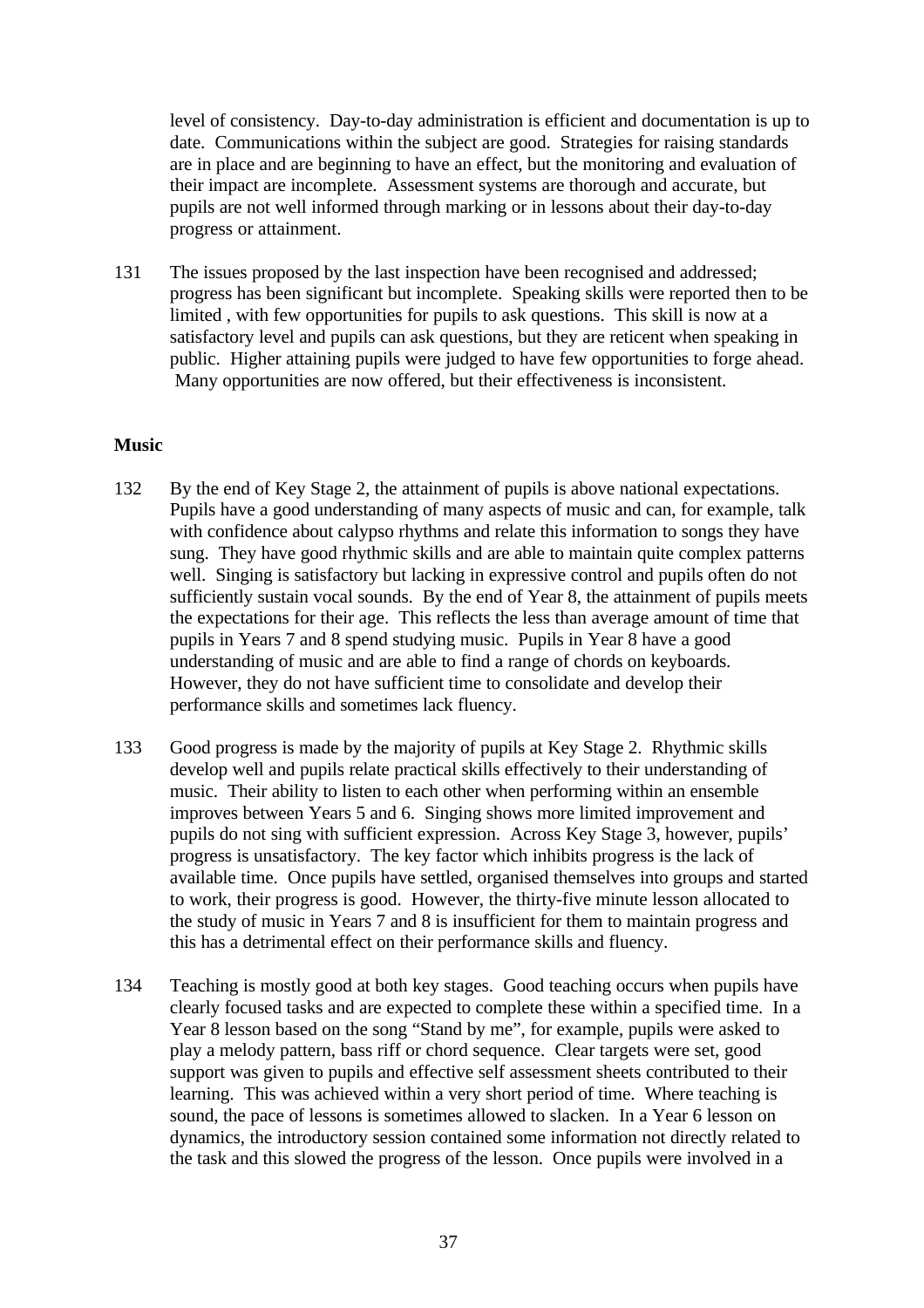practical task the pace of learning increased.

- 135 Pupils' response is very good in all years. They listen well to instructions, work well in groups and show respect for instruments. They listen well to recorded music and to each other when performing in groups, even when the lack of suitable accommodation leads to high noise levels and makes concentration difficult.
- 136 The subject is well managed and maintains a positive ethos for learning and an agenda for improvement. Good progress has been made since the last inspection and, with the exception of time available for pupils in Years 7 and 8, all the issues noted have been addressed. The department is presently sited in accommodation which is adequate, except when there are instrumental teachers present. On these occasions, accommodation is not adequate and has a detrimental effect on pupils' learning. Lack of suitable spaces leads to practical work being curtailed and high noise levels which do not encourage the development of expressive musical performances. Plans to use one practice room as a computer room in the future will further exacerbate this problem, although there are also longer term plans to use alternative accommodation.

## **Physical Education**

- 137 The attainment of pupils by the end of Key Stage 2 and by the end of Year 8 meets national expectations, with a significant minority exceeding such expectations. Younger pupils understand the importance of warm-up activities. They know and understand the correct techniques for sprinting and the triple jump. Most pupils have a basic knowledge and understanding of survival techniques in swimming and a few are able to put this into practice. Most pupils can swim 25 metres by the end of the key stage. In cricket, pupils' skills in batting, throwing and catching are generally in line with expectations but most do not know how to position themselves correctly in relation to the batsman. By the end of Year 8, most pupils know the principles of throwing events in athletics but some are not yet able to put these into practice. In basketball and hockey, pupils show very good spatial awareness. Many have good passing and receiving skills, and good tactical knowledge and understanding. Some very good results are obtained in extra-curricular fixtures, especially in basketball, football, hockey and netball.
- 138 Pupils make at least sound progress at Key Stage 2 and the progress of a significant minority is very good. At Key Stage 3, pupils' progress during the school day is satisfactory. Pupils attending extra-curricular games activities make good progress but they do not always do so in lesson time. Pupils with special educational needs make similar progress to that of their peers.
- 139 The response of pupils is totally dependent on the quality of the teaching. It is at least sound at Key Stage 2 or, occasionally, very good. Most pupils enjoy their activities and sustain concentration throughout the lesson. When given the opportunity, they are keen to help each other to improve the quality of their performance. At Key Stage 3, the response of pupils is satisfactory. Most pupils are motivated at the beginning of the lesson but their motivation decreases when they are not sufficiently challenged, or kept sufficiently active.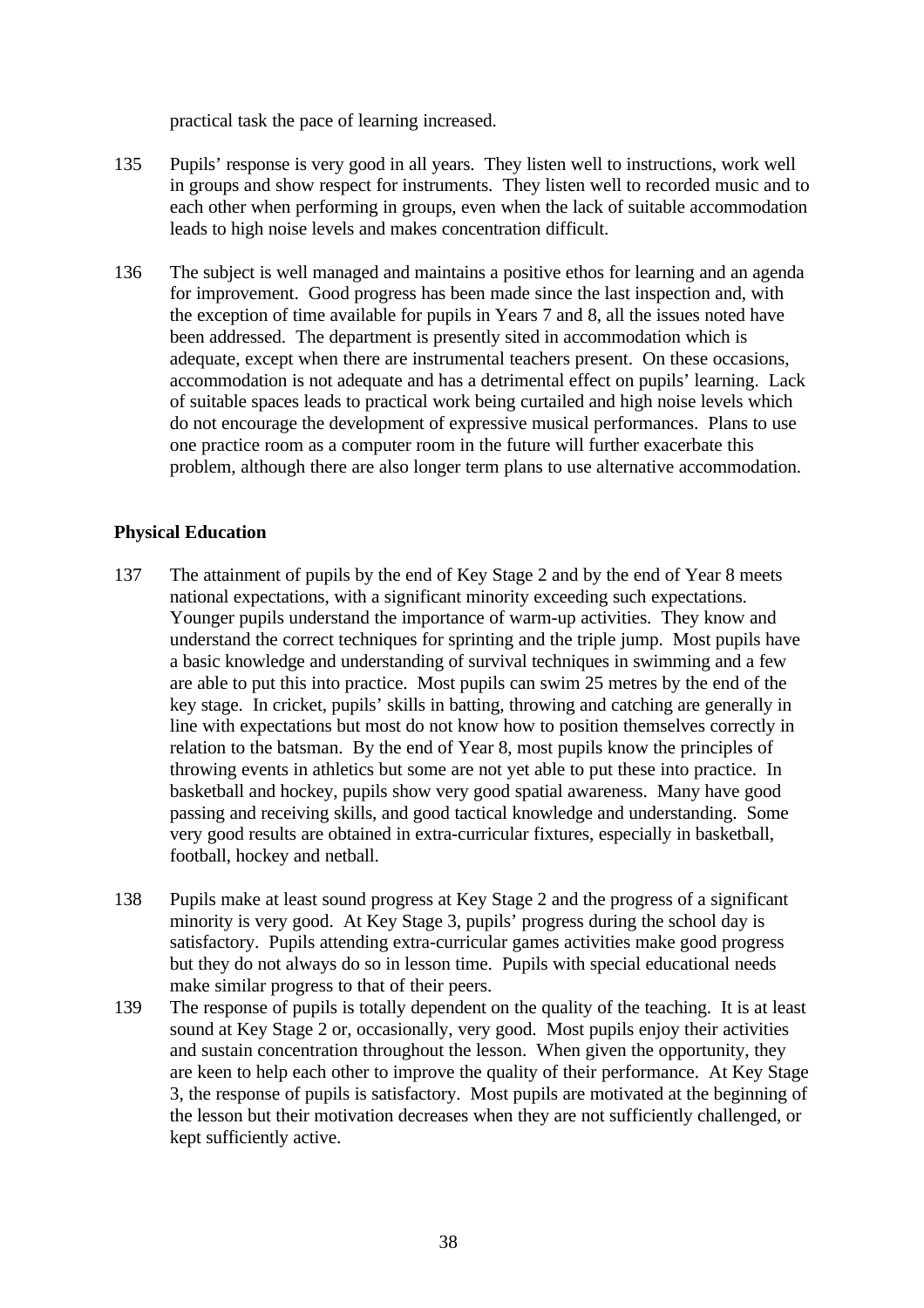- 140 Teaching is mostly good or very good at Key Stage 2 and it is sound at Key Stage 3. When teaching is good, tasks are clearly set and activities are built up progressively to enhance pupils' progress. A variety of appropriate teaching strategies is used, including teacher and pupil demonstrations, and question and answer sessions. These clarify aspects of technical skill, especially in the teaching of the triple jump and sprinting. Where the teaching has weaknesses, too many coaching points are given at the same time and pupils are given too few opportunities to practice and refine their skills. This is particularly the case in athletics when throwing events are being taught. In several lessons, higher attaining pupils are insufficiently challenged.
- 141 The school benefits from very good indoor and outdoor facilities. The subject is effectively led and meets National Curriculum requirements but, as reported in the last inspection, there is still an imbalance at both key stages in favour of games. There is a good programme of extra-curricular games. Since the last inspection more time has been allocated to dance, but the dance programme of study at Key Stage 2 is still not being adequately covered. More than two thirds of dance lessons at Key Stage 2 are taught by first year PE students on teaching practice. The system for assessment, recording and reporting has been reviewed since the last inspection, but reports to parents still lack enough detail. Statutory requirements for outdoor and adventurous activities at Key Stage 3 are now being met.

## **Religious Education**

- 142 At the end of Key Stage 2, the attainment of pupils meets the expectations of the locally agreed syllabus. Pupils have a good understanding of symbols in religion and what they stand for. They are beginning to develop an understanding about values and beliefs, and of traditions and festivals that are celebrated by the major world faiths. Pupils make sound progress in their knowledge and understanding and the way that religious beliefs affect the way that people live their lives. At the end of Year 8, pupils' attainment meets the expectations for their age. They demonstrate good understanding about personal values and are able to write their own creed and mission statements. They understand how God is represented in faiths other than their own. Pupils' written work at both key stages is of a consistently high standard. Pupils make sound progress and those with special educational needs make good progress because of additional support.
- 143 Pupils of all ages respond well to their learning. Younger pupils are interested in the subject and are confident enough to ask questions, to express their opinions and to talk about their own experiences. Older pupils at Key Stage 3 concentrate, listen and respond well to questions. Pupils have a good command of language which they use to good effect. In a very small minority of lessons, however, pupils do not fully engage with the task set and there is some inattentive behaviour. Too few opportunities are provided for them to plan and work co-operatively.
- 144 Teaching at both key stages is mostly good. Teachers have high expectations of pupils' behaviour and there are very good relationships, based on respect and value for the individual. Most lessons follow the same sound structure where learning objectives are shared with pupils, and direct teaching and discussion are followed by a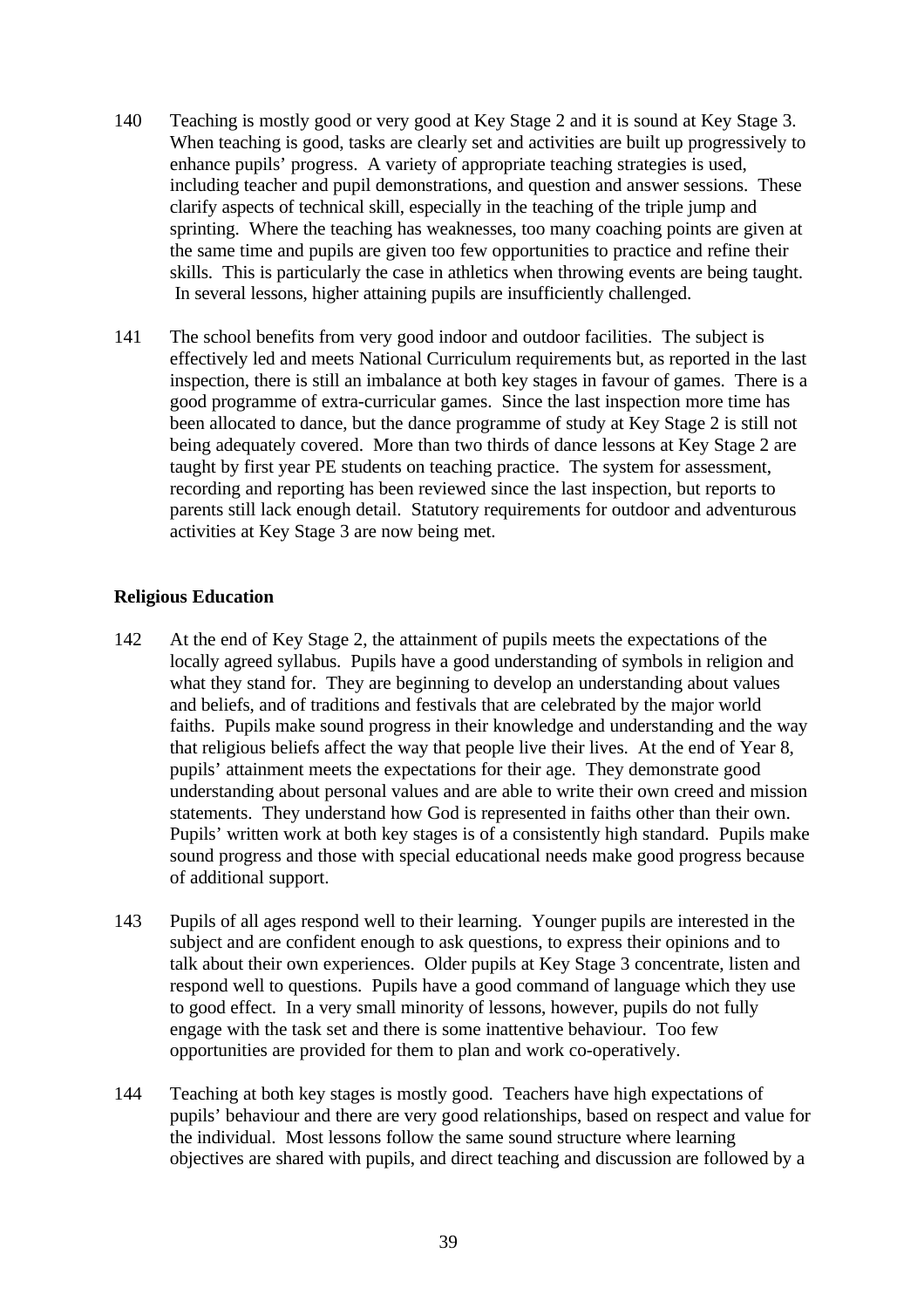written activity. Artefacts, like the Khanda in the study of the Sikhs, are of good quality and are handled with care and respect. Where the teaching is particularly effective, questions are used well to make pupils think and express their own opinions, such as "What kind of help might the untouchables need ?" Where the teaching has weaknesses, talk between pupils goes unchecked and lessons are not well paced.

- 145 The subject benefits from very good and effective leadership. Good support is provided, through the scheme of work, for the 14 teachers who teach the subject. These are supported by the use of good quality artefacts. However, there are insufficient reference books in the library. Assessment procedures for pupils' achievements are satisfactory but they are not consistent with assessment procedures in other subjects. Homework for older pupils is set on a regular basis.
- 146 Visitors are invited to the school talk about aspects of their religion. This has not yet been fully developed to ensure that there is equity and balance in relation to the faiths that are represented. Sound progress has been made since the last inspection.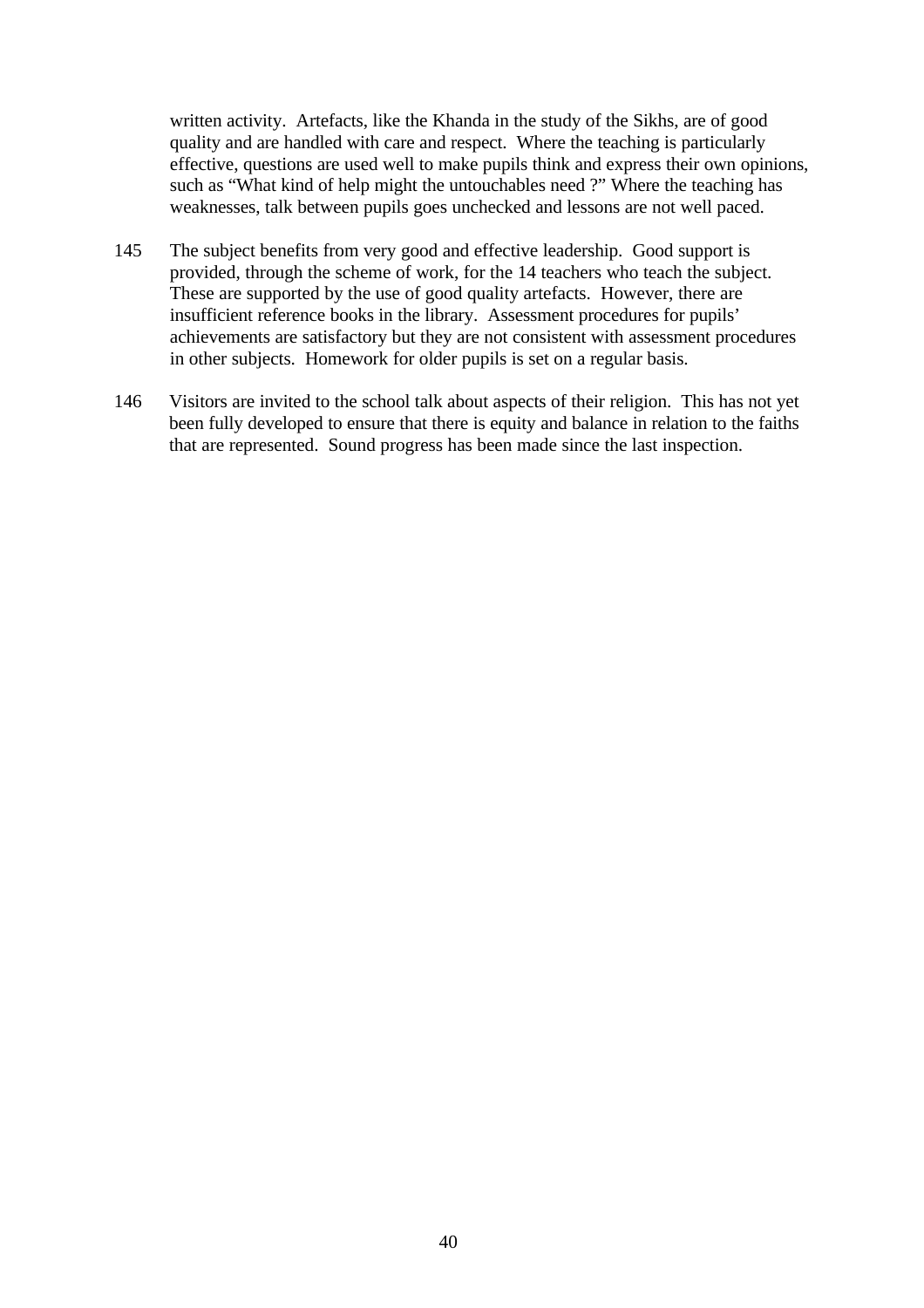# **PART C: INSPECTION DATA**

# **Summary of inspection evidence**

- 147 The inspection team consisted of 12 inspectors who between them spent 35 days in school during the inspection. A total of 146 teaching sessions was inspected. Inspectors also inspected 34 registration periods and attended two whole school assemblies, and three house and three year assemblies. A further four class assemblies were also inspected. All full-time teachers were seen teaching at least once and some were seen on several occasions. Some lessons of part-time and temporary teachers were also inspected. The total time spent on lesson observations, discussion with pupils and evaluation of their work was just over 119 hours. The inspection of art and of design and technology was constrained because of the rotational arrangements within the timetable.
- 148 Thirty discussions were held with various members of staff and governors. The vicechair of the governing body was standing-in for the chairman, and meetings were held with seven other governors. The school's education welfare officer and the school's nurse were also interviewed. In addition, all the available work of a cross-section of pupils, six from each year group, was inspected and planned discussions held with them the following day. Discussions were also held with many pupils in classrooms and around the school. Some extra curricular activities, particularly in music and PE, were observed. Further information was provided before the inspection at the parents' meeting which was attended by 27 parents. Six hundred and seven parents' questionnaires were sent out and an analysis undertaken of 109 (18 per cent) questionnaires returned by parents. A large amount of documentation submitted by the school was analysed before, during and after the week of the inspection.

**149**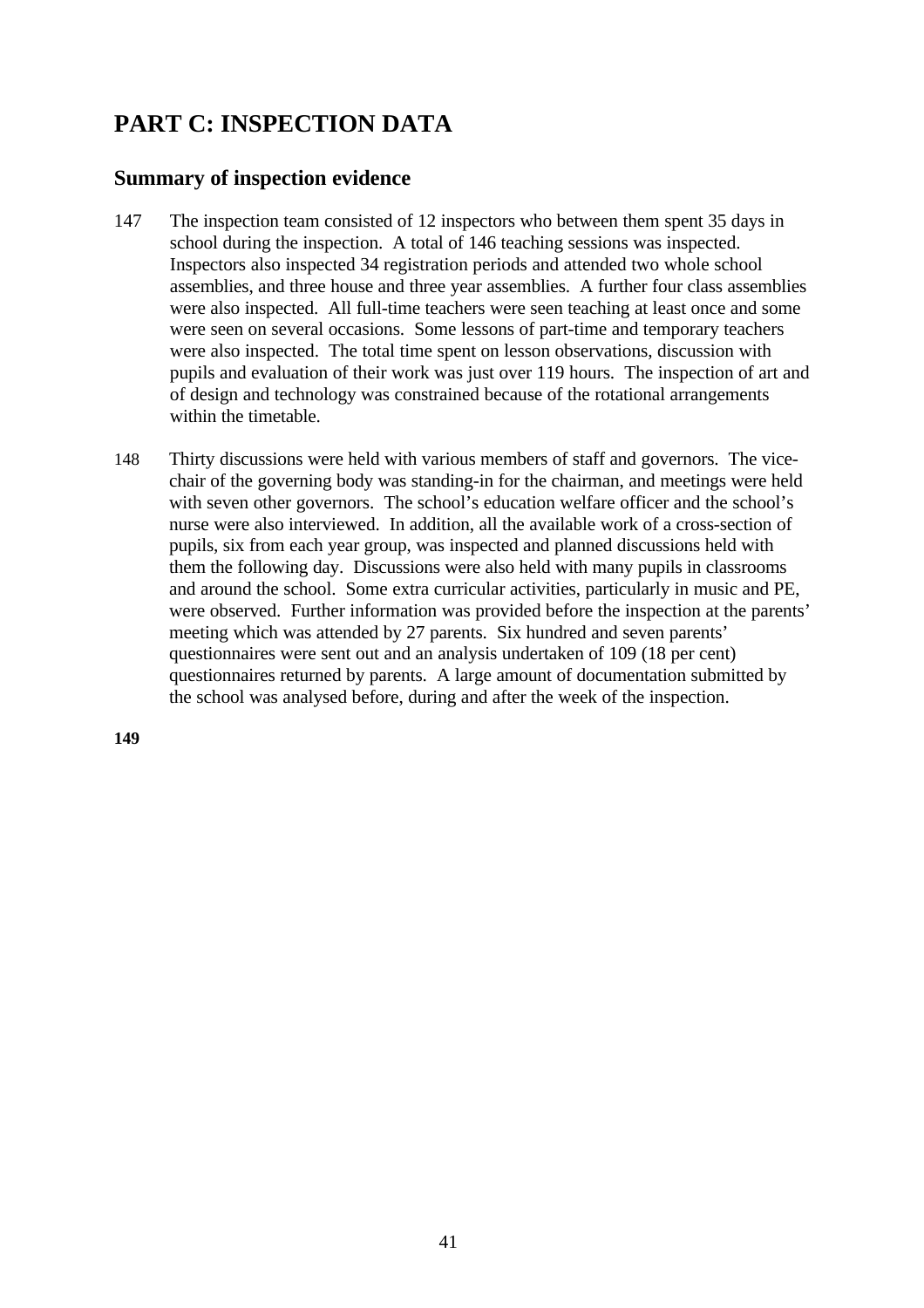# **Data and indicators**

#### **PUPIL DATA**

| PUPIL DATA |                     |                    |                      |                     |
|------------|---------------------|--------------------|----------------------|---------------------|
|            | Number of pupils on | Number of pupils   | Number of pupils on  | Number of full-time |
|            | roll (full-time     | with statements of | school's register of | pupils eligible for |
|            | equivalent)         | <b>SEN</b>         | <b>SEN</b>           | free school meals   |
| $Y5 - Y8$  | 607                 |                    | 97                   | 54                  |

#### **TEACHERS AND CLASSES**

# **Qualified teachers (Y5 - Y8)**

| Total number of qualified teachers (full-time equivalent)  | 28.6  |
|------------------------------------------------------------|-------|
| Number of pupils per qualified teacher                     | 21.22 |
| Education support staff $(Y5 - Y8)$                        |       |
| Total number of education support staff                    | 12    |
| Total aggregate hours worked each week                     | 223.5 |
|                                                            |       |
| Percentage of time teachers spend in contact with classes: | 81.2  |
|                                                            |       |
| Key Stage 2<br>Average teaching group size                 | 26    |
| Key Stage 3                                                | 27    |

 $\overline{ }$ 

### **FINANCIAL DATA**

| Financial year: | 1997/1998 |
|-----------------|-----------|
|                 |           |

| Total income                               | 1,072,658.00 |
|--------------------------------------------|--------------|
| Total expenditure                          | 1,072,699.00 |
| Expenditure per pupil                      | 1,790.82     |
| Balance brought forward from previous year | 18,780.00    |
| Balance carried forward to next year       | 18,739.00    |